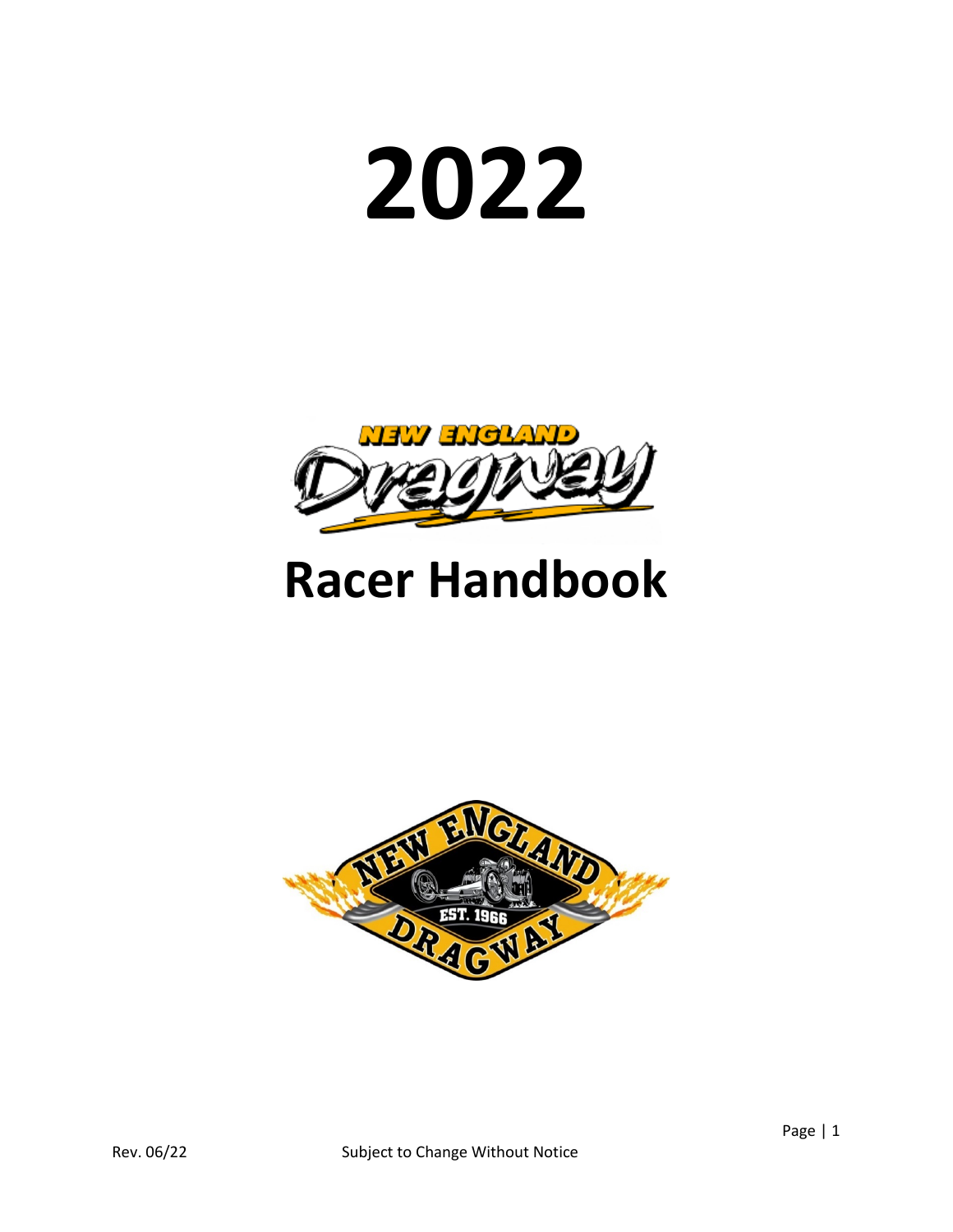# **2022 New England Dragway Handbook Disclaimer**

New England Dragway is sanctioned by the National Hot Rod Association (NHRA). The rules and regulations outlined in this handbook are designed to establish an orderly flow of racing events, as well as to set forth-minimum acceptable requirements.

Requirements specified in the current NHRA Rule Book shall be in effect during all New England Dragway race events and take precedence when more restrictive or not covered by information contained in this handbook. No express or implied warranty of safety shall result from publication of or compliance with these rules and/or regulations. They are intended as a guide for the conduct of the sport and are in no way a guarantee against injury or death to a participant or spectator.

*It is essential for every participant to understand this fundamental rule of drag racing: Prime responsibility for the safe condition and operation of a vehicle in competition rests with the vehicle owner, driver and crewmembers. New England Dragway's main concern is to provide a place to conduct events. However, drag racing is dangerous. Therefore, no express or implied warranty of safety is created from publication of or compliance with NHRA and/or New England Dragway rules, nor does compliance with NHRA and/or New England Dragway rules guarantee against injury or death to participants, spectators or others. All references to New England Dragway are intended to refer to New England Dragway, Inc.*

# **General Rule Statement**

By signing a Tech Inspection Card participant are acknowledging their agreement to familiarize themselves and comply with all applicable rules and regulations outlined in the current NHRA Rule Book and New England Dragway Racer Handbook.

All persons on the premises of New England Dragway (including, but not limited to; owners, sponsors, drivers, crewmembers, and spectators) are invitees of the management. Permission to occupy the premises may be revoked at any time in the sole and absolute discretion of the management. All vehicles entered into competition must be available for a safety inspection at any time. Tech Officials may reject improperly prepared vehicles.

Any individual who engages New England Dragway, Inc. in litigation shall be prohibited from the facility until all legal action is complete.

Any rider/driver, crewmember or person in association with a rider/driver or crewmember who is considered to be under the influence of any drug, alcohol or judgment impairing substance, will be expelled from the race, lose all points accumulated up to and including the day of the infraction and evicted from the premises together with the entire crew and vehicle associated with the offender. Alcoholic beverages of any kind are prohibited from being brought into the facility. All vehicles entering the New England Dragway pit areas are subject to search. Failure to comply with this provision will result in the vehicle and its occupants being refused admission.

Although there are specific penalties for certain infractions of the following General Race Day Procedures, as well as other sections of this Racer Handbook, the Track Manager or his/her designate reserves the option to impose lesser or more stringent penalties based upon the circumstances surrounding the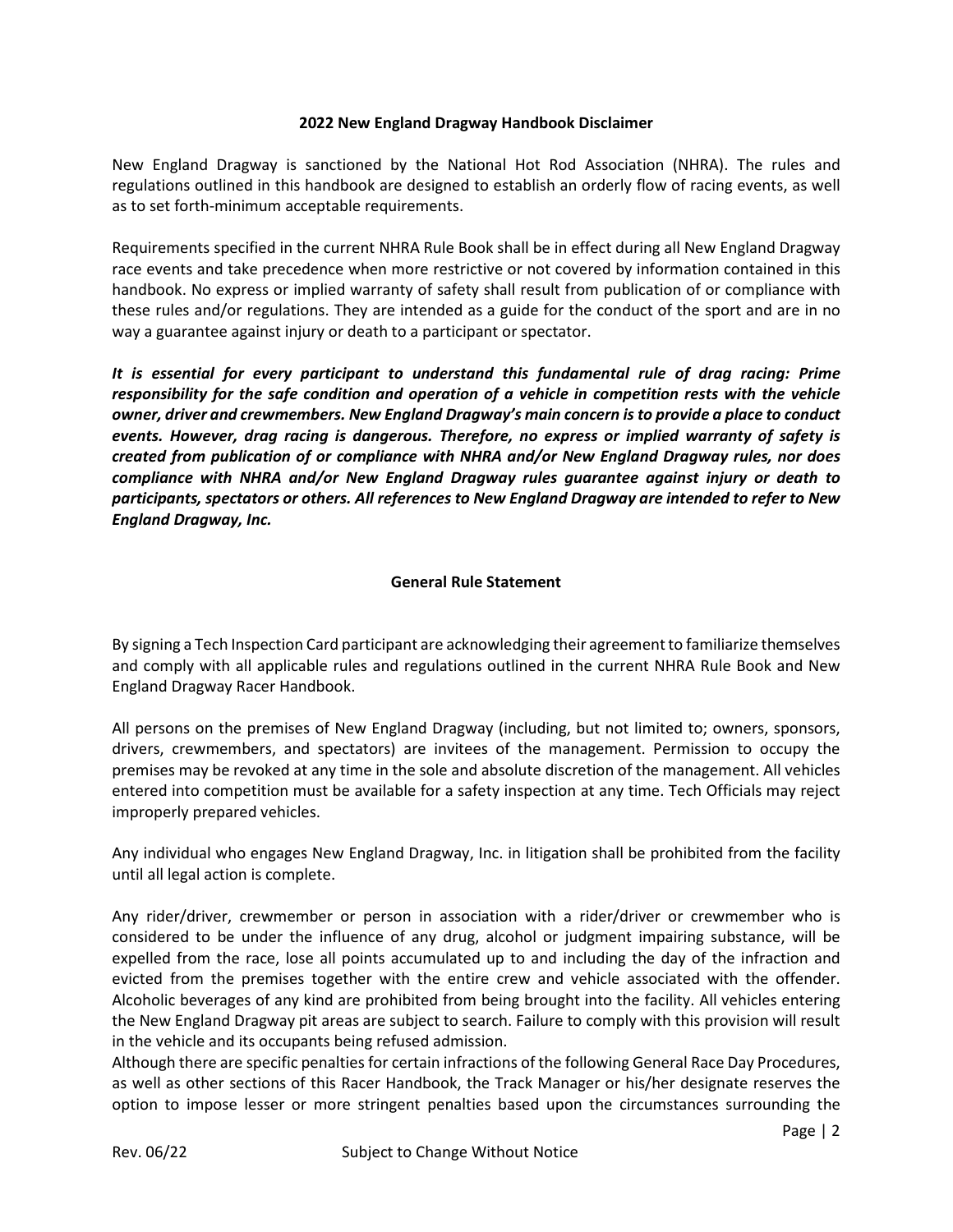infraction. In the event a circumstance is not outlined within the General Race Day Procedures portion of this handbook, as well as other sections of this Racer Handbook, the Track Manager or his/her designate may elect to use the current NHRA Rule Book for clarification or resolution of a particular situation. In all cases, the Track Manager or his/her designate will make the final decision.

This handbook is designed to familiarize the new racer with general race procedures, as well as providing a refresher for those who have been part of the New England Dragway, Inc., racing community for many years. The handbook is divided into separate sections outlining general race procedures and items for specific race categories. In addition, there are sections geared toward our Wednesday and Friday Street night racers and a section for first time racers. Additional sections outline procedures for New England Dragway produced major events.

Special shows presented by outside promoters are not covered in this handbook. Details about those shows are available from the producers. The management of New England Dragway reserves the right to make changes to the rules and procedures outlined in this handbook. Revisions will be announced in the weekly Racer Update or future editions of the New England Dragway News.

| <b>General Race Day Procedures</b>                      | 04 |  |  |
|---------------------------------------------------------|----|--|--|
| <b>General Safety Procedures</b>                        |    |  |  |
| <b>NHRA Safety Requirements</b>                         |    |  |  |
| VP Race Fuels New England Dragway Points Series Classes | 33 |  |  |
| Super Pro Eliminator                                    | 34 |  |  |
| Pro Eliminator                                          | 34 |  |  |
| <b>Street Eliminator</b>                                | 35 |  |  |
| Motorcycle/Snowmobile Eliminator                        | 36 |  |  |
| <b>Junior Street</b>                                    | 36 |  |  |
| Junior Dragster Eliminator                              | 38 |  |  |
| Top Bike/Snowmobile Eliminator                          | 40 |  |  |
| <b>Super Comp Series</b>                                | 41 |  |  |
| <b>Super Gas</b>                                        | 42 |  |  |
| <b>Super Street</b>                                     | 43 |  |  |
| New England Dragway Specialty Classes                   | 44 |  |  |
| <b>Top Dragster</b>                                     | 44 |  |  |
| <b>Top Sportsman</b>                                    | 44 |  |  |
| <b>Street Fighter Motorcycle</b>                        | 45 |  |  |
| Outlaw Racing 10.5 Series                               | 45 |  |  |
| 2022 Entry Fees and Payouts                             | 47 |  |  |
| Wednesday & Friday Street Night Racing Program          | 50 |  |  |
| <b>Test and Tune Sessions</b>                           | 51 |  |  |
| <b>Track Rental</b>                                     | 52 |  |  |
| <b>Drag Racing Basics</b>                               | 53 |  |  |
| <b>NHRA Summit Racing Series ET Finals</b>              |    |  |  |
| <b>Drag Racing Glossary</b>                             |    |  |  |

#### **Table of Contents**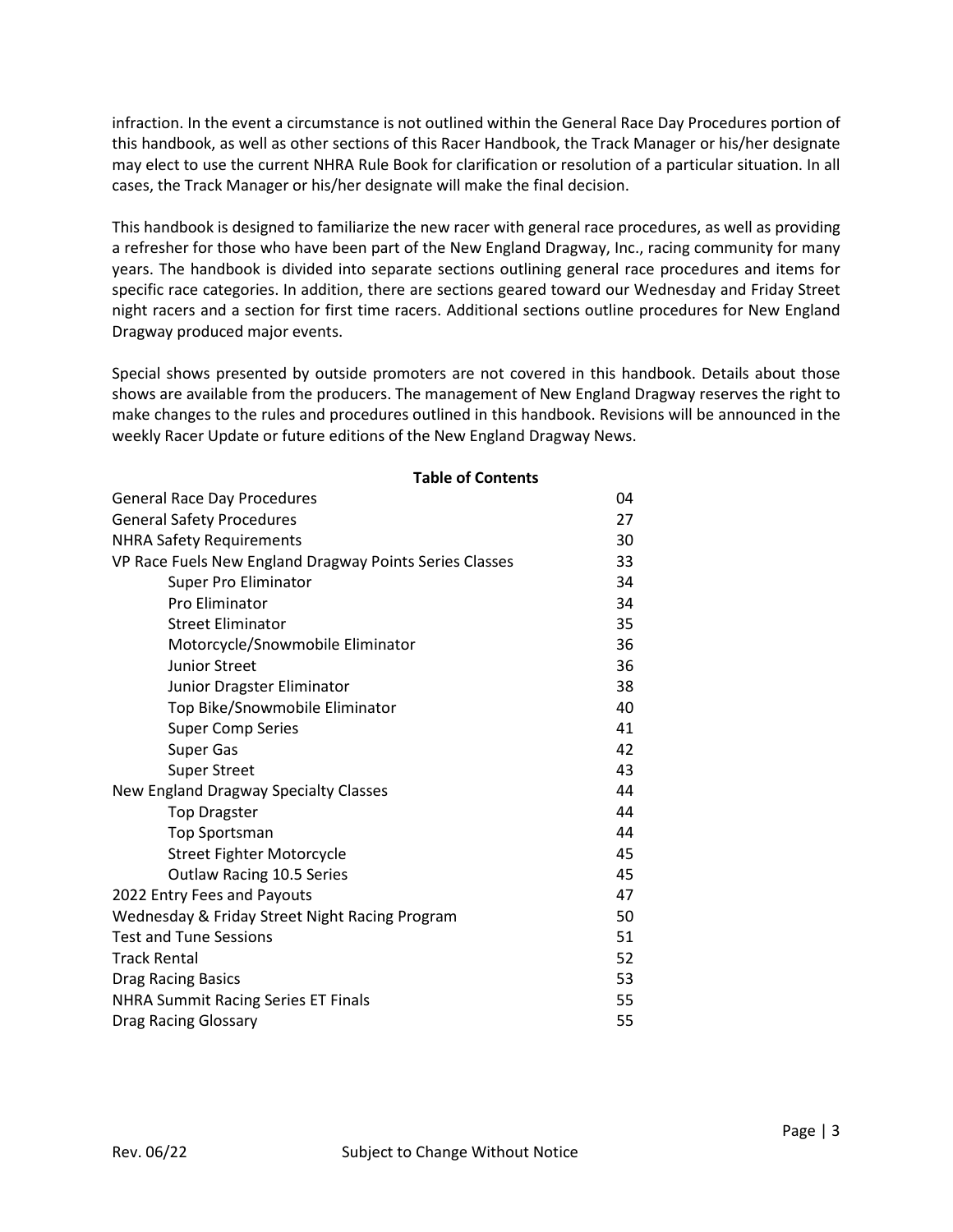# **General Race Day Procedures**

**Autostart System:** The CompuLink Autostart system will be used during the 2022 season in certain bracket racing categories. Once both vehicles are pre-staged and one vehicle stages, the second vehicle has a predetermined amount of time to stage. This time varies by class. If the second vehicle fails to stage within the allotted time frame, the system will "Time Out" and the second vehicle will receive a red light. No reruns will be granted to any vehicle that fails to start in the allotted time.

The following parameters are used by the Compulink Autostart system. They are the same intervals (in seconds) used during the NHRA Summit Racing Series ET Finals:

|                     | Staged Minimum Stage To Start |    | Total              |
|---------------------|-------------------------------|----|--------------------|
| Super and Bike      |                               |    | 10 second time out |
| Pro, Street, and HS | 1.O                           | 17 | 10 second time out |

Staged Minimum: The amount of time the tire must be in the Stage Beam before Autostart begins.

Stage to Start: The amount of time after both cars are staged to when the Christmas Tree begins to cycle. Compulink programming may add up to an additional .2 for variance.

Total: The amount of time the Christmas Tree will wait before it automatically activates after three stage bulbs are lit. Three bulbs mean both Pre-Stage bulbs and one Stage bulb.

(Note: In Super Comp and Top Bike, the times are .6, .7, and 10 respectively.)

**Bicycles:** Bicycles are not allowed in the staging lanes or restricted areas. Children under the age of 16 must wear a helmet at all times when operating a bicycle on New England Dragway property.

**Black Flag Rule:** If a competitor experiences a malfunction that causes an interruption in racing a Black Flag penalty shall be assessed. The following provisions and penalties shall apply:

- a) If the delay occurs during a VP Race Fuels ET Series event, which shall include any Junior Dragster, Top Bike, Super Street, Super Gas, or Super Comp event, the competitor will forfeit 10 points and be prohibited from further competition during that day's event. If the competitor is not enrolled in the New England Dragway points program, he/she shall be prohibited from further competition during that day's event and forfeit any payout earned during that day's eliminator.
- b) If the delay occurs during any other New England Dragway event, he/she shall be prohibited from further competition during that day's event and forfeit any payout earned during that day's eliminator (when applicable).
- c) In all instances where a Black Flag penalty is imposed, the competitor must clearly demonstrate to the Tech Director that the malfunction has been fixed before he/she is allowed to compete in future events.

An interruption is classified as a stop or delay caused by losing parts or fluids on the race surface that requires the use of support equipment to remove the debris. Support equipment is classified as trucks, tractors, mechanical equipment or extensive use of mops and lacquer thinner. Minimal wiping or mopping that does not interrupt or delay the round is not considered a Black Flag violation. Timing blocks will not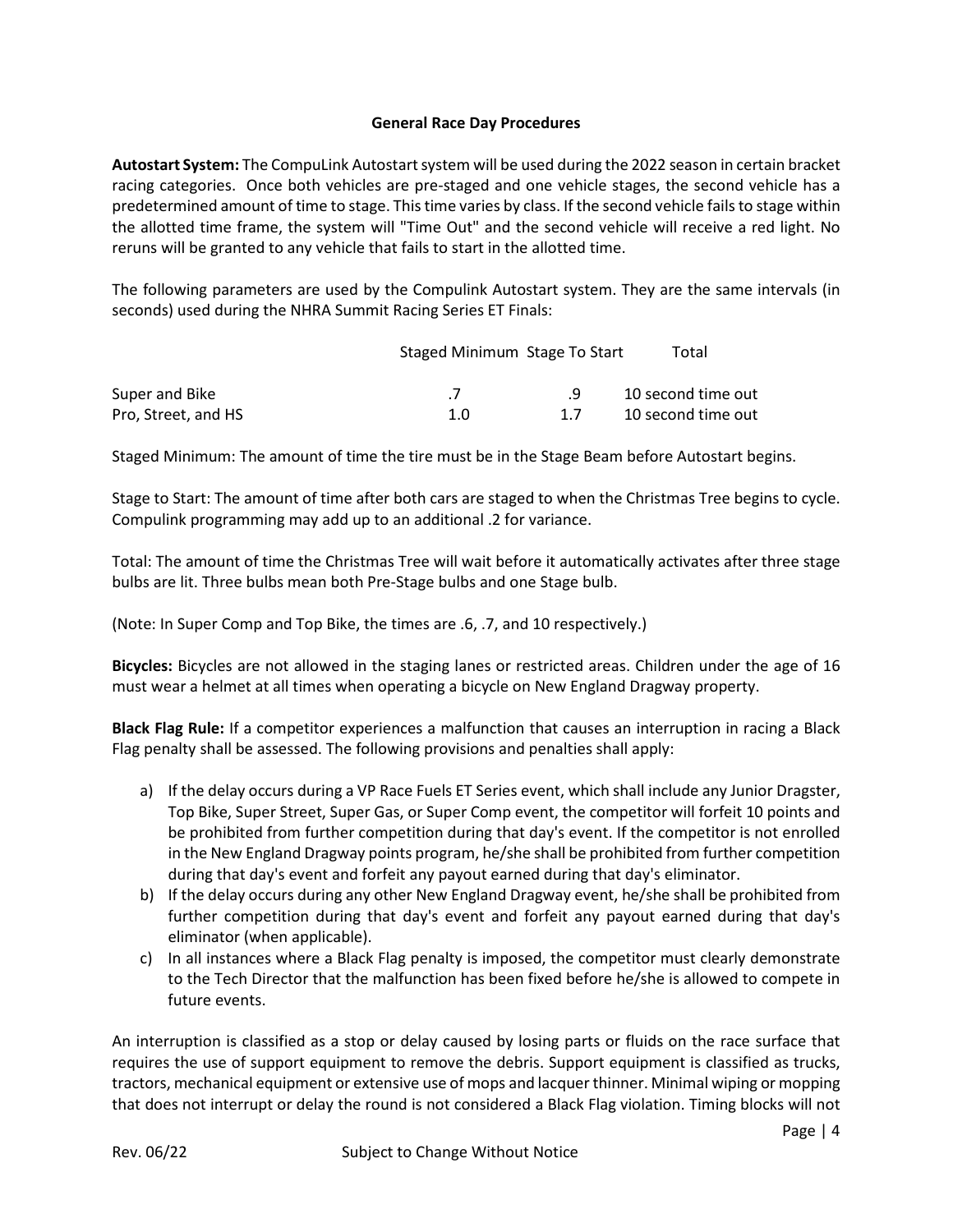be included in the criteria for this penalty. **The only acceptable coolant for race vehicles is water. Antifreeze is not acceptable for competition.** The driver of a vehicle that causes a delay in racing as outlined above because of antifreeze spilled on the race surface shall be disqualified from that day's event, lose 20 points and forfeit any payouts earned during that day's event.

**NOTE:** If a competitor's vehicle is equipped with an engine containment system (diaper, belly pan, etc.) the first offense will result in a warning with no loss of points or forfeiture of earnings. Second offense will result in penalties. Simply put, if you have an engine containment system on your car, you have one opportunity to fix your problem.

**Boundary Line Violations:** Any vehicle that comes in contact with the outer guard wall will be a boundary line violation and immediately disqualified from competition. The "first or worst" rule applies in these situations. For example, a competitor who commits a boundary line violation will be disqualified and lose the round even though his/her opponent initiated a red light start.

In situations where a driver is making a single run in eliminations, he/she is considered the automatic winner once he/she stages under power, receives the start and breaks the stage beam. Lane boundary line crossing and red light disqualification rules do not apply on single runs. Additionally, if a vehicle breaks during the run and crosses the outer boundary and his/her competitor commits a foul (red light start or breakout pass), the vehicle that breaks will be considered the winner. The outer boundary violation is waived in this instance since proper racer etiquette calls for the driver/rider to move out of the lane of travel in order to minimize potential down time due to a fluid leak. However, the center line violation rule does apply in this circumstance.

**Bracket Finals:** All racers wishing to compete in the NHRA Summit Racing Series ET Finals must be members of NHRA and hold the required NHRA racing credentials. NHRA Officials will not accept driver credentials from another sanctioning body at this event. Only New England Dragway point's members are eligible to participate in the NHRA Summit Racing Series ET Finals.

**Break Rule:** If a vehicle breaks after receiving the green light, the pass need not be completed to receive round win status. However, a vehicle must record a reaction time under its own power in order for a run to be considered valid.

**Breakage:** All vehicles are considered race ready once they cross the top of staging. Any self-starting vehicle that loses fire or stalls and cannot restart in eliminations will be disqualified if they are unable to stage under their own power. Crewmembers are prohibited from assisting or touching any self-starting vehicle once it has crossed the double yellow/white line after the burnout area. Any vehicle that is unable to start in the staging lanes will be disqualified under the following conditions:

- a) Their laddered opponent is ready to race and stages the vehicle;
- b) The driver is unable to proceed with his/her pairing after crossing the top of staging.

Under no circumstance will a delay of more than 30 seconds be allowed per pair of competitors whether in the staging lanes or starting line area. During eliminations, if a New England Dragway official directs a competitor to stage because their pairing is unable to proceed in the allotted time, they must do so or be subject to disqualification. In the event a vehicle is unable to stage during time trials, the driver will not be allowed to make up that round if their eliminator has completed that round of time trials. Only New England Dragway personnel may touch a vehicle once it has crossed the double yellow line after the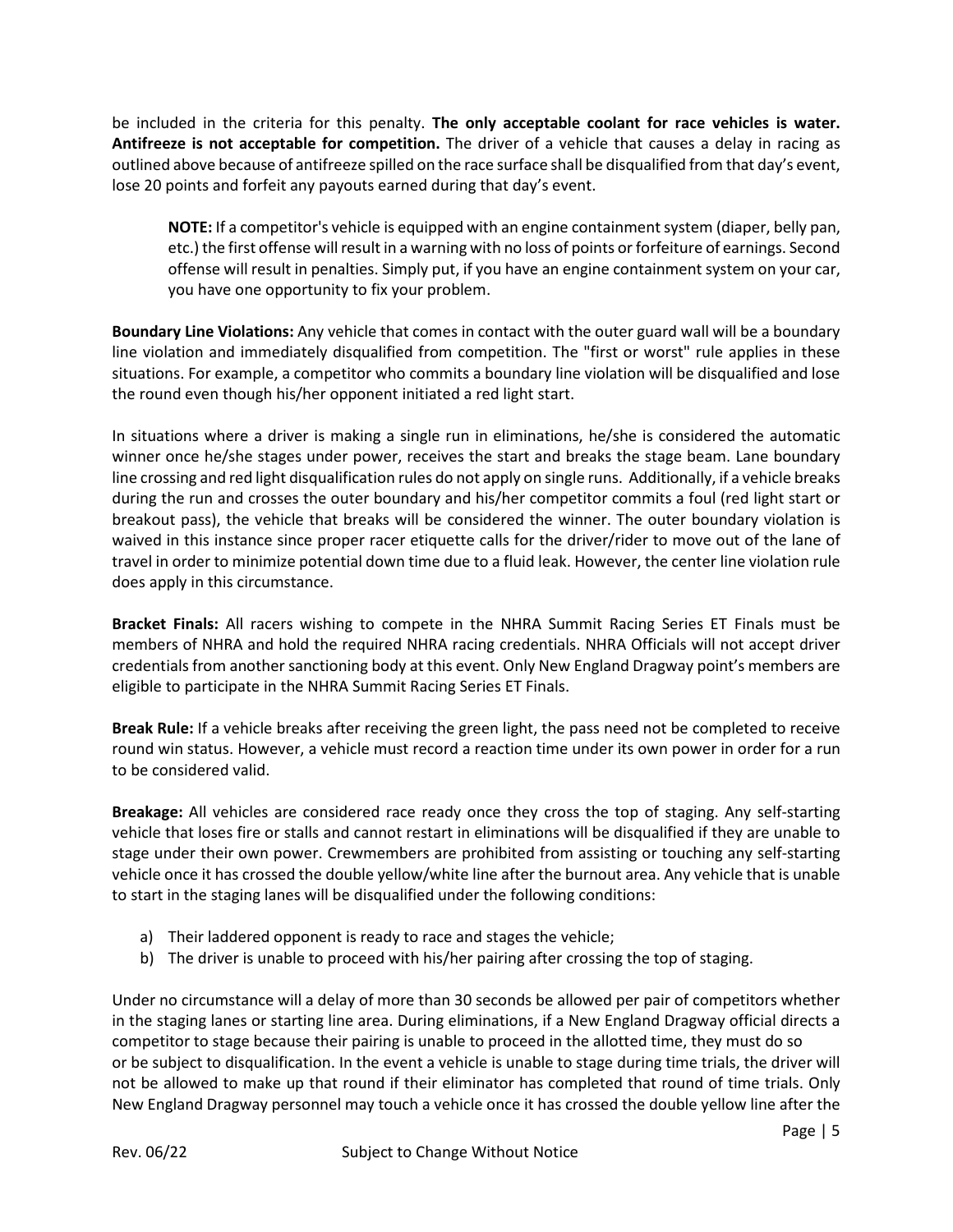burnout area. When specified under class requirements, all vehicles must cross the top of staging and proceed to the water box under their own power.

**Burnouts:** Burnouts are limited to the concrete pad area using water only and are not permitted on any return road, in the pits or staging areas. Super Pro w/o front brakes, Super Comp, Top Dragster, and Top Sportsman drivers are allowed one burnout across the starting line under power. Length and time duration must be reasonable and in concert with your opponent. Racers must be in the water box and ready to begin their burnout when the car ahead of them is staged and ready to race or as directed by Water Box personnel. The burnout must begin as soon as the car ahead of them reaches the sixty foot mark. This procedure is put in place in order to prevent inordinate delays in completing a race program. Holding of a vehicle by a crewmember during a burnout is strictly prohibited.

**Buy Backs:** Super Pro ET, Pro ET, and Street ET racers who are eliminated in first round competition may purchase a buy back ticket. Racers must purchase their buy back ticket prior to beginning the second round of competition. Racers who are eliminated in second or later rounds of competition may not purchase a buy back ticket. Buy back entries will compete against each other at the beginning of the second round of competition before winners of round one compete for round two. Bye runs for buy back competitors at the beginning of second round will be awarded to the racer with the best reaction time in round one. No racer will be given more than one bye run during any event until all other racers left in competition have received a bye run for that event. This provision may be cause to override a bye run awarded by a computer produced ladder. In this case the bye run is awarded to the best reaction time from previous round if more than one person is eligible.

**Bye Runs:** The racer who records the best non-red reaction time in either qualifying/time trial session during a normal points race or New England Dragway major event eliminator will receive a bye run for first round if there is an odd number of vehicles in that eliminator. Bye runs do not carry over into the next round. In the event of a tie, the first racer to record the best non-red reaction time will be awarded the bye. If a bye run is not awarded due to an even number of cars, the driver selected for the bye run will have lane choice. Subsequent bye runs will be determined by the best non-red reaction time from the previous round until a ladder is generated. Bye runs for laddered rounds will be determined by the computer based on an NHRA Sportsman Ladder. No racer will be given more than one bye run during any event until all other racers left in competition have received a bye run for that event. This provision may be cause to override a bye run awarded by a computer produced ladder. In this case the bye run is awarded to the best reaction time from previous round if more than one person is eligible.

**Cellular Phones:** The use of cellular phones by the driver or co-driver while on the track is prohibited.

**Center Line Violations:** Any vehicle hitting a foam cube will be considered to have crossed the center line and immediately disqualified from competition. The "first or worst" rule applies in these situations. For example, a competitor who commits a center line violation will be disqualified and lose the round even though his/her opponent initiated a red light start or "breaks out."

**Chassis Certifications:** All vehicles running an elapsed time of 9.99 seconds or quicker or 135 mph or faster must have a valid NHRA Serialized Chassis Certification sticker. Chassis Certification stickers from another sanctioning body will not be accepted. Chassis Certifications can only be obtained by an inspection performed by an NHRA certified chassis inspector.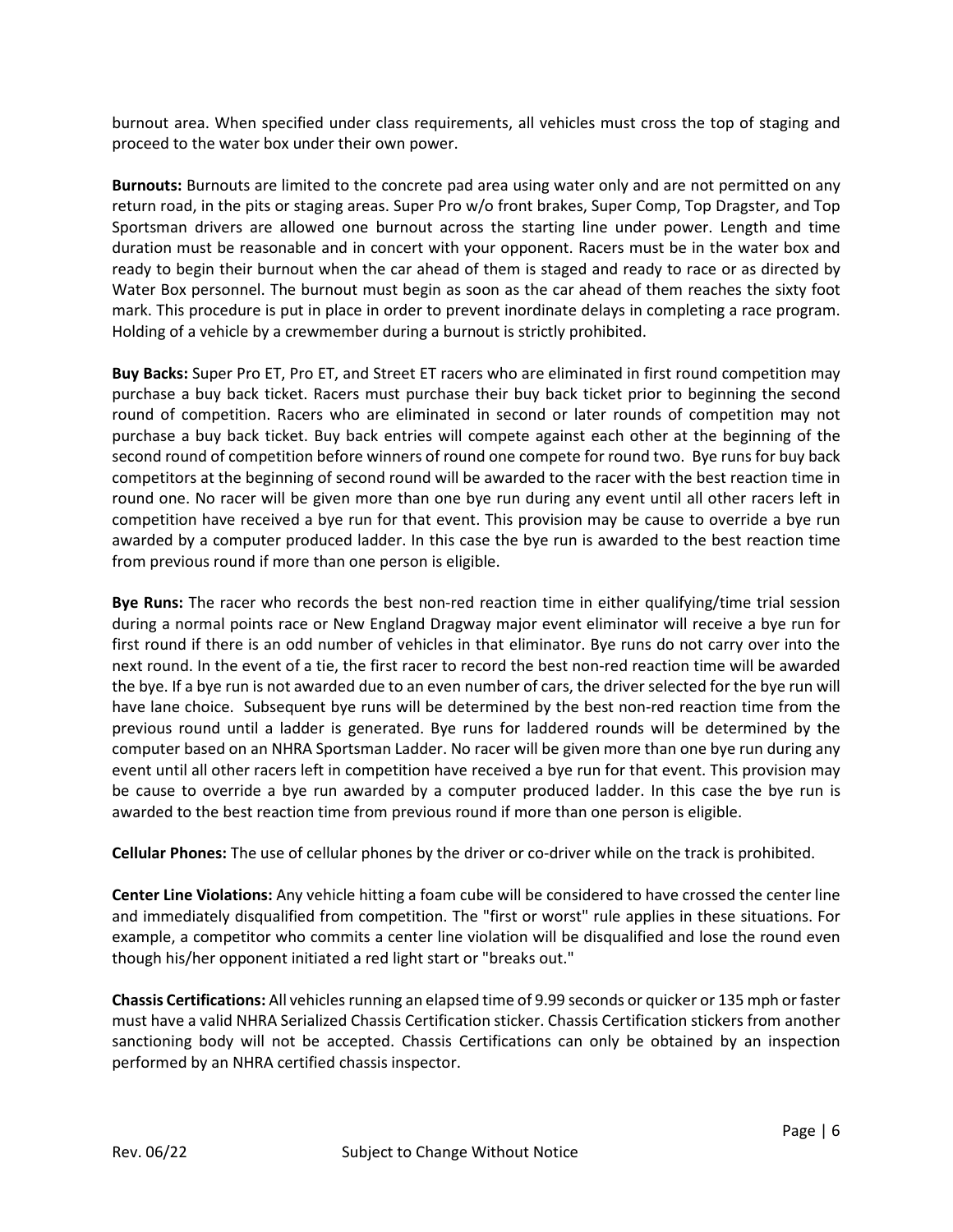**Children:** An adult must accompany all children under the age of 16 at all times. Children under the age of 16 must be inside the cab of any vehicle entering a restricted area. Children riding in open golf carts are not allowed in any restricted areas.

**Christmas Tree:** Amber LED bulbs are installed on the New England Dragway Christmas Tree for all events.

**Competition Single:** A competition single (also known as a Break Single) is not considered a bye run. In order to advance to the next round of eliminations, the competitor must stage the vehicle under its own power and record a reaction time. The competitor is not required to make a complete run.

**Computers/Data Recorders:** Factory (OEM) installed computers are allowed. Portable computers (e.g., laptop, PDA, Palm Pilot, Programmer, etc. are allowed during competition. If a portable computer is used it must be securely mounted when located in drivers compartment at any point beyond the staging area ready line. All functions or values must be pre-set at this time. Tech Officials reserve the right to fail any vehicle that in their opinion does not provide for secure mounting of a portable computer.

Data Recorders are permitted in Advanced and Super ET categories only, providing they do not control the operation of the vehicle while in competition. Data Recording Tachometers ("playback"- type) are allowed, providing they do not control the operation of the vehicle while in competition.

**Contingency Program:** Competitors must display a decal (one on each side of the vehicle) and meet the sponsor's requirements for each product before the first round of eliminations. Anyone found violating this provision by applying the appropriate decals after the first round of eliminations will forfeit all contingency payouts for that event and lose all points accumulated up to and including the day of the infraction. Winner and runner-up verification for contingency eligibility shall be completed immediately after the final round of eliminations. It is the responsibility of the driver claiming the contingency award(s) to have proof of purchase and/or serial numbers (when applicable) available for review by a track official during the verification process. All contingency verifications must be completed before leaving New England Dragway on the day of the event.

**Cool Down Period:** New England Dragway Track Officials will endeavor to provide a 15-minute cool down period between rounds. However, the Track Manager or his/her designate may impose a shorter cool down period on a case-by-case basis. All vehicles must be prepared to enter the staging lanes and be ready to race within 15 minutes of the previous round unless otherwise directed.

**Courtesy Staging:** A courtesy stage rule is in effect for all New England Dragway points eliminators. Both drivers must Pre-Stage before proceeding to a Stage or Deep Stage position. On points days, a driver who fails to courtesy stage will be given one warning. A subsequent violation will result in disqualification. Note: If a competitor fails to comply with the Courtesy Stage rule and is given a warning it does not constitute grounds for a rerun.

**Credentials:** Drivers must possess a valid state driver's license or appropriate NHRA Competition license to race at New England Dragway. Motorcycle riders must possess a valid state motorcycle license or appropriate NHRA Competition license to race at New England Dragway. Snowmobile competitors must possess a valid state driver's license or appropriate NHRA Competition license. Junior Dragster racers must possess a valid NHRA Competition License. Jr. Street racers must possess a valid NHRA Competition License. A NHRA Competition License is required for drivers representing Team New England Dragway at the annual Summit Racing Series ET Finals. Additionally, any individual wishing to have an Extended Tech Inspection performed on their vehicle must be a member of NHRA and possess the appropriate driving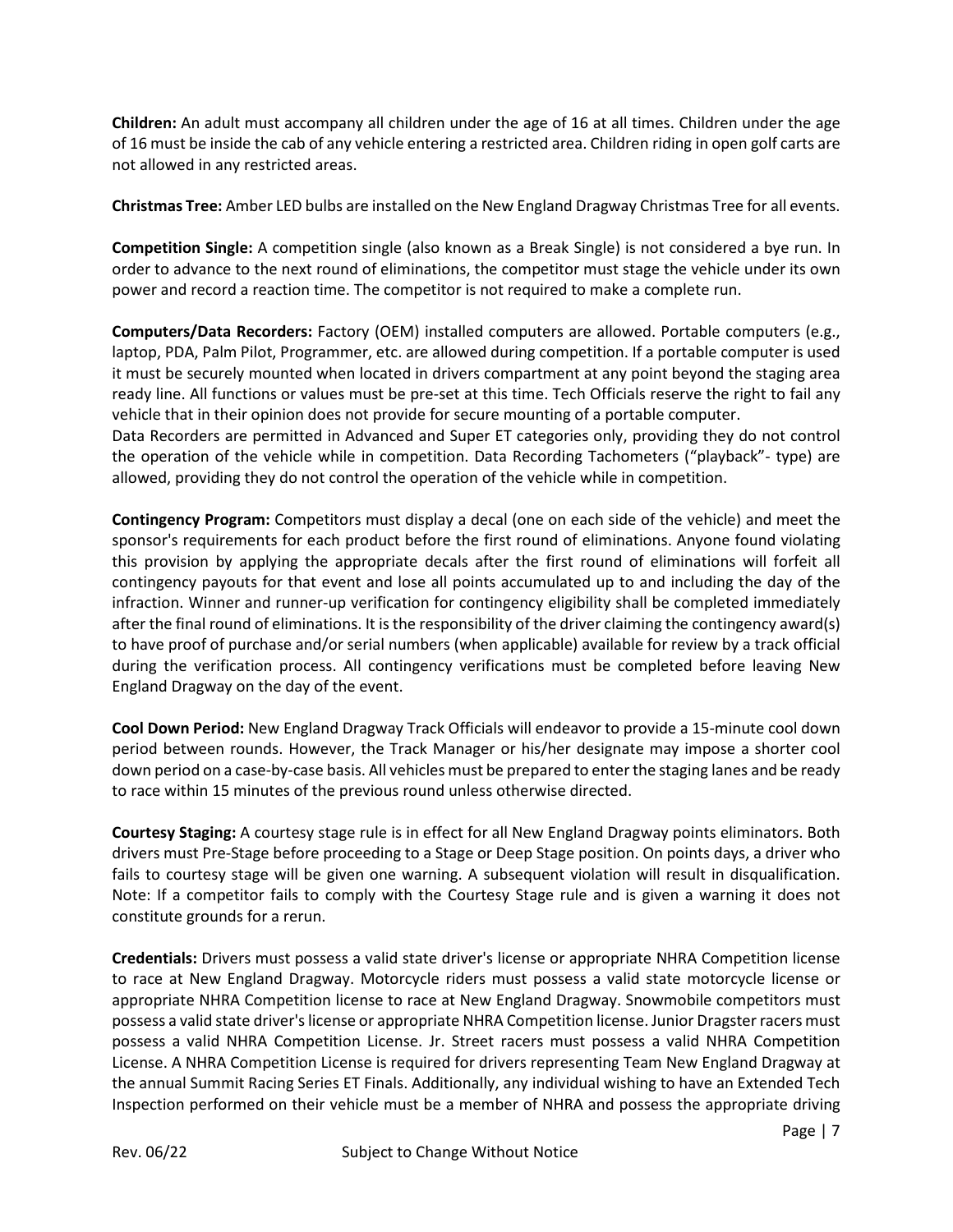credential. All drivers must present their NHRA class license and valid operator's license when turning in their tech card. Credentials issued by another sanctioning body (IHRA, AHDRA, etc.) will not be accepted.

Anyone under the age of 18 who wishes to compete in any New England Dragway program must obtain and provide an executed NHRA parental waiver. Additional information may be found under "Minors."

**Crewmembers:** Drivers are responsible for the conduct and actions of all crewmembers and may be subject to any penalties in conjunction with the specific violation. No one is allowed beyond the top of staging without a wristband. Crewmembers are required to wear a shirt and closed heel and toe shoes. Open toe shoes or sandals are not allowed. Crewmembers of door cars (excluding Dennis K. Burke Super Comp and Top Sportsman) may not cross the double stripe painted line located behind the starting line area. Dennis K. Burke Super Comp competitors are allowed one crewmember in the burnout area. Top Sportsman competitors are allowed two crewmembers in the burnout area. The crewmember(s) may not touch the vehicle once it crosses the double stripe painted line other than to arm a data recorder or turn on a nitrous bottle. This must be achieved before the vehicle is staged.

No one under the age of 16 is allowed beyond the top of staging unless they are in a fully enclosed vehicle. Golf carts, ATV's, four-wheelers, open pickup truck beds, etc., are not considered fully enclosed vehicles. *Crewmembers can enter a restricted area with their car, but not before. Crewmembers must leave the restricted area after their car runs.*

**Crosstalk:** New England Dragway will activate the Compulink Crosstalk feature for each Super Pro Eliminator, Top Dragster and Top Sportsman race.

**Data Recorders:** Permitted in Advanced and Super ET categories only, providing they do not control the operation of the vehicle while in competition. Data Recording Tachometers (playback type) are allowed, providing they do not control the operation of the vehicle while in competition. All functions or values must be pre-set prior to crossing the ready line.

**Deep Staging:** Unless otherwise prohibited by individual class rules the practice of Deep Staging is allowed. The word DEEP must be placed on both sides of the vehicle and the front windshield so the starter and tower officials are aware of the racer's intentions. Any competitor who wishes to Deep Stage must stage their vehicle first. It is not the responsibility of the starter to wait for a vehicle to Deep Stage. To ensure a proper Deep Stage, competitors should Deep Stage before their opponent stages but not before their opponent Pre-Stages. A missed Deep Stage does not constitute grounds for a rerun.

**Dial-Ins:** All race vehicles must have the dial-in on the right front window, right side window, and the rear window of the car. Dial-ins on the rear tire are not acceptable. Dragsters or open-bodied vehicles must place the dial-in on both sides of the vehicle. Dial-ins on the top of an inlet scoop on any vehicle are not acceptable. The dial-in must be clear and legible at all times. Dial-ins must meet the same size standards as competition numbers. See "Numbers" for additional information. The dial-in must be on your vehicle before you cross the top of staging, electronic dial–in boards must be turned on before crossing the top of staging. Blue illuminated dial-in boards are difficult to read and not recommended. Red and white illuminated dial in boards are preferred.

Dial-ins may only be changed after crossing the top of staging following a lengthy delay (oil down, weather delay, etc.), however, you must inform the tower and your opponent. Anyone found changing their dialin beyond the top of staging in any other circumstance will be disqualified. Once you have staged your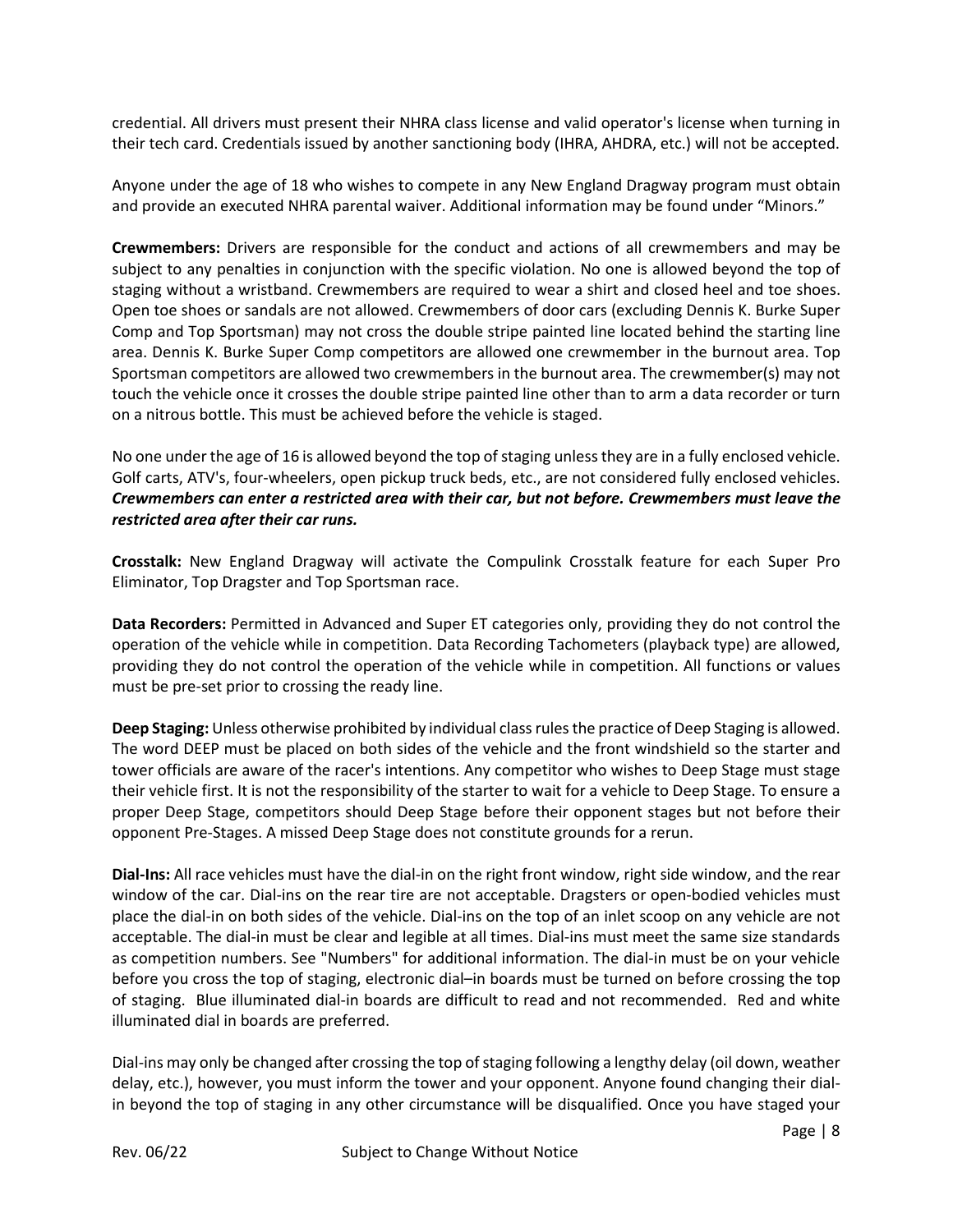vehicle, you have accepted your dial-in and/or your opponent's dial-in. If you notice the wrong dial-in for you or your competitor, do not pre-stage or stage the vehicle. Signal a track official and advise them of the incorrect dial-in.

There will be no reruns due to a wrong dial-in. In the event a dial-in is not legible or missing, the competitor will receive the same dial-in as their opponent. If a competitor fails to place a dial-in on their vehicle or attempts to dial outside the parameters for their eliminator, the dial-in of their opponent shall be used.

**Drug and Alcohol Policy:** Illegal drugs are not allowed on New England Dragway property at any time. Alcoholic beverages are not allowed inside the facility. Any racer, crewmember or spectator found to be under the influence of drugs or alcohol will be evicted, lose all points accumulated up to and including the day of the infraction, prohibited from New England Dragway for one year and subject to prosecution. If, in the opinion of the Track Manager or his/her designate, a driver/competitor appears to be under the influence of drugs or alcohol, he/she may request that a State of New Hampshire Certified Police Officer conduct a sobriety exam. Failure to submit to a sobriety test is grounds for immediate disqualification, loss of all points accumulated up to and including the day of the refusal, eviction from New England Dragway and suspension for a period of at least one year.

**Electrical Outlets/Power Receptacle:** No racer may plug into any New England Dragway electrical outlet or power receptacle without the permission of the Track Manager. Any racer found in violation of this provision shall be evicted from the property and lose all points accumulated up to and including the day of the infraction regardless of whether or not the violation took place on a points day or special event.

**Extended Tech Inspection (ETI):** An Extended Technical Inspection (ETI) program is available for racers who are members of the NHRA and hold a valid NHRA Competition Number and/or License. Enrollment in the New England Dragway points program is not mandatory. Inspections expire annually twelve months from the last day of the inspection month or until the end of the month that any SFI dated item expires; whichever is less. Anyone desiring an extended tech inspection must have a current list of SFI required equipment, including expiration dates, and present it to a New England Dragway Tech Official upon inspection. This information will be verified during the vehicle examination. Extended technical inspections may only be performed by NHRA/ SFI certified tech inspectors.

**ETI is not available to vehicles running 7.49 seconds and quicker.**

An ETI is only good for the driver and is not transferable. If the driver of a vehicle that has an ETI sticker attached changes, a new inspection must be completed. Failure to comply with the guidelines of the NHRA Rulebook or NHRA Extended Technical procedure jeopardizes a driver's right to participate in any event.

New England Dragway Tech Inspectors shall conduct random inspections throughout the year. Any discrepancies discovered during a random inspection may result in revocation of the ETI.

**Flag System:** In order to aid the process of calling vehicles to the staging lanes, a flag system may be used at the discretion of the Track Manager or Tech Director. When a particular eliminator or class is called during points days, New England Dragway Tech Officials will raise a colored flag corresponding with the eliminator's wristband color. The same system will be in effect during Test and Tune Saturdays, as well as most New England Dragway specialty days. Racers should periodically check the vicinity of the Tech Shack to see if their color has been called to staging.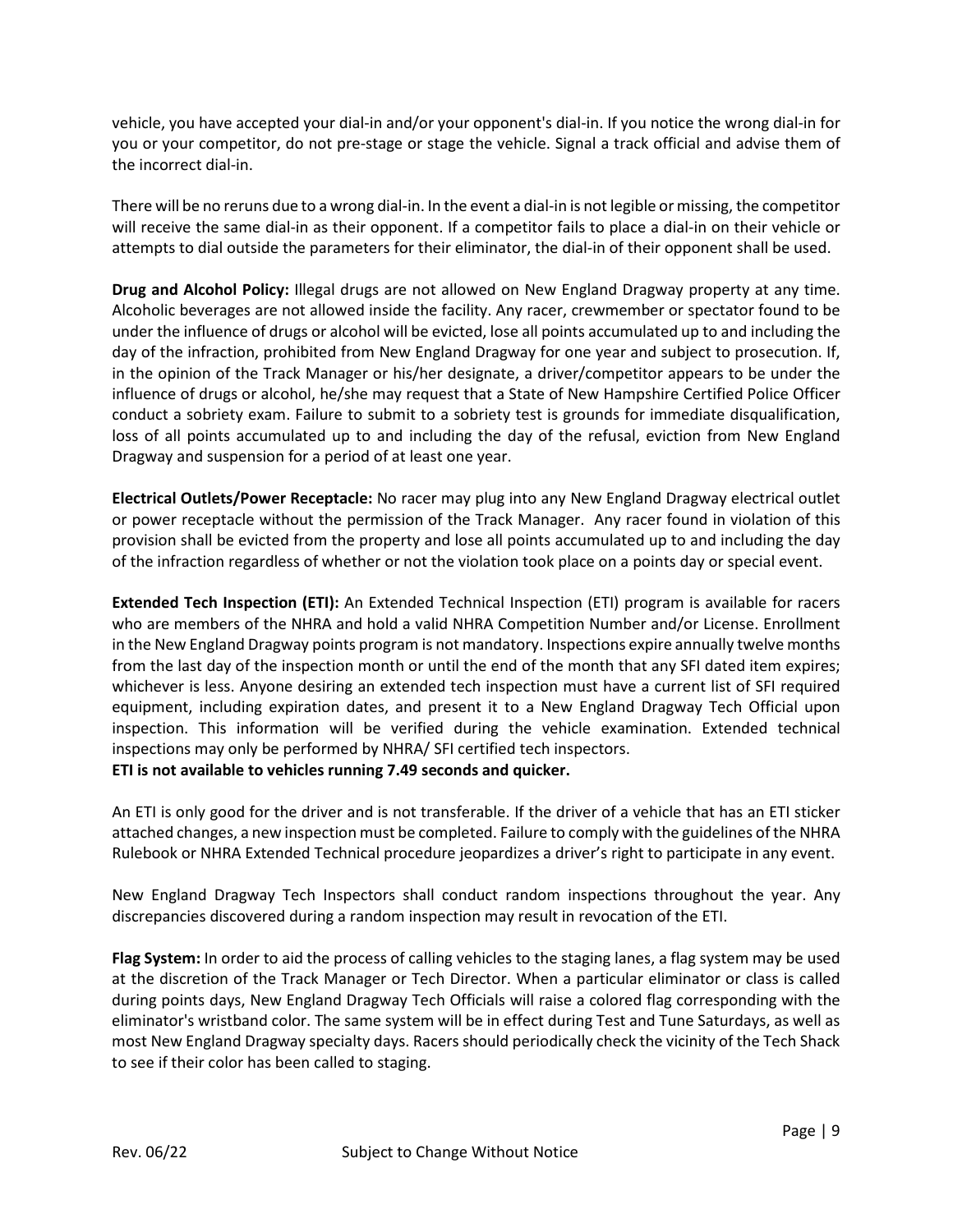**Grey Water/Septic Waste:** The dumping of any tank on New England Dragway property is strictly forbidden. This includes "Grey Water" tanks, as well as septic tanks. New England Dragway property includes, but is not limited to all parking lots, pit areas, The Castles at Brentwood, and access roads. Violators of this provision are subject to the following penalties:

- a) Eviction from New England Dragway, Inc., property with no refund of any tickets including multiday event tickets.
- b) Forfeiture of all points accumulated up to and including the date the violations occurred.
- c) Liability for any cleanup costs incurred by New England Dragway, Inc., plus a \$500 fine.
- d) Suspension from New England Dragway, Inc., until any fine(s) and cleanup costs are paid in full.

**Hazardous Waste:** All oil, gas and antifreeze must be dumped into the yellow waste oil barrels located throughout the facility. Racers are responsible for their crewmembers. Any person dumping oil, gas and antifreeze on the ground, in porta toilets, leaving an oil-filled container in the pits, or failing to immediately report a spill from their vehicle, will be subject to the following penalties:

- a) Eviction from New England Dragway, Inc., property with no refund of any tickets including multiday event tickets.
- b) Forfeiture of all points accumulated up to and including the date the violations occurred.
- c) Liability for any cleanup costs incurred by New England Dragway, Inc., plus a \$500 fine.
- d) Suspension from New England Dragway, Inc., until any fine(s) and cleanup costs are paid in full.

**Illegal Entry:** Anyone attempting illegal entry into New England Dragway will be evicted immediately and prohibited from entering New England Dragway for the remainder of the season. Illegal entry includes, but is not limited to, hiding individuals in the back of a vehicle or in a motor home. Points members will lose all points up to and including the date of the offense. This provision will apply to all occupants of the vehicle. All violators are subject to prosecution.

**Ladders**: Pairing by ladders will be produced in accordance with the specific eliminator sections as follows:

- a) A ladder for Super Pro, Pro, and Street Eliminator competitors will be generated when there are 16 or fewer cars remaining.
- b) A ladder for Motorcycle, Junior Dragsters and Top Bike will be generated for the first round based on their time trial reaction times. Competitors in these categories must participate in eliminations in the order of the ladder. This means that the first two competitors to appear on a ladder must be the first pair to compete in that round.
- c) A ladder for Super Comp will be generated for the first round based upon the 8.90 index.
- d) A ladder for Super Gas will be generated for the first round based upon the 9.90 index.
- e) A ladder for Super Street will be generated for the first round based upon the 10.90 index.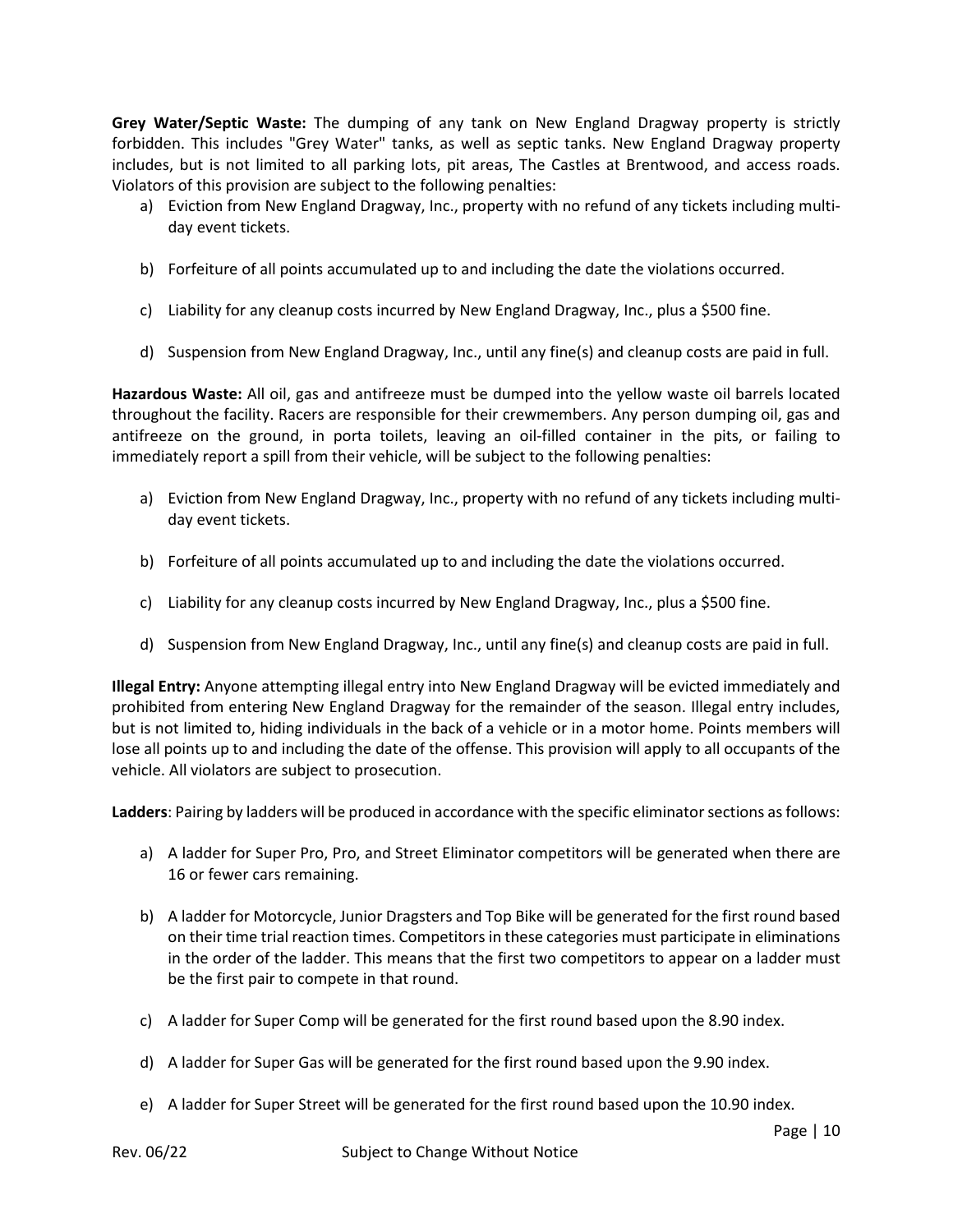f) Ladders for other categories competing at New England Dragway will be generated in accordance with that eliminator's race format.

It is the responsibility of the racer to know who their laddered opponent is prior to entering the staging lanes. When an eliminator is on a ladder all competitors must report to the tech lanes before entering the staging lanes. A Tech Official will verify the pairing and direct competitors into the appropriate lane. This will help facilitate an orderly flow of cars and prevent unnecessary delays. Tech representatives will endeavor to ensure pairings are accurate and direct competitors into the appropriate staging lanes. However, if a competitor believes a pairing is incorrect he/she should not pre-stage or stage their vehicle. When you stage your vehicle, you are acknowledging that you accept the pairing.

Before a ladder is generated during eliminations two lanes will be open at a time. When the first two lanes are full two more will open. Staging lanes will be run at the staging lane director's discretion. No waiting on return road or in tech area for lanes to open. Any driver caught waiting for a lane to open will be paired by track official at time of infraction or disqualified. After entering the staging lanes, you are committed to that lane for that round of eliminations. Any driver caught changing lanes and/or lying back attempting to change or pick his/ her competition will be paired by track official at time of infraction or disqualified.

In lieu of ladders, random pairings may be used for all classes at the discretion of the Track Manager, Race Director or Tech Officials. When a ladder is not in effect vehicles are considered paired once they have completely crossed the Top of Staging Line. If a competitor believes a pairing is incorrect he/she should not pre-stage or stage their vehicle. When you stage your vehicle, you are acknowledging that you accept the pairing. In order to be placed on a ladder you must make a run in one of the qualifying sessions for that class. Late entries may be inserted on a ladder, unless otherwise specified in class rules, at the discretion of the Track Manager or Race Director.

**Lane Assignment**: Racers may select the lane they wish to run in during time trials by entering the appropriate staging lane. For the left lane, racers should proceed to the odd number lanes, and use the even numbered lanes for the right lane. Lanes will be filled on a first come, first served basis. If lane choice is important to you during time trials or qualifying, you are encouraged to be prepared and enter the lanes early. During eliminations, racers should refer to the Lane Choice procedure.

New England Dragway reserves the right to change this policy based upon car counts on any given race day. On regularly scheduled points days and special events, time trials will follow a pre-determined schedule. Once you have entered a staging lane, you may not cross over to another lane unless directed to do so by a New England Dragway Track Official. All racers must be ready to race once they are in the staging lanes. Leaving the staging lanes, after entering, is grounds for disqualification. Waiting behind the crosswalk until all vehicles in front of you have crossed the top of staging is not allowed and may subject the driver to disqualification. Anyone caught "lane jumping" may be subject to disqualification. If there are an uneven number of cars in the lanes a track official designates the second car of each pair to move over.

**Lane Choice:** It is the responsibility of the racer to coordinate lane choice with their competitor. In most cases, this is accomplished by a coin toss. Once a ladder is generated lane choice will go to the individual with the best reaction time from the previous round in Super Pro, Pro, Street, Junior Dragster, Motorcycle and Top Bike eliminators. The competitor who ran closest to the index without breaking out determines lane choice throughout eliminations for Super Comp, Super Gas, and Super Street. Track Officials are not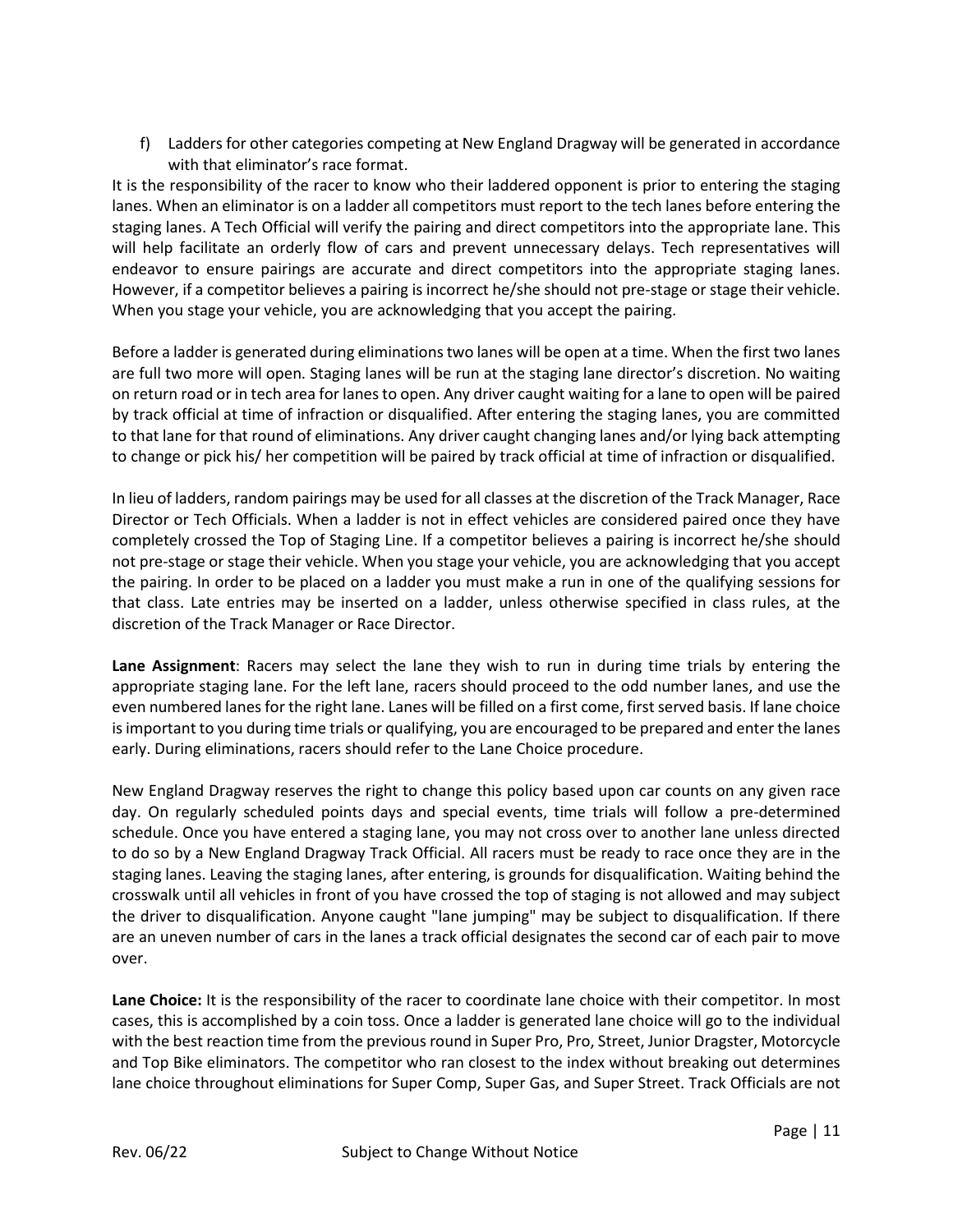responsible for choosing lanes and will not mediate any lane choice dispute. Both vehicles must be race ready when they cross the top of staging. Any inordinate delay will result in both vehicles being eliminated.

Competitors in Motorcycle and Top Bike shall align themselves in the staging lanes according to the printed ladder. Lane jumping in the staging lanes or after crossing the top of staging is strictly prohibited and will result in disqualification.

**Laptop Computers:** Portable Computers (e.g., laptop, PDA, Palm Pilot, programmer, etc.) are allowed, but may not be used during competition. See "Computers" for additional information.

**Licensing:** Drivers wishing to run 9.99 seconds or quicker or 135 mph or faster must possess a valid NHRA license (credential). NHRA License Applications and Physical Examination forms are available at Tech, in the tower, or online and must be completed before entering the staging area for license runs. A request for license runs must be made in order to ensure adequate observation by the Track Manager or his/her representative.

All drivers must complete a cockpit orientation test conducted by a Tech Department representative prior to requesting license runs. Drivers are encouraged to complete license runs during Wednesday Track Rentals or Saturday Test and Tune sessions. Drivers making license runs must clearly print the letters LIC on the front, side and rear windows before entering the staging lanes. Only single passes will be allowed. Drivers will not be allowed to dial in and/or run an elapsed time/MPH that is faster than their current license restrictions. No license runs will be allowed during qualifying for any New England Dragway points event. If a competitor exceeds the limits of their current credential, he/she will receive one warning. A subsequent violation will result in immediate disqualification.

New England Dragway will not accept licenses issued by other sanctioning bodies or organizations. All drivers, with the exception of Junior Dragster and Jr. Street, must possess a valid state operator's license for the type of vehicle they are driving (e.g. valid motorcycle operator's license, valid motor vehicle license, etc.). Junior Dragster and Jr. Street racers must possess a valid NHRA Competition License. All snowmobile/ATV competitors must possess a valid state operator's license. Under no circumstances will a state issued learner's permit be accepted for competition. Additional information regarding credentials may apply to certain competitors as outlined under "Credentials" elsewhere in this handbook.

**Minors:** Anyone under the age of 18 who wishes to compete in any New England Dragway program must provide a fully executed Minor Waiver Form. This Minor Waiver Form is only available from the track and may not be a photocopy or fax copy. Fully executed forms will be accepted at the Credentials Building. The individual's name will be kept on file indicating a valid Minor Waiver Form is on record. This form must be updated annually.

**Mufflers:** All Street Night competitors must use mufflers. Open headers or exhaust are not allowed on Street Nights. *No inserts. Turbochargers accepted in lieu of mufflers.*

All Street Eliminator, Pro Eliminator, Super Pro Eliminator, Super Comp, Super Gas, Super Street, Motorcycle Eliminator, Top Sportsman, Top Dragster, and Top Bike entries must use mufflers during any VP Race Fuels ET Series or regularly scheduled points event. Open headers or exhaust are not allowed.

Any vehicle equipped with an exhaust cutout that may be employed from inside the vehicle with a cable, lever or other device shall be prohibited from competition. The only type of exhaust cutout considered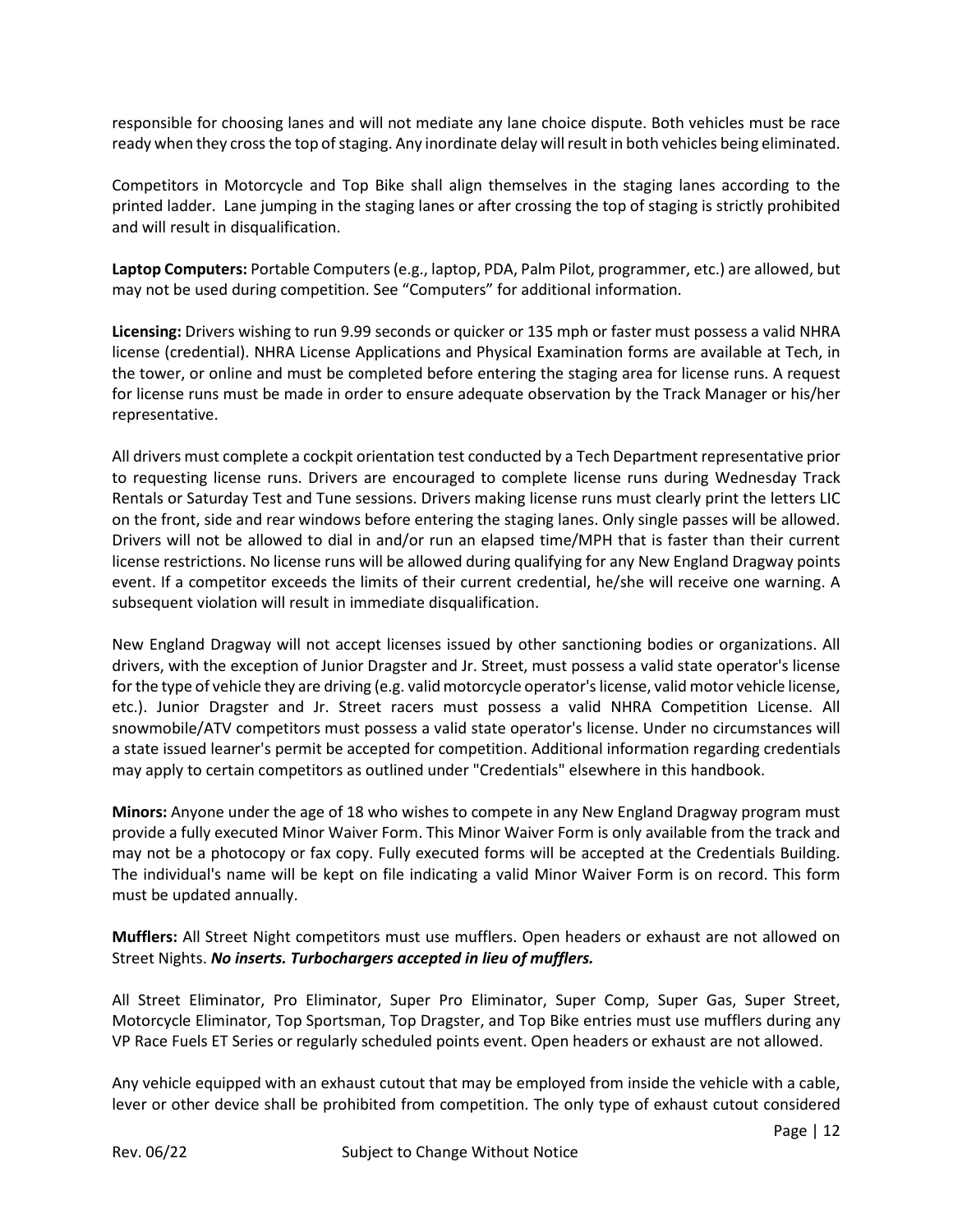legal for competition is one that has a blocking plate attached with a minimum of three 5/16th or larger bolts. In general, mufflers must meet the following criteria. A muffler must be produced by a recognized manufacturer who specifically indicates the device was produced as a sound reducing device. These include, but are not limited to, the following manufacturers: Borla, Dynamax, Thrush, Rewarder, and Flowmaster. New England Dragway Officials have the option of rejecting any vehicle that contradicts the spirit of our intent to maintain a "Good Neighbor" policy with the towns of Brentwood and Epping.

**Multiple Drivers:** In certain circumstances two drivers or more may operate one vehicle. Where allowed, a tech card must be completed for each driver.

**Multiple Entries:** In certain circumstances, entry into two eliminators is authorized with the purchase of another entry (i.e. Super Comp and Super Pro Eliminator; Pro Eliminator and Super Pro Eliminator; Street Eliminator and Pro Eliminator, etc.). It is not the responsibility of New England Dragway to wait for any competitor. Participation in two or more eliminators is the choice of the individual who shall be responsible for meeting the time mandates prescribed by the Race Director or Tech Department. If a competitor misses a round because he/she is unable to answer a staging call, no reruns or refunds will be authorized. All racers must be ready to enter the staging lanes and compete when called. Two racers may not enter the same vehicle in the same class.

Two racers may operate the same vehicle in different classes (i.e. driver A competes in Pro Eliminator; driver B competes in Street Eliminator). In these instances, a separate permanent type number must be utilized for each racer.

**NHRA Rule Book:** The NHRA Rule Book will be in effect at all races and utilized as outlined in the General Rules Statement. All Safety Rules provisions will adhere to the NHRA Rule Book. New England Dragway, Inc., reserves the right to mandate additional safety measures as needed.

**Nitrous Oxide:** The use of Nitrous Oxide will be permitted in accordance with current NHRA guidelines. External heating of nitrous bottles with an open flame is dangerous and potentially catastrophic and is *Strictly Forbidden*. Only acceptable thermostatically controlled heating blanket type devices may be used.

**Numbers:** Competition numbers are assigned to all racers. Points members receive a competition number when they enroll in the New England Dragway points program. Non-points members will be assigned a number during the tech inspection. Permanently numbered vehicles not enrolled in the New England Dragway points program may use that number during points events only if that number is not being utilized by a regularly enrolled racer in that class. Character width and height shall be as follows:

- a) A minimum of four (4) inches high and one (1 1/2) inches wide.
- b) Windshield Numbers: Must be minimum of three (3) inches high and one (1) inch wide
- c) Class designations must be at least three (3) inches high and one (1) inch wide.

Competition numbers and class designations shall be placed on the right front window, both side windows and rear window of the vehicle. Must be displayed in a legible manner in a contrasting color. When in competition (qualifying or eliminations), racers must notify the tower if the wrong car number appears on their time slip. Dial-ins must meet the same size standards as competition numbers.

**Operating Hours:** On Street Nights (Wednesday and Friday), the pit gate will open at 5 PM. Normal race time is between 6 PM and 10 PM. The track will be secured, and gates locked 30 minutes after the last run.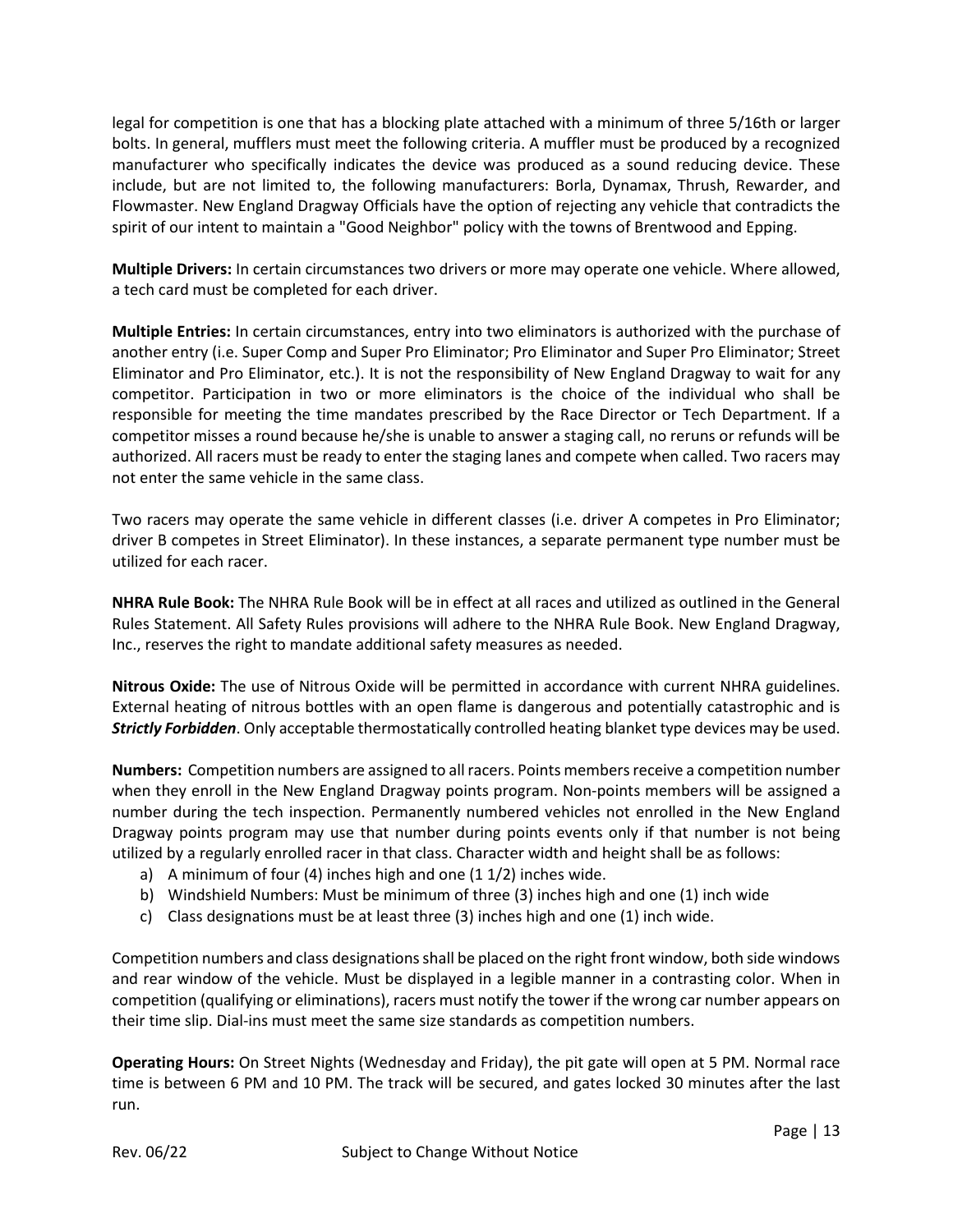On Test and Tune days, the pit gate will open at 8 AM. Normal race time is between 9 AM and 5 PM (excludes major events). During those dates when overnight parking is not permitted the track will be secured and gates locked 30 minutes after the last run.

For VP Race Fuels ET Series events, the pit gate will open at 7:30 AM. Normal race time is between 9:00 AM and the final round of eliminations or that day's curfew as outlined by the Town of Epping Bylaws. The track will be secured, and gates locked 30 minutes after the last run.

Special and major events follow a different schedule. Racers should check the New England Dragway Schedule for detailed information. Racers should prepare accordingly. Cookouts, dinner parties, extensive repairs, etc., are not an excuse for staying longer than the prescribed times. Racers may accomplish these tasks in Parking Lot 1 and stay overnight if desired (limited to self- contained units only).

**Overnight Parking:** During the 2022 season New England Dragway will permit overnight parking on certain dates and is limited to self-contained units. *Tenting is not permitted.*

Racers wishing to stay overnight on Friday and are not racing that evening and arrive prior to 9 PM must purchase a spectator ticket for each member of their party. Those wishing to stay overnight on a Saturday and are not racing and arrive prior to 3 PM must purchase a spectator ticket for each member of their party. Racers arriving after 9 PM on Friday and 3 PM on Saturday will not be required to purchase a ticket for entry, but will be charged \$10 per vehicle. Racers, spectators and crewmembers who take advantage of the overnight stay privilege must go to the Credentials Building the following morning and purchase a wristband for that day's activities. Racers, spectators, and crew will be required to wear a wristband designated for that day. Anyone found not wearing the appropriate wristband will have one opportunity to purchase a wristband. Those failing to comply will be asked to leave the facility.

**Pairings:** During eliminations, if a ladder is not in effect, you are considered paired once you cross the Top of Staging Line.

If you break any time between the staging lanes and starting line, you are eliminated, and your opponent will receive a competition single. If you are told by a track official to shut off your engine for a leak or other circumstance, which in the starter's opinion presents an unsafe situation, you are considered eliminated and your opponent will receive a competition single.

If you believe you are incorrectly paired, you must notify a track official before staging your vehicle. When you stage your vehicle, you are acknowledging that you accept the pairing. No reruns shall be authorized in the event of an incorrect pairing.

**Payment:** Any individual submitting a check as payment, which is subsequently returned to New England Dragway, Inc., for insufficient funds shall incur a \$75 returned check fee. The racer will be ineligible for entry into any New England Dragway activity until the returned check fee and original amount due is paid in full. Any individual found in arrears for a payment due to New England Dragway will not be allowed entry into the facility until the past due amount is paid in full, including any interest charges.

**Payouts:** All racers must submit a completed (top and bottom) signed tech card in order to receive purse money. New England Dragway points members who have submitted a W9 Form only need last 4 digits of SSN as opposed to entire SSN. New England Dragway points members will receive preprinted labels each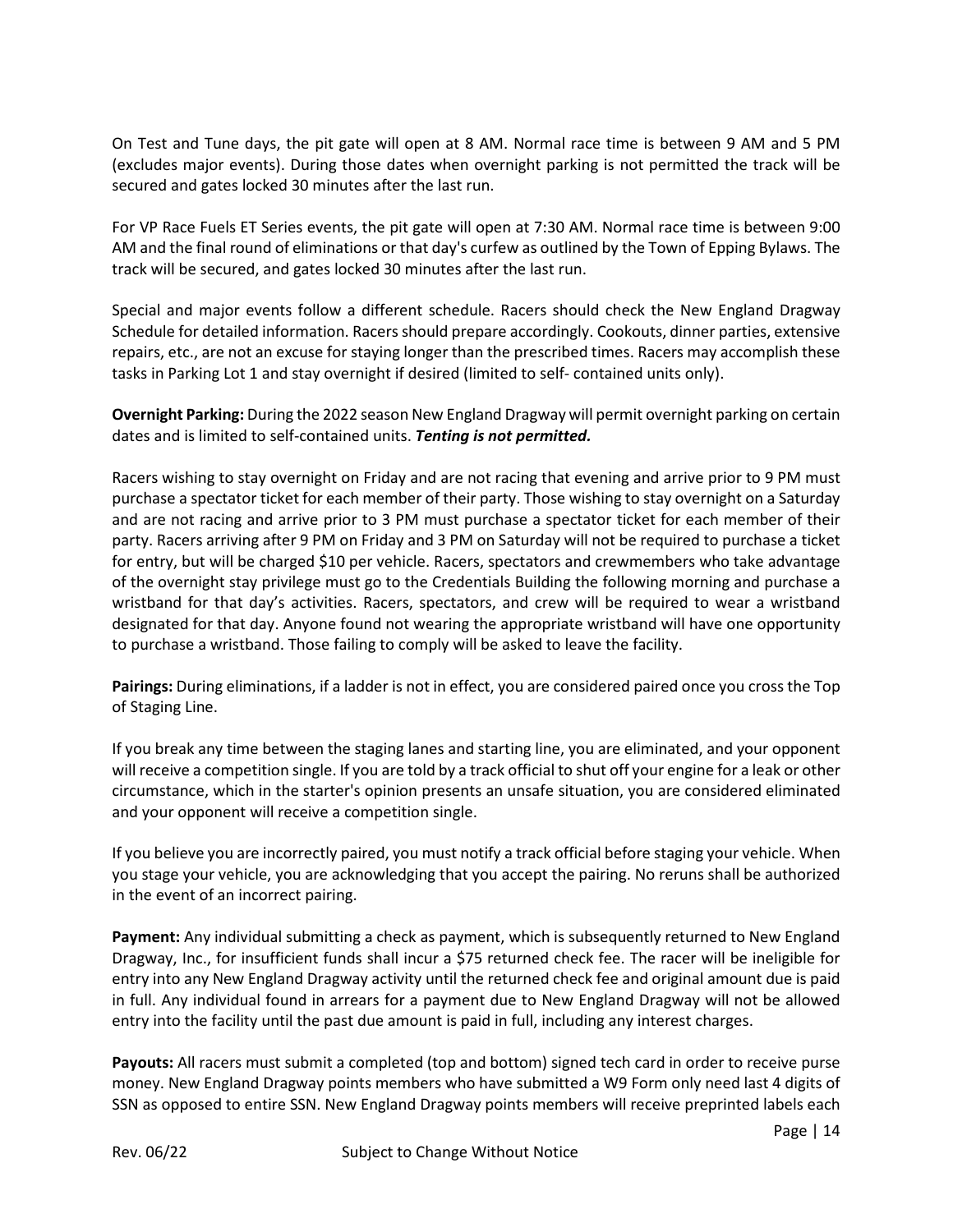points day, alleviating the need to manually fill out the card. However, each card must be signed and shall be checked for accuracy before turning it in. This includes the type of vehicle being entered into competition for that event. Non-points members must completely fill out (top and bottom) the card to receive payment. Checks will be available the following race week in the New England Dragway Credentials Building. Checks not picked up will be mailed within five working days. In the event an eliminator is rained out after the first round is completed, payouts will be awarded according to the results of the last completed round.

Payouts for exhibition and pro cars for major events will be made at the main office. Checks not picked up within one hour after the completion of the last run will be mailed on the next business day.

If an issued payout check is lost, stolen or not received, the person to whom the check was issued will have the following responsibilities and options:

- a) You are responsible for reporting a lost, stolen or non-received check to New England Dragway, Inc., as soon as you know its status.
- b) You are required to sign a statement certifying the check was lost, stolen or not received.
- c) If you wish to have a replacement check sooner than 90 days from the issue date of the missing check, you will need New England Dragway to place a Stop Payment Order on the missing check. There is a \$25.00 fee associated with this action, which will be deducted from the reissued check.
- d) If you choose not to have a Stop Payment Order placed on the lost, stolen or non-received check, you must wait 90 days from the date of the first issued check, at which point New England Dragway will replace the original check providing it was not processed through the bank. New England Dragway cannot be held responsible for lost, stolen or non-received checks. If it is not possible to place a Stop Payment Order because the check has already been cashed, the person to whom the check was issued shall bear the responsibility of the missing check.

**Photographs:** Film or digital cameras may not be used within any vehicle engaged in competition unless it is properly secured. Any driver or co-driver found using a film/digital camera, or other video recording device within a vehicle during a run that does not have a mounting system approved by the Tech Department will be subject to removal from New England Dragway at the discretion of the Track Manager or his/her designate.

Only credentialed media representatives are allowed to photograph a run in a restricted area. Drivers wishing to obtain photographs of their vehicle should contact a representative of New England Dragway's authorized photographic services provider. Crewmembers wishing to photograph, or video record a vehicle may do so along the fence line directly in front of the grandstands or from the grandstands.

The sale of photographs or other images taken at any New England Dragway event is strictly prohibited unless otherwise approved by the Track Manager or his/her designate. All rights to advertising, promotion, filming, recording exhibition, and other exploitations of any New England Dragway event, the participants and vehicles entered in the event, and their activities at the site of the event before, during and after the event are reserved to New England Dragway, Inc., and its assigns.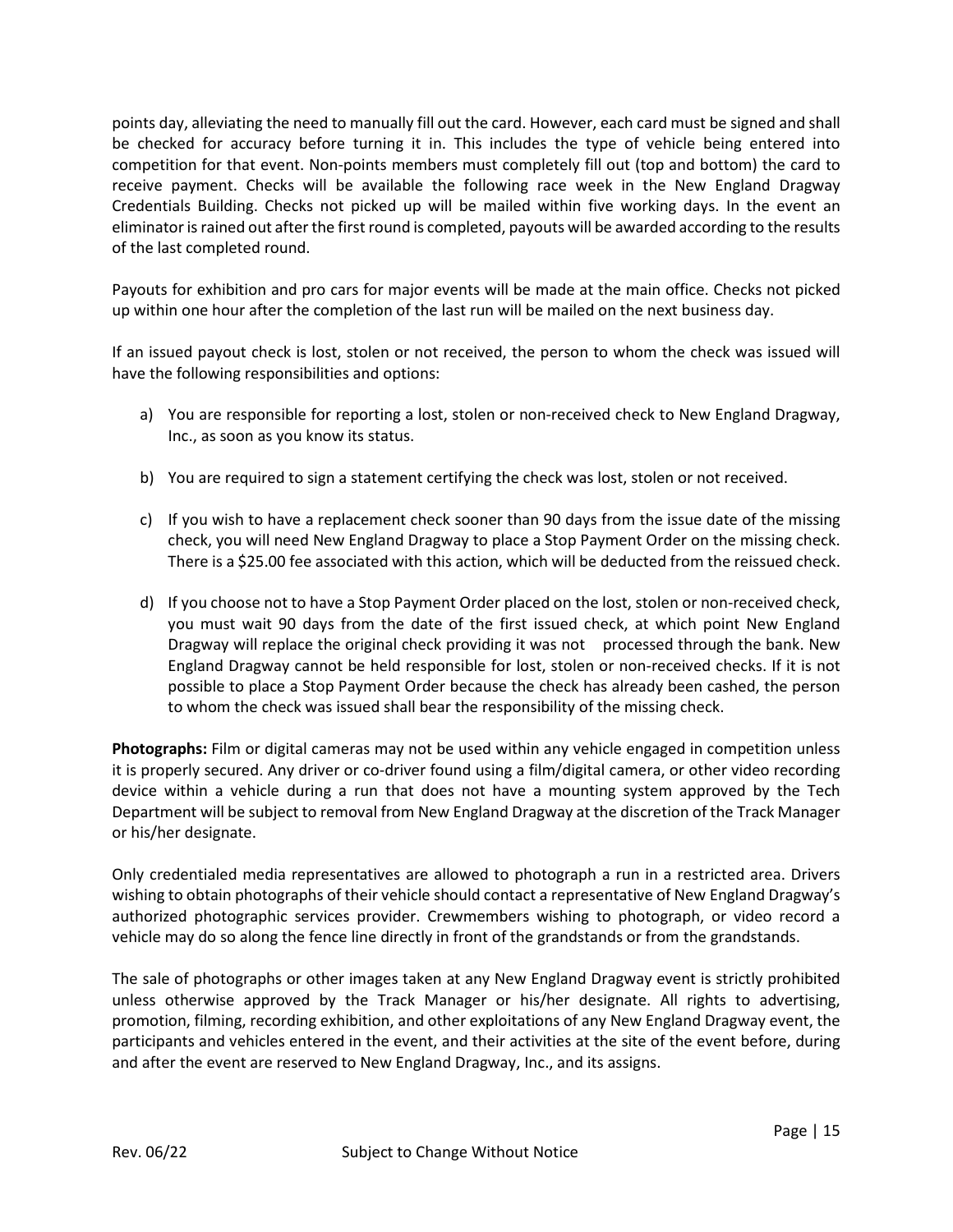Participants hereby grant New England Dragway, Inc., and its assigns full and unconditional permission to make still or motion pictures and any other type of audio or visual recordings of their activities at the site of the event before, during and after the event, and the exclusive, worldwide and perpetual rights to use the same, together with their names, likeness, and biographies of participants, and the names, likeness, and date of, or relating to, their entered vehicles for publicity, advertising, exhibition or exploitation, whether or not for profit, in print, audio, video and other communications media by reproduction and sale or other distribution by any and all means now known or hereafter developed.

**Pit Parking:** New England Dragway, Inc., accepts no responsibility for the security or safekeeping of any vehicle left on its property. The saving of pit spaces is not permitted. All pit parking, other than reserved pit parking, is on a first-come, first-served basis. If, in the opinion of New England Dragway officials, a vehicle is occupying more than a reasonable amount of pit space for their vehicle, they may require that vehicle to be relocated.

In preparation for the NHRA National Event Drag Racing Series in June, and the Lucas Oil Divisional Racing Series race in August, only those racers participating in those races may leave their RV's, race vehicles or trailers in a designated area. All others must be removed from the property or moved into a designated holding area by the completion of the race day on May 29th until June 8th, and August 21st until August 31st or they will be towed at the owner's expense.

All race vehicles, RV's, trailers must be removed from the pit area May 14th to May 22nd, August 7th to August 17<sup>th</sup> and October 1<sup>st</sup> to October 5<sup>th</sup>. Additional dates may be added if there is a change to the schedule.

Only New England Dragway points members may leave their race vehicle inside the facility during the week. A special parking waiver is available in the Credentials Building and must be signed and witnessed before permission is granted. Failure to comply with this procedure may result in the vehicle being towed from the facility at the owner's expense. All RV's, race vehicles, trailers, two, three or four wheeled pit/tow vehicles and golf carts that will remain on the property must be parked in the reserved or expanded upper pit area at least 25 feet away from asphalt.

Reserved Pit Parking spots are available only to New England Dragway points members. The cost to purchase a reserved pit parking spot is \$200.00 for the race season. Only one spot may be purchased for each points entry. The spot will be available for your exclusive use on New England Dragway produced race days. All reserved spots will be located in the upper pit area and marked appropriately by New England Dragway. If you have not purchased a reserved pit parking spot you will not be allowed to use that spot and asked to move to a non-reserved pit parking spot. Reserved spots are renewable yearly. Reserved spots not renewed will be offered to the next racer on a waiting list. Reserved spots may not be awarded, handed down, or assigned to another racer by a racer without the permission of the Track Manager. To be added to a waiting list you must contact the New England Dragway office.

In general, no vehicle may be left on any lower pit area, or in the fenced in grass area commonly known as the car show area during the week. Detailed instructions are listed in the parking waiver. The competition number of the race vehicle must be clearly displayed on any trailer or vehicle left inside the facility. At the conclusion of the race season, all vehicles must be removed from the property no later than the last scheduled race day in October 2022.

# *NOTE: Parking at The Castles at Brentwood is not allowed at any time.*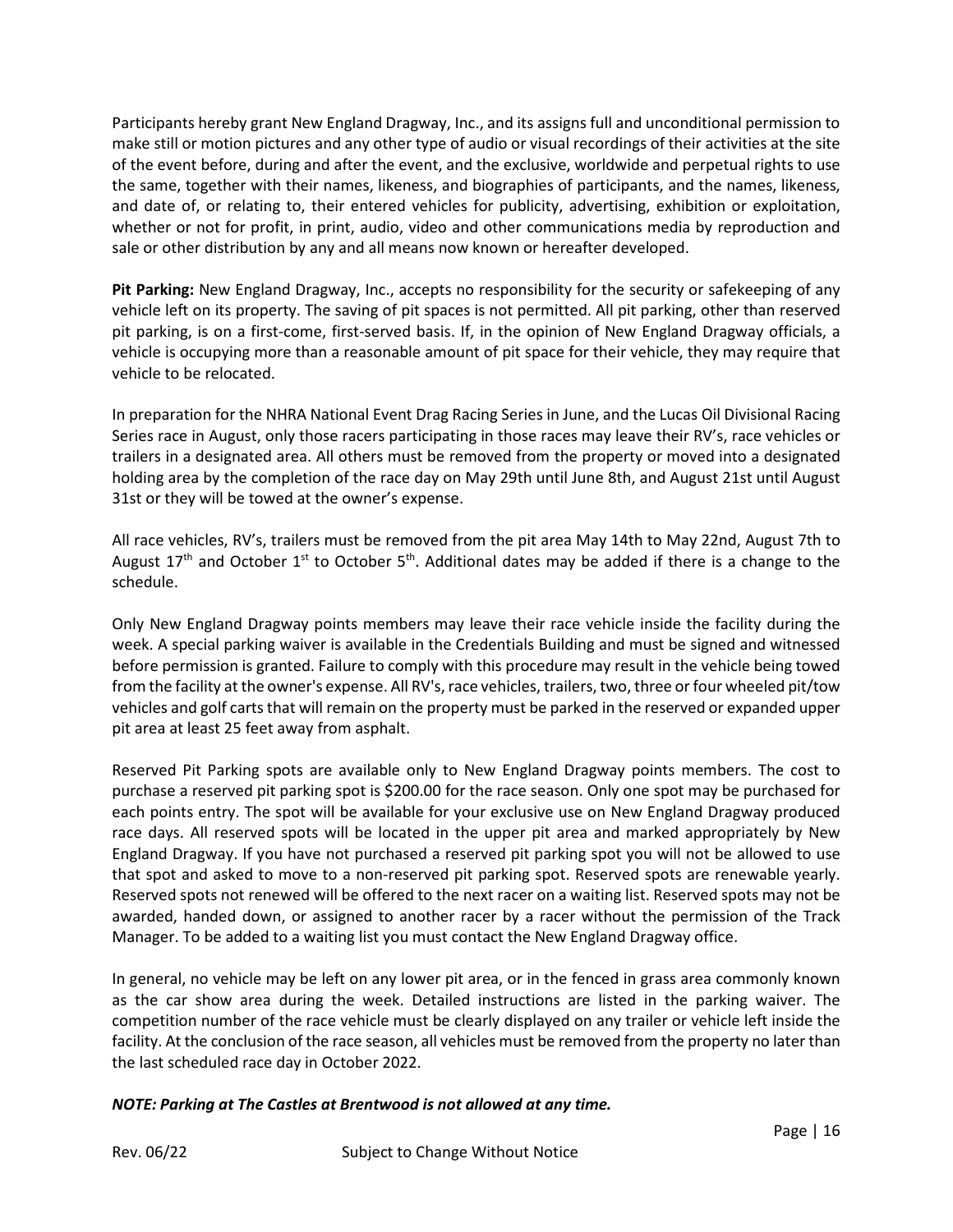**Points:** The following provisions regarding points pertain to those racers competing in the VP Race Fuels ET Series:

- a) Points will only be awarded to drivers enrolled in the points program, and only after receipt of a fully paid enrollment. Points may be earned on the day the member joins the points program providing that enrollment is completed before the first round of eliminations start. Anyone joining the points program on a points day will pay the full racing fee on the day they join the program.
- b) Points may not be transferred between classes. Your vehicle must be staged under its own power in order to receive points. Racers can only earn points for one eliminator unless they have paid the enrollment fee for another eliminator.

Points will be awarded as follows:

- a) Drivers earn 10 points for staging in the first round of eliminations.
- b) The winners of the first round will receive 10 points.
- c) Winners of subsequent rounds will receive 10 additional points.
- d) Semi-final losers will receive one (1) extra point.
- e) Runners-up will receive two (2) extra points.
- f) Eliminator winners will receive three (3) extra points.
- g) Buy Back round winners in Super Pro, Pro and Street (beginning with round 3) will earn 5 points for each round won. Buy Back round winners do not receive additional points as noted above for semi-final, runner-up or win positions.

In the event an eliminator is rained out, points will be awarded according to the results of the last completed round.

The following provisions regarding points pertain to those racers competing in the Dennis K. Burke Super Comp Series:

- a) A racer must be a paid member of the Super Comp series prior to qualifying to earn qualifying points, and prior to eliminations to earn round points.
- b) Points are awarded for qualifying positions on the ladder. The number one qualifier will receive 32 points, the number two qualifier 31 points, and so on through the number 32 position earning 1 point. Positions 33 and lower would receive no qualifying points.
- c) Racers are responsible for verifying their position on the ladder. If an error exists, and not brought to the attention of a track official before the beginning of first round, the position will stand.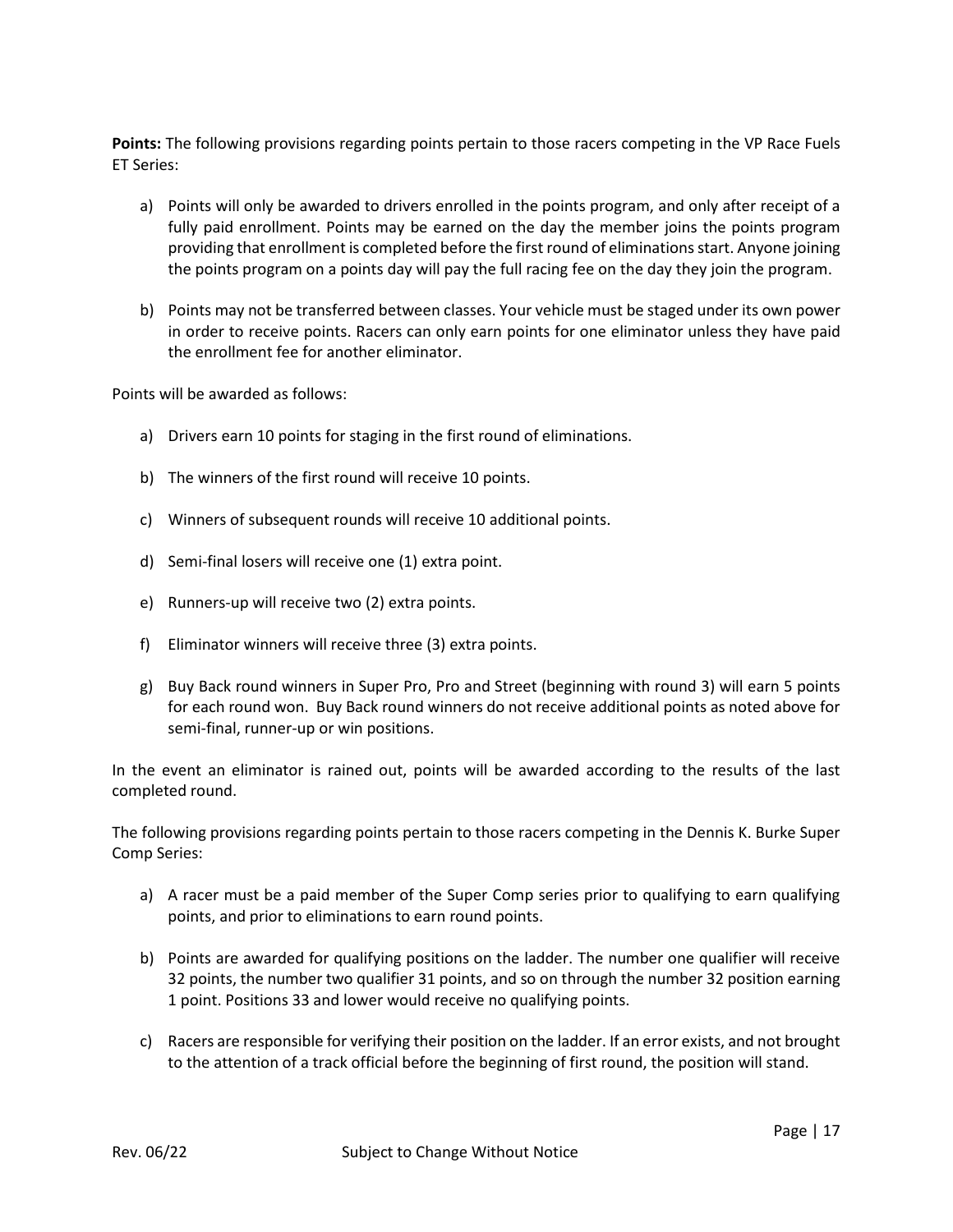- d) If a qualified entry is unable to compete in the first round, that racer shall receive qualifying points only.
- e) Changing of race cars is prohibited. Their opponent on the ladder willreceive a competition single.
- f) Points are earned for each round of competition. A racer earns 100 points for first round. Vehicle must stage under its own power and the racer must record a reaction time ("take the tree"). For each subsequent round, the vehicle must stage to receive points for that round. Each round win earns 100 points, with an additional 100 points awarded to the race winner.
- g) Races that are not completed after the start of eliminations will not be rescheduled. The points earned up to the last completed round will be the total, and the remaining round winners will receive an additional 100 points.

End of season ties in the Super Comp Series will be broken in the following manner:

- I. The racer who attended the most point races
- II. The racer with the greater total of qualifying points.
- III. If a tie still exists there will be a run-off. If a racer is not present for a run-off the racer present is awarded the position. If a run-off is otherwise not possible, and a tie still exists, the last time slips of the tied racers will be compared as though they had race one another and a "winner" determined.
- IV. In the event an eliminator is rained out, points will be awarded according to the results of the last completed round.

**Protests:** Any driver/rider wishing to enter a protest must meet with the Track Manager or his/her designate immediately after the alleged incident took place. No consideration will be given for a protest due to staging with an incorrect dial in or incorrect pairing. An individual lodging a protest for illegal or prohibited equipment must complete a protest form specifically outlining the alleged infraction and leave a \$100 cash deposit. When time permits, a representative from New England Dragway will inspect the vehicle for the alleged infraction.

If the vehicle is found in compliance, the \$100 deposit will be forfeited and awarded to the accused driver. If the vehicle is found to be in violation of New England Dragway requirements, the \$100 deposit will be returned. In the event an infraction is found, the individual will be subject to the penalties pertaining to the violation.

**Public Address Announcements:** Racers should pay particular attention to the New England Dragway PA announcements for calls to staging or other important information that may be broadcast throughout the day. New England Dragway also broadcasts simultaneously on FM frequency 87.9. Racers may request announcements; however New England Dragway reserves the right to limit such requests and each will be considered on a case-by-case basis. Racers may request such announcements from any uniformed New England Dragway representative who has a radio and can relay the information to the tower.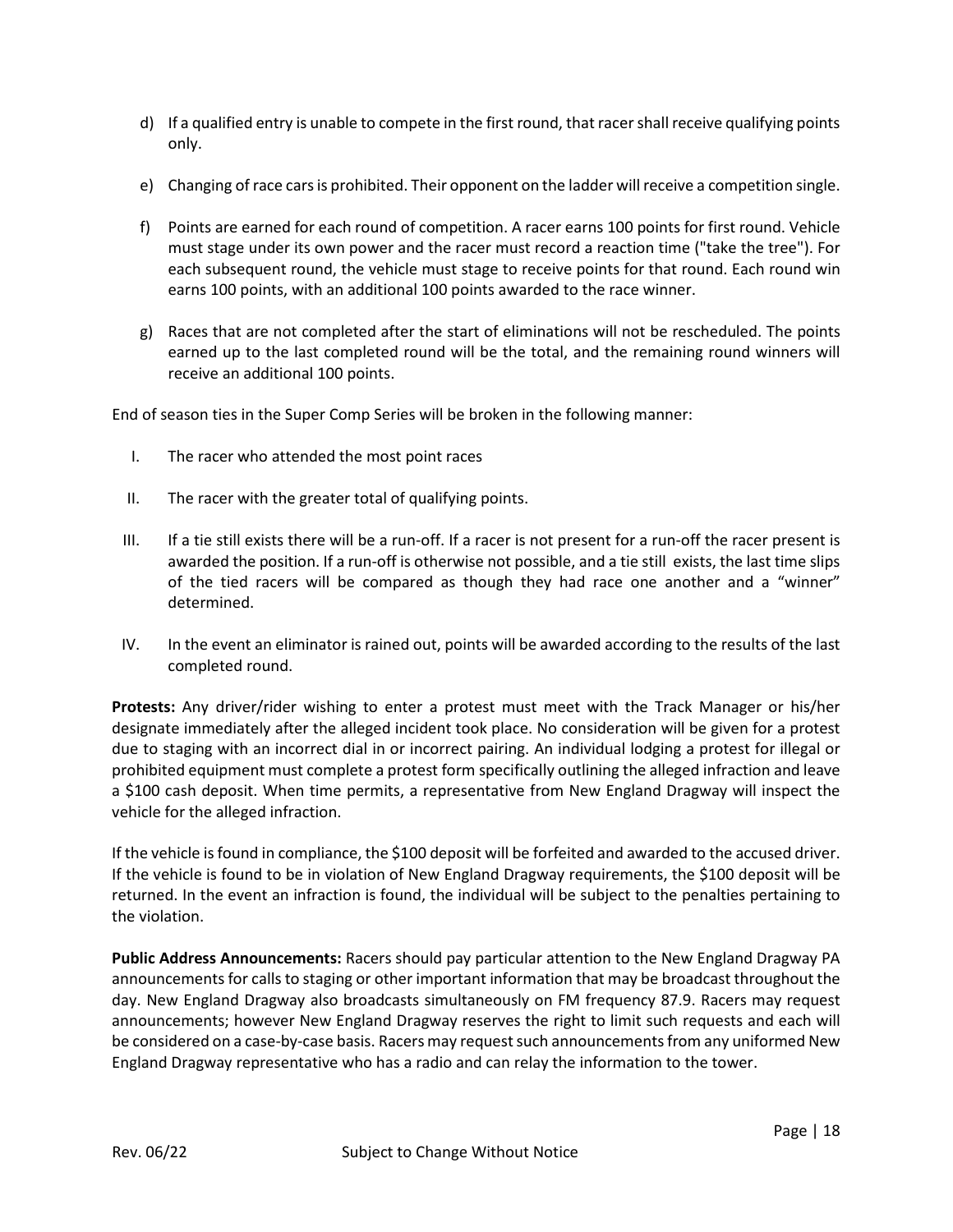**Qualifying:** When paired for qualifying you must make the run at that time or lose that round. If you are shut off during a qualifying session you may not make a qualifying run unless the Race Director, at his/her discretion allow a vehicle that is shut off in qualifying to make a run after all other vehicles in that category have completed their run.

**Race Entry:** A vehicle is considered entered into the race once the tech card is turned in. If a vehicle should break anytime thereafter on a points day, the racer is eliminated should they be unable to make the next round of eliminations. This provision applies to an eliminator's specific time trials or eliminations.

If a vehicle breaks prior to crossing the top of staging for the first time during an event a racer raincheck may be issued at the discretion of the Track Manager on a case by case basis depending on the time of day and when that person intends to leave. In all cases this request must be made prior to the second round of eliminations in that class.

If a vehicle breaks after it has made one qualifying run no racer raincheck shall be issued.

Two drivers may not enter the same vehicle in the same class. Two drivers may enter the same vehicle in separate classes.

**Race Format:** Except as outlined by class requirements New England Dragway typically runs most of its programs utilizing the quarter mile. However, there are circumstances that may dictate running eliminators in an eighth-mile format. The decision to change formats is determined by the Track Manager or his/her designate at any time during a race without prior notice.

**Radio Communications:** In general, the use of radios for the purpose of communicating with a driver is allowable. However, the use of a communications device including, but not limited to AM/FM transmitters, receivers or transceivers and cellular phones for the purpose of advising a competitor about their position on the track in relation to their competition is strictly prohibited. Anyone caught violating this provision shall forfeit all points accumulated up to and including the date the violation occurred and prohibited from competition for a period of not less than 30 days from the date of violation.

**Rain Dates:** There will be no makeup races or rain dates for any New England Dragway VP Race Fuels ET Series eliminator, as well as the Super Comp Series, Super Gas Series, Super Street Series, Outlaw Racing 10.5 Series, Top Dragster, Top Sportsman and Top Bike.

**Raincheck Policy:** On points days, if one round of time trials is complete and the event is subsequently rained out the racer raincheck will be reduced by \$20. If two rounds of time trials are complete and the event is subsequently rained out the racer raincheck will be reduced by \$30.

During major events the raincheck policy shall apply if the first round of professional racing is not completed. If the first round of professional racing is completed no raincheck will be issued. In most cases the original ticket shall serve as a raincheck when an event is rained out. If an individual loses his/her ticket, no duplicate shall be issued. In those instances where the original ticket will not be honored as a raincheck the individual must listen for additional instructions before leaving the facility.

NOTE: The \$5 insurance/environmental disposal surcharge will not be refunded whenever any racing activity has started and subsequently terminated.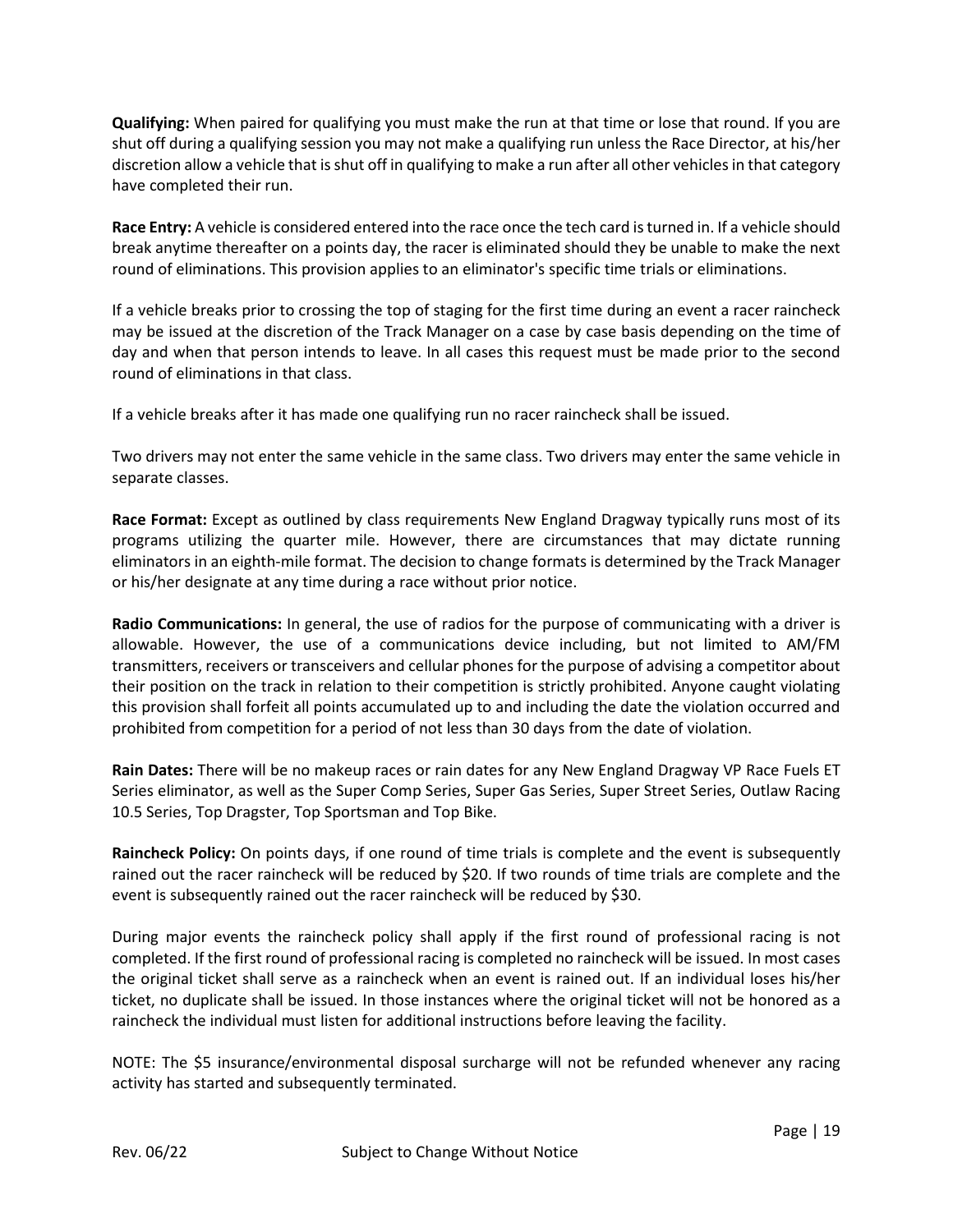On Wednesdays and Fridays, a race day will be considered complete if racing continues for two hours. On test and tune days if one hour of racing is complete then \$20 shall be deducted from the value of a raincheck. If two hours of racing is complete no rainchecks will be authorized.

On all regularly scheduled points days, a race will be considered complete if any one eliminator completes one round of competition. In the event the first round of eliminations is completed for a particular eliminator and the event is subsequently rained out, all purse money will be divided equally among the competitors who are still in competition in that completed eliminator and points will be awarded in accordance with the current points program. No rainchecks will be issued to that group.

If an eliminator has not finished the first round of eliminations due to weather conditions or other unforeseen circumstances, the original ticket shall serve as a raincheck and its validity verified on any subsequent entry date subject to the provisions outlined earlier in this section.

In those instances where the original ticket will not be honored for a subsequent event, you must pick up your raincheck before exiting the facility.

If two rounds of time trials in any category are completed on a points day no spectator/crew rainchecks will be issued.

Cancelled points races or dates will not be completed on a subsequent date. New England Dragway, Inc., is not responsible for the appearance, performance or any breach of contract between the drivers/owners of any scheduled cars on the track.

**Refunds:** All vehicles are considered race ready upon entering New England Dragway. If a vehicle breaks once it has crossed the top of staging, no refunds will be issued. Substitute entries are not permitted for T&T. This provision includes all race days and is not limited to structured eliminators or points days. No refunds are authorized for any individual who is removed from New England Dragway, Inc., property for a rules infraction.

**Reruns:** A track official may call for a rerun if he/she did not feel that a fair race was held. Each racer must use the same lane and dial-in as the first run. No rerun will be granted for staging to a wrong dial-in, incorrect pairing or a missed deep stage. If a track official calls for a rerun and a racer cannot or will not return for a rerun, they will be disqualified.

**Restricted Areas:** No one is allowed beyond the top of staging without a *Restricted Area Crew wristband*. Crewmembers are required to wear a shirt and closed heel and toe shoes. Open toe shoes or sandals are not allowed.

Crewmembers of door cars (excluding Super Comp, Top Dragster, and Top Sportsman) may not cross the double stripe painted line located behind the starting line area. Super Comp competitors are allowed one crewmember in the burnout area. Top Dragster and Top Sportsman competitors are allowed two crewmembers in the burnout area. The crewmember(s) may not touch the vehicle once it crosses the double stripe painted line other than to arm a data recorder or turn on a nitrous bottle. This must be achieved before the vehicle is staged.

No one under the age of 16 is allowed beyond the top of staging unless they are in a fully enclosed vehicle. Golf carts, ATV's, four-wheelers, open pickup truck beds, etc., are not considered fully enclosed vehicles.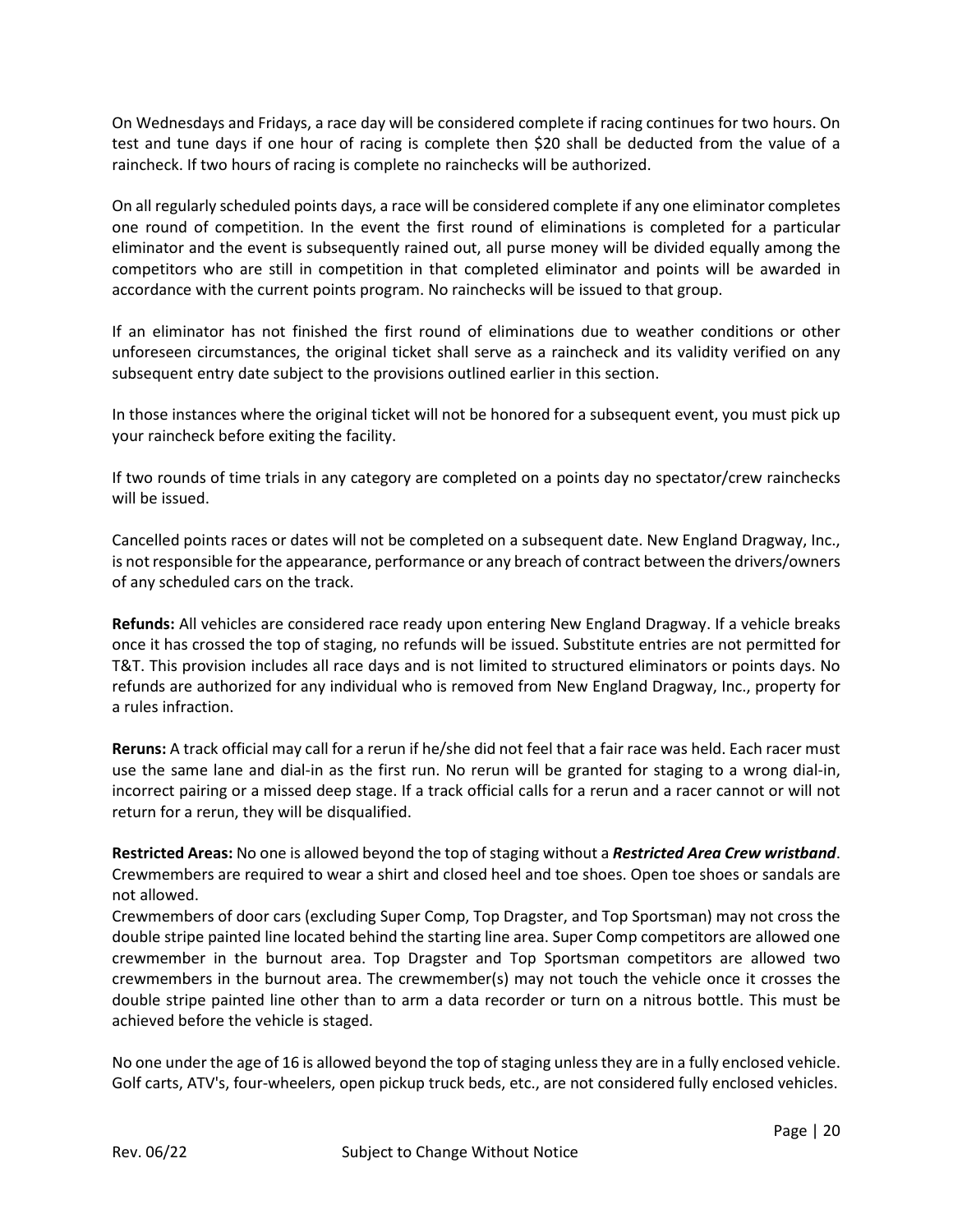Dragsters and altereds not equipped with front brakes are allowed one crewmember in the starting line area to aid in backing up the car and assist with staging. Unless otherwise specified in class rules a crewmember may not touch the vehicle at any time and must immediately return to the area behind the double stripe painted line once the vehicle is staged other than to arm a data recorder or turn on a nitrous bottle. This must be achieved before the vehicle is staged.

Racers are prohibited from entering the restricted area beyond the scale building heading toward the shut-down area unless it is solely for the purpose of assisting a vehicle they are affiliated with. Racers, crewmembers and spectators are prohibited from entering the RV area located on motor home hill unless they hold a valid ticket for that area.

The area beyond the top of staging is not a viewing area. In accordance with current insurance guidelines, all crewmembers not assisting the vehicle as outlined above and competitors must remain behind the line at the top of staging or utilize the grandstands.

**Roller Blades/Roller Skates, Skateboards, Scooters:** The use of skateboards on New England Dragway property is prohibited. The use of roller blades or roller skates on New England Dragway property is prohibited. The use of "Razor" style, non-motorized scooters is prohibited. Individuals found using any of these items will have them confiscated. The use of motorized scooters is limited to individuals possessing a valid state operator's license.

**Run Order:** In respect to our neighbors, the following Run Order will be in effect for the 2022 season during all VP Race Fuels ET Series events:

- Street Eliminator
- Junior Dragster Eliminator
- Pro Eliminator
- Super Pro Eliminator
- Motorcycle/Snowmobile
- Top Sportsman (when applicable)
- Top Dragster (when applicable)
- ASRA Stock / Super Stock (when applicable)
- Super Gas Eliminator (when applicable)
- Super Street Eliminator (when applicable)
- Super Comp Series (when applicable)
- Test & Tune

Track Officials reserve the right to amend this run order at their discretion.

**Scoreboards:** The Scoreboards provide an unofficial display of a run for the convenience of racers and spectators. The tower clocks provide the official documentation of a particular run and will be final should a discrepancy occur.

**Self-Starting:** All ET Program entries, excluding Junior Dragster and Motorcycles, must be self-starting.

**Sound Curfew:** No race engines may be started before 1 PM or after 5 PM on Wednesday track rentals. No unmuffled engines will be allowed during Street Night sessions. (Turbochargers are considered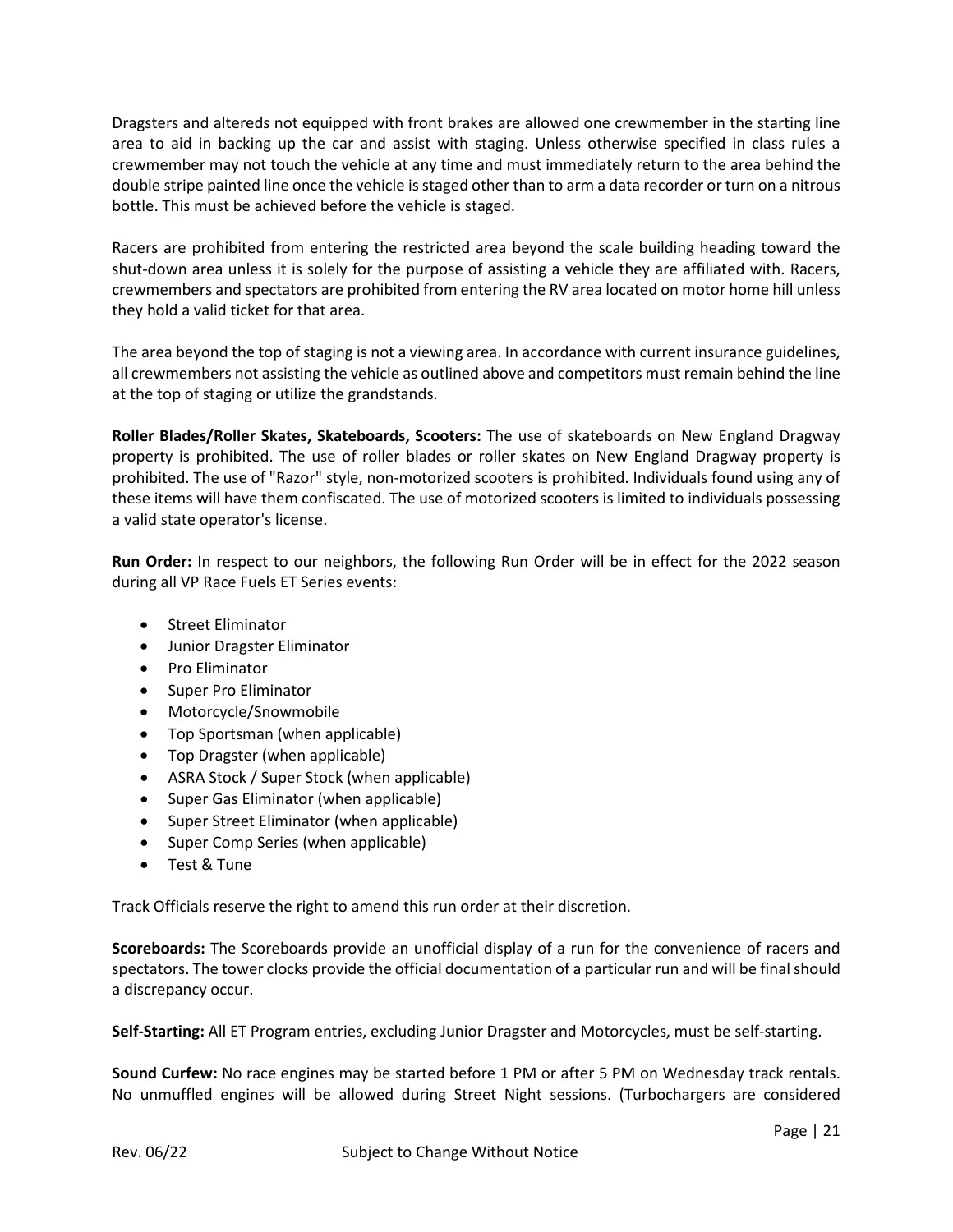mufflers) No race engines may be started before 9 AM or after 11 PM on Saturday. No race engines may be started before 9 AM or after 9 PM on Sunday. Respect our neighbors or you will be told to leave with no refund for you or your crew even if you have paid for a weekend pass. Track officials reserve the right to disqualify any vehicle because of excessive sound even though it may be equipped with a muffler.

**Speed Limit:** The speed limit on all roads and the pit area is 10 MPH. These areas include all parking areas including the outer parking lots. The following penalties will apply to any person operating a vehicle in an unsafe manner (burnouts, excessive speed, reckless operation, etc.):

- a) First Offense: A written warning. The name, points number or vehicle registration number, along with the name of the individual will be recorded and held on file for the remainder of the season.
- b) Second Offense: Eviction from New England Dragway for that day and loss of all points for that day.
- c) Third Offense: Eviction from New England Dragway for that day, suspension for 30 days and loss of all points accumulated up to an including the date of offense.
- d) Fourth Offense: Suspension from New England Dragway for one year and loss of all points.

NOTE: If, in the opinion of New England Dragway management, an incident is indicative of gross negligence or wanton disregard for this provision, a more stringent penalty may be imposed without regard to prior incidents or history.

**Staging:** All vehicles must stage under their own power. Bye runs and competition singles must record a reaction time under their own power in order to win that round. When staging your vehicle, you are accepting all track conditions, your opponent, dial-ins and the weather. Staging your vehicle indicates you are ready for that round of competition.

A competitor's final staging motion, using the vehicle's applied power, must be in a forward motion going from the Pre-Stage to Stage position. Failure to comply with this forward motion provision shall result in disqualification. In no case will the starter wait more than 30 seconds for a vehicle to stage.

When specified under class requirements, all vehicles must cross the top of staging and proceed to the water box under their own power.

**Substitute Entries:** If a vehicle breaks during qualifying, including after its second-time trial or qualifying run, but before the first round of eliminations, a substitute vehicle may be entered into the race. The vehicle must meet all class and safety regulations, as well as pass a tech inspection. If the vehicle breaks after the second round of time trials or qualifying another time trial or qualifying pass will not be granted.

Substitutions may be made only during qualifying. No substitutions are allowed after the first or subsequent rounds of competition. A substitute entry may be utilized without purchasing another tech card. A second tech card must be issued through tech. Substitute entries may accumulate points and earn payouts. No driver may operate two vehicles in the same eliminator. Two drivers may not operate one vehicle in the same eliminator. Two drivers may operate one vehicle in separate eliminators.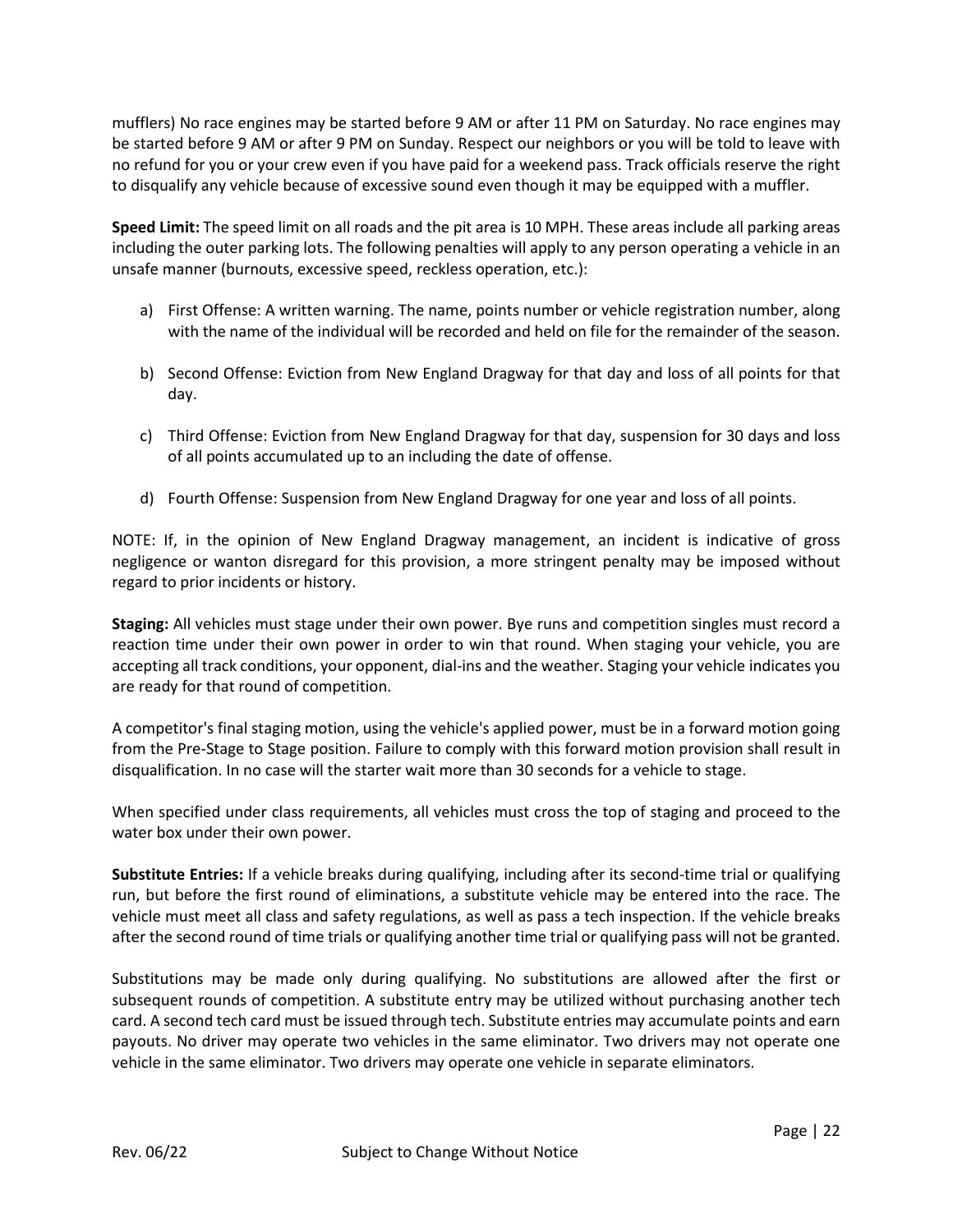No driver may utilize a substitute vehicle until he or she has proven to track officials that they are thoroughly familiar with the vehicle.

**Tail lights:** All vehicles must be equipped with a working tail light. All tail lights must be turned on whenever track lighting is activated. Strobe, flashing, high intensity, laser, infrared, photo sensitive, or other light emitting/receiving device prohibited.

**Tech Inspection:** All vehicles must pass a New England Dragway Tech Inspection prior to entering the staging lanes. All entries that are required to have specific equipment meeting SFI guidelines must have the category number, brand and serial number (where applicable) available for review by tech officials at the time of inspection. Example: Harmonic Balancer - ATI 18.1; Flywheel Shield - Lakewood 6.1, serial # 000000.

Any person that does not stop at Tech before making their first run of the day will be immediately evicted from New England Dragway. On bracket program days, a racer will lose all points accumulated up to and including the date of the offense. No refunds will be authorized.

Race vehicles on trailers are not allowed in the Tech Inspection Lanes.

**Test & Tune Events:** There are a number of structured points and non-points eliminators scheduled on Test and Tune dates (e.g. Top Bike, Super Comp, Super Gas, Super Street etc.). In addition, certain specialty days may be rescheduled to Test and Tune dates (e.g. Nostalgia Events, etc.). Any structured eliminator or event rescheduled to a Test and Tune date will have priority over all other vehicles.

**Testing:** There are certain instances where a points eliminator that provides a payout takes place on a Test and Tune day. A racer participating in such an eliminator may not participate in the test session while in competition. In addition, any racer who is eliminated in a paid points event may not participate in the test session unless he or she purchases a test session wristband.

In those categories that have purchased a test session wristband and are participating in a non-payout eliminator (e.g. Street Fighter, Outlaw 10.5, etc.), the option to participate in the test session may be curtailed because of larger than expected vehicle counts. The decision to effect this change shall be determined by the Track Manager or his/her designate without prior notice. If participation in a test session as outlined in this paragraph is authorized competitors must be ready to enter the lanes when their respective category is called or forfeit that round of qualifying. Testing once eliminations are underway is not permitted.

**Tech Cards:** Participants who receive pre-printed tech cards in conjunction with the benefits of points membership must ensure the vehicle listed on the tech card is the same vehicle they are entering into the day's event. If a racer is found running a different vehicle than that listed on the tech card, he/she may be disqualified and lose any points accumulated up to and including that event. No refund of race fees will be authorized.

**Tie Breakers:** Tie breakers will normally be conducted one two points days before the NHRA Summit Racing Series ET Finals. This must be done in order to ensure a complete roster is submitted to NHRA officials. It is the responsibility of the racer to check their current standing. If a tie breaker is deemed necessary and a racer is absent, he/she will have been considered as forfeiting their position. In the event both racers are absent, the first racer to have attained the current point standing will have precedence.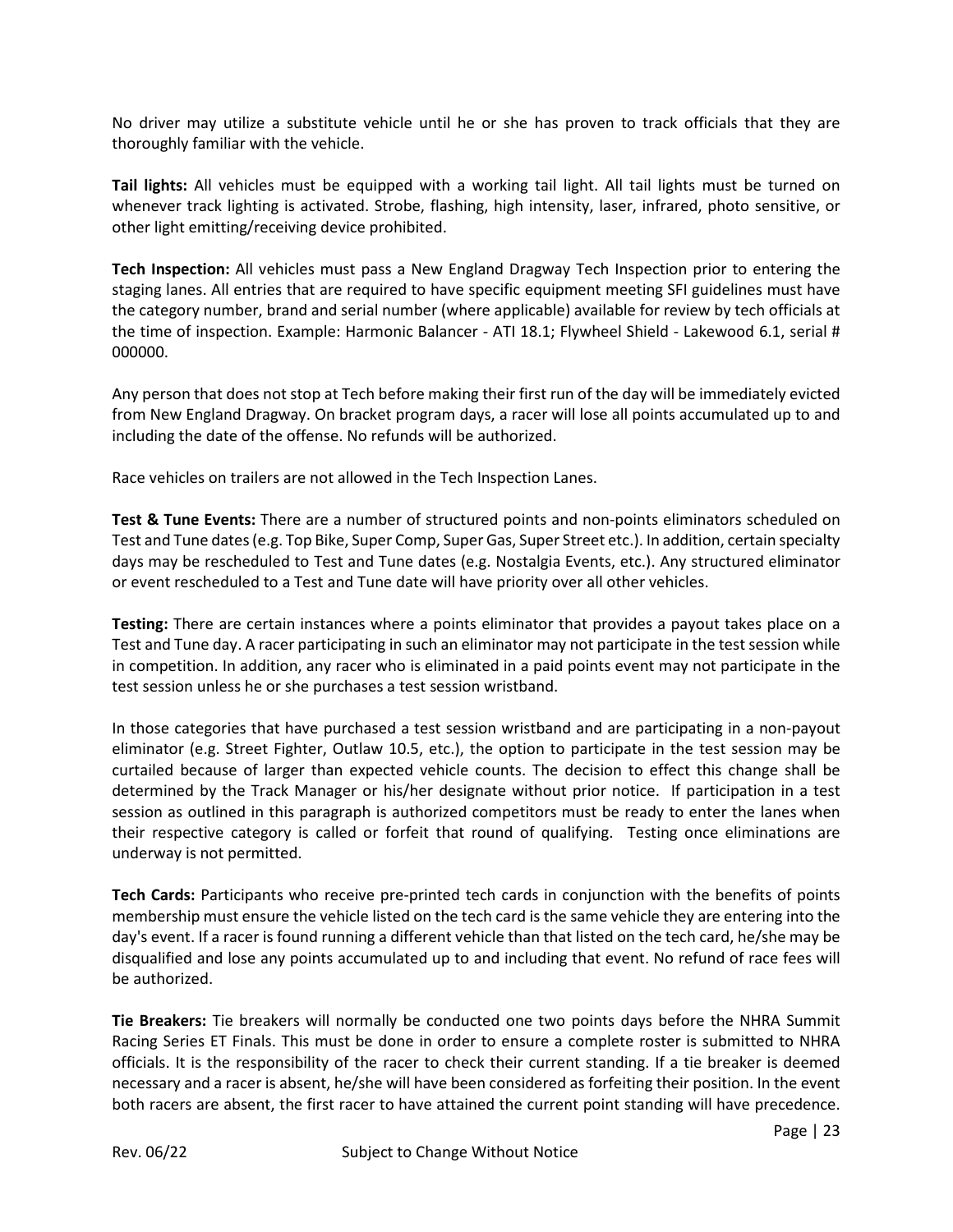Additional information about eligibility for the NHRA Summit Racing Series ET Finals is contained elsewhere in this handbook.

Ties will be broken by means of a runoff between the affected competitors. Index classes will be determined using the current index, while bracket classes will run using the dial-in format. Lane choice shall be determined by a coin toss.

**Time Trials:** New England Dragway will attempt to provide all eliminators with two-time trials on a points day. However, track officials may, at their discretion, may only allow one-time trial during certain circumstances including, but not limited to impending inclement weather conditions, car count, or time constraints.

**TruSTART:** Compulink TruSTART system will be used for all ET racing at New England Dragway and also at NHRA Summit ET Bracket Finals. TruStart eliminates the previous system where the first competitor to red light in a dual red-light situation is eliminated. TruStart calculates which racer has the worst red light and awards the win to the competitor with the less flagrant violation. The win light will not be displayed until both cars have left the starting line.

**Tow Vehicles:** Tow Vehicles are limited to golf carts, three-wheel ATV's and four-wheel ATV's. Full size tow vehicles are not allowed for any Sportsman or E.T. vehicle. All tow vehicles must have the number of their race vehicle and a D1-Pit Vehicle Sticker clearly displayed on the vehicle. Only a licensed driver may operate a tow vehicle. All tow vehicles must have a working headlight and tail light. Only one tow vehicle is permitted per race car. Tow vehicles must yield to race vehicles at all times.

All tow or pit vehicles must display a D1-Pit Vehicle Sticker. Stickers may be purchased at the Credentials Building. Proof of insurance must be provided. Racers who do not have insurance must purchase a NHRA policy at the Credentials Building.

ATV type vehicles and golf carts are only permitted to access designated pit areas, return roads and access roads. The operator of any ATV type vehicle or golf cart that damages New England Dragway, Inc., property shall be required to make restitution in the amount of at least \$200 or higher, at the discretion of track management. Racing privileges shall be suspended until the amount is paid in full. This provision applies to the driver of a competition vehicle even though it may be a crewmember, guest of the competitor, or anyone using the property of the competitor who commits the violation.

All scooters, golf carts, or ATV's not towing a vehicle are prohibited from the staging lanes, and the area beyond the top of staging. All tow vehicles that are permitted beyond the top of staging in accordance with this policy must not block the operation of any track safety vehicle or track equipment.

All tow or pit vehicles are prohibited from entering the areas in front of the bleachers, concession area, pavilion area and novelty booth area. No riders are permitted on ATV type vehicles that were designed for single person use. Any passenger under the age of 16 who is a passenger on an ATV, scooter or moped that was designed for passengers must wear a helmet.

In those instances where overnight parking is allowed inside the facility, all pit vehicles, including golf carts and ATV's must be secured one hour after conclusion of racing. The speed limit on all roads and the pit area is 10 MPH. These areas include all parking areas including the outer parking lots. The following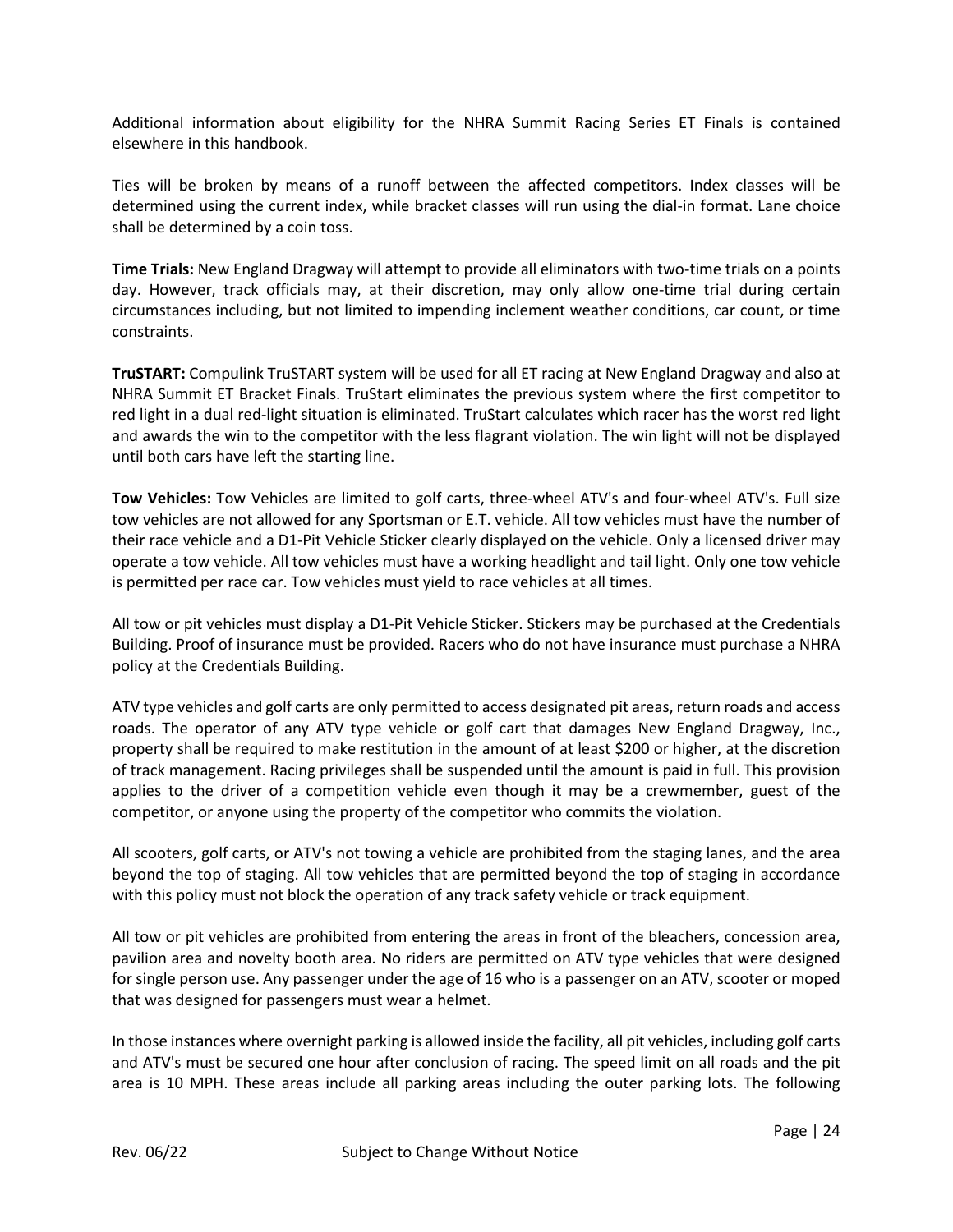penalties will apply to any person operating a vehicle in an unsafe manner afterhours(burnouts, excessive speed, reckless operation, etc.):

**First Offense:** Eviction from New England Dragway for that day and loss of all points for that day.

**Second Offense:** Eviction from New England Dragway for that day, suspension for 30 days and loss of all points accumulated up to an including the date of offense.

**Third Offense:** Suspension from New England Dragway for one year and loss of all points.

NOTE: If, in the opinion of New England Dragway management, an incident is indicative of gross negligence or wanton disregard for this provision, a more stringent penalty may be imposed without regard to prior incidents or history.

Tow vehicles operated in an unsafe manner, or operated by a non-licensed driver or minor, are subject to confiscation. This provision includes, but is not limited to, joyriding, too many passengers, speeding or wheelies. Continued violations of this policy may result in more stringent measures being initiated by the management of New England Dragway.

**Tower Access:** Access to the New England Dragway tower (race control) is limited to employees only. Racers may enter the race control room for official business only and leave once their particular situation is addressed. Access to VIP suites and tower observation deck is limited to those individuals with the proper credential.

**Track Officials:** Track Officials must be obeyed at all times. If you do not understand the track rules, be sure to ask a Track Official before proceeding to the staging lanes or starting line. Any racer, crewmember or spectator who verbally or physically abuses any Track Official will be subject to the following penalties:

- a) First Offense: Immediate eviction from New England Dragway and loss of all points accumulated up to and including the date of the offense and/or police arrest.
- b) Second Offense: Immediate eviction from New England Dragway, loss of all points accumulated up to and including the date of the offense, suspension for 30 days; and/or police arrest.
- c) Third Offense: Immediate eviction from New England Dragway, loss of all points accumulated up to and including the date of the offense; suspension for one year and/or police arrest.

**Trespassing:** Anyone caught entering an unattended New England Dragway building without prior permission will be considered trespassing. Violators of this provision will be evicted from the property and lose all points accumulated up to and including the day of the infraction. Additionally, an individual may be subject to arrest and prosecution.

**Use of Prohibited Devices or Items:** Anyone caught using a prohibited device will be subject to the following penalties:

a) First Offense: Immediate eviction from New England Dragway and loss of all points accumulated up to and including the date of the offense; suspension for 30 days.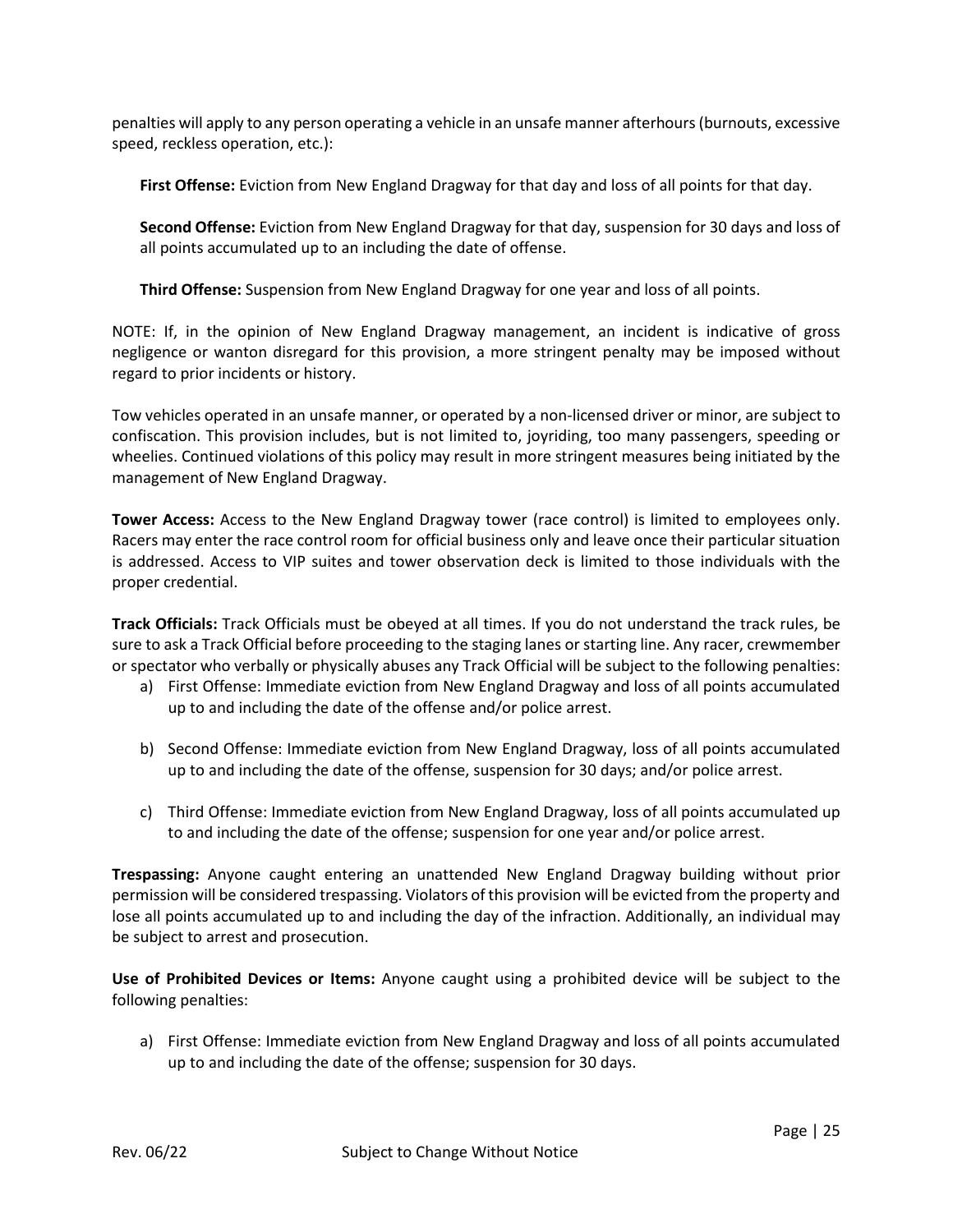b) Second Offense: Immediate eviction from New England Dragway, loss of all points accumulated up to and including the date of the offense; suspension for one year.

Details regarding prohibited devices are outlined in the specific eliminator or class sections found elsewhere in this handbook and the current NHRA Rule Book.

**Video Cameras:** Video cameras may not be used within any vehicle unless it is properly secured. Cameras may not be attached with suction cups, wire ties, hose clamps etc. For any camera mount to any vehicle, all mounting brackets, associated fasteners, hardware, etc. from the camera to the vehicle attachment point must be metal, no plastic or nonmetallic components permitted. For all vehicles, attachment to the driver, the drivers helmet, or the steering wheel/handle bars prohibited. Any driver or co-driver found using a video camera within a vehicle during a run that does not have a mounting system approved by the Tech Department will be subject to removal from New England Dragway at the discretion of the Track Manager or his/her designate.

**Waivers:** All racers and crewmembers must read and sign the Release and Waiver of Liability Agreement Form at the ticket booth, Credentials Building or Tech Shack when they purchase their wristband. Anyone who does not purchase a wristband may not enter a restricted area. Separate color wristbands will be issued to distinguish drivers from crewmembers. Only those individuals with a driver's wristband may enter competition.

Anyone found using a false or fictitious name when signing the waiver will be subject to immediate eviction from New England Dragway.

Positive photo identification is required for anyone signing the waiver.

**Warm-ups:** Racers may not utilize the return road on either side of the track for warm-up purposes. All vehicles, including junior dragsters must have a qualified driver completely in the vehicle during warmups. The practice of trans-brake testing, converter stalls, line lock testing is prohibited except in the starting line approach area, or unless the vehicle is on jack stands. Transmission warming by driving through the pit area is not encouraged and prohibited on either return road.

**Wristbands:** Wristbands are required for all drivers and spectators. Additionally, all crewmembers wishing to enter a restricted area or act as a co-driver (where allowed) must purchase a Restricted Area Crew wristband.

**Wristband Swapping**: Under State of New Hampshire law swapping wristbands is considered a theft of services and punishable as a criminal offense. New England Dragway, Inc., has adopted a Zero Tolerance policy for this act. Anyone caught swapping wristbands (this includes but is not limited to wearing a wristband not issued to them, cutting and taping a wristband) shall be arrested, immediately removed from the premises, prosecuted and prohibited from participating at any New England Dragway event for a period of one year.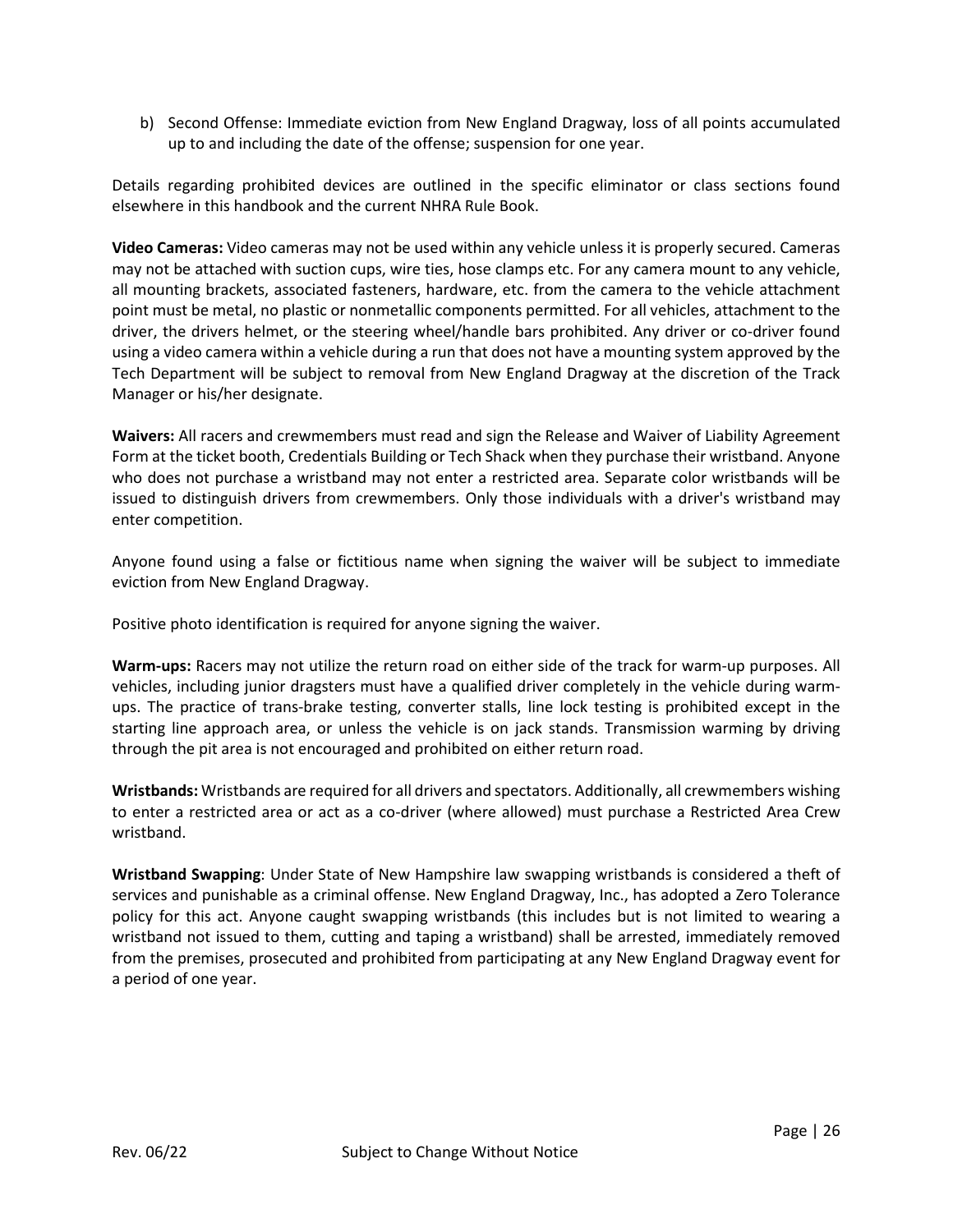# **General Safety Procedures**

The current year NHRA Rule Book mandates specific safety requirements for vehicles participating at all member tracks. Safety requirements specified in the current year NHRA Rule Book shall be in effect during all New England Dragway race events and take precedence over information contained in this handbook. Additionally, New England Dragway representatives have the right to disqualify an entry if in their opinion; the vehicle presents a potential risk for the driver, crewmembers, other racers, track personnel or spectators.

New England Dragway, Inc. makes no representations, warranties, or assurances that a technical inspection will discover discrepancies in a driver's personal protective equipment, detect any malfunction of required vehicle safety equipment or prevent injury, death or property damage. A participant agrees that he/she bears ultimate responsibility at all times for the safety of their vehicle and its equipment and ensuring he/she complies with all applicable safety and procedural rules. Additionally, a participant agrees he/she bears ultimate responsibility for accepting track conditions.

**Engine Containment System (diaper):** The current NHRA Rule Book mandates use of an Engine Containment System for certain classes. However, New England Dragway strongly encourages their use in all vehicles. All vehicles running an elapsed time of 10.99 seconds or quicker shall be required to install an approved Engine Containment System in their vehicle. This shall apply to all New England Dragway bracket classes and includes those racers who only participate in Test and Tune sessions. Unless specifically prescribed by the current NHRA Rule Book an approved New England Dragway Engine Containment System can consist of a non-SFI certified lower engine containment device including belly pans.

**Excessive Braking:** The practice of excessive braking has the potential to create an unsafe condition for the participant and their opponent. Excessive braking that results in a skid, tire smoke, ill handling, or loss of control of the vehicle to avoid a breakout run will result in immediate disqualification of the competitor, loss of all points accumulated up to and including the date of the offense; and forfeiture of any payouts for that eliminator. Subsequent violations within the same calendar year may be grounds for a revocation of all competition privileges.

Whether or not an excessive braking situation is grounds for disqualification shall be determined at the sole and absolute discretion of the Track Manager or his/her designate.

**Jack Stands:** No work may be done under any vehicle supported only by a hydraulic or mechanical jack. Additional safety devices such as jack stands are mandatory in order to provide extra protection. This also applies to the practice of warming vehicles in the pit area. Any vehicle jacked up with its engine running must have jack stands in place and a qualified driver in the driver's seat. Violation of this provision shall result in the following penalties:

- a) First Offense: A written warning. The name, competition number or vehicle registration number, along with the name of the individual will be recorded and held on file for the remainder of the season.
- b) Second Offense: Eviction from New England Dragway for that day and loss of all points for that day.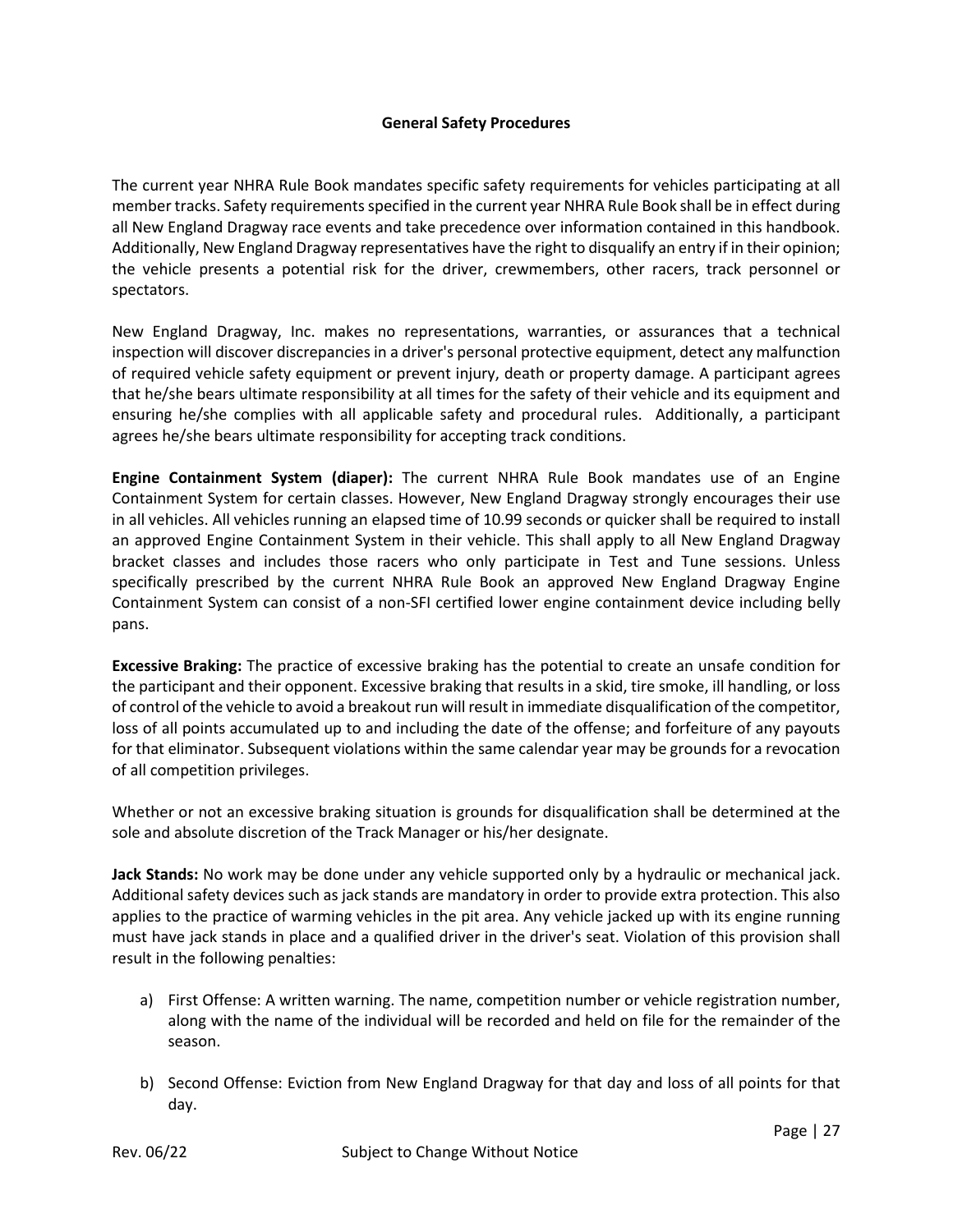- c) Third Offense: Eviction from New England Dragway for that day, suspension for 30 days and loss of all points accumulated up to and including the date of offense.
- d) Fourth Offense: Suspension from New England Dragway for one year and loss of all points.

**Junior Dragster Orientation Program:** All new Junior Dragster competitors must complete an orientation program before they are allowed into regular competition, including test sessions. Each new driver must successfully complete the following requirements:

- a) Pass a cockpit orientation program (blindfold test).
- b) Complete a walk-through of the race surface including the staging lanes, burnout area, starting line, finish line, turn-off area, time slip building and holding area.
- c) Successfully demonstrate his/her ability to maneuver a junior dragster. This portion of the orientation program will take place in an area designated by a Track Official, but not on the race surface.
- d) Successfully complete six (6) single runs (three in each lane). All competitors who have racing experience, but are competing at New England Dragway for the first time must complete an abbreviated orientation that consists of a walk-through of the race surface as outlined above. Orientations will be allowed on Wednesday and Friday night, regularly scheduled test sessions or during any regular scheduled points day, however a driver may not participate in that day's eliminator.

**Master Disconnect Switch:** Whenever a battery is relocated to the trunk or vehicle runs 9.99 or quicker or exceeds 135 mph, the vehicle must be equipped with an external master disconnect switch. This switch must be clearly labeled and immediately disconnect the positive side of the battery. If switch is "push/ pull" type" push must be the action for shutting off the electrical system. To determine if the switch operates properly a tech inspector will turn off the switch with the engine running. If this action does not immediately shut down the engine then the switch is wired improperly and the vehicle shall fail the inspection. Drivers should ensure the alternator charge wire is routed to the battery side of the switch. This isolates the alternator from the rest of the electrical system. Drivers should check with the switch manufacturer to ensure it is properly installed. Refer to NHRA Rulebook section 8:4 for further clarification.

In all cases the master disconnect switch, including an OEM style ignition switch, must also shut off the electric fuel pump(s) regardless of battery location.

**Neutral Safety Switch:** All entries equipped with an automatic transmission must be equipped with a working Neutral Safety Switch. The driver of any street legal vehicle that was originally equipped by the manufacturer with a clutch interlock switch to prevent starting while the vehicle is in gear and the clutch engaged must ensure it is operational.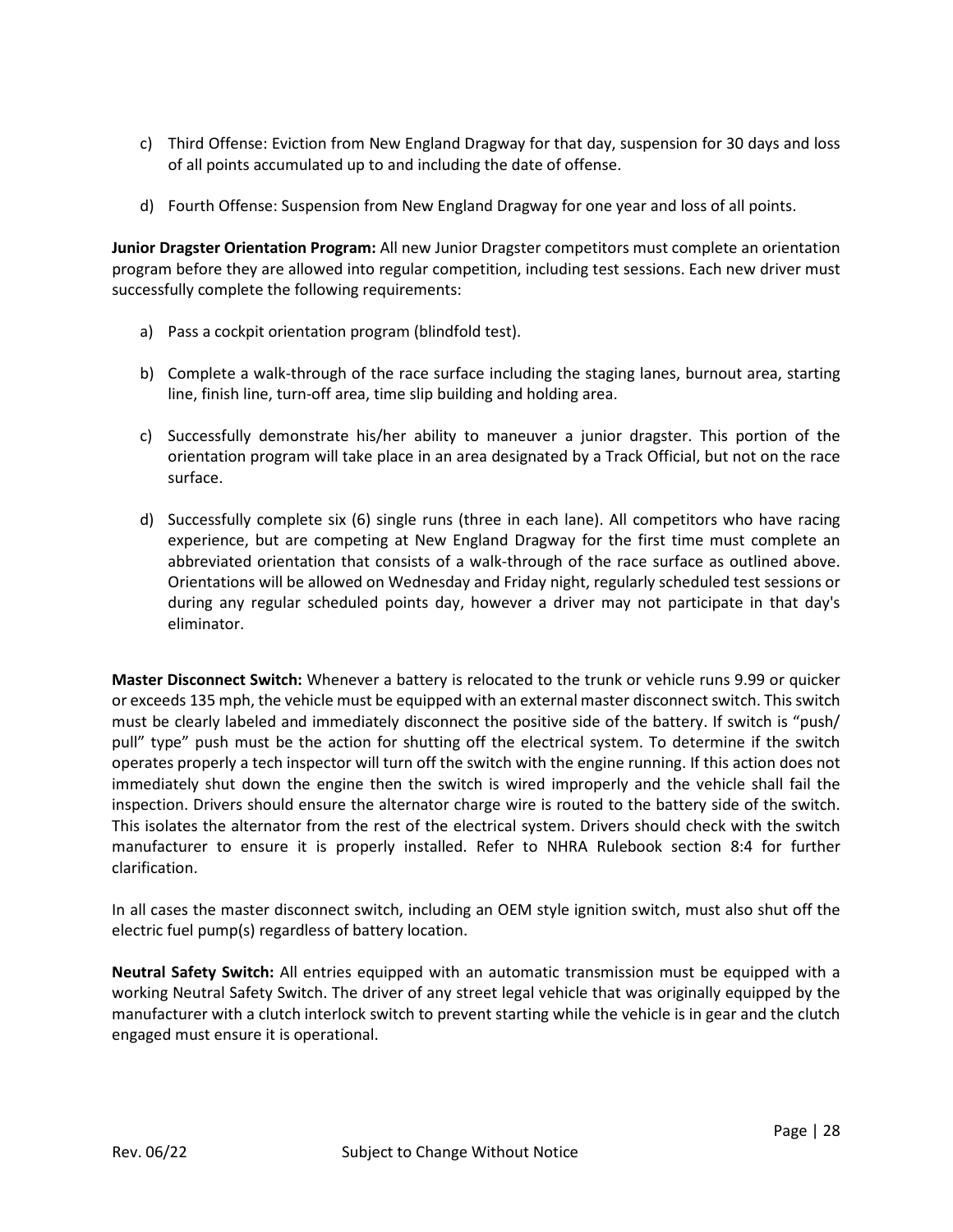**Nitrous Oxide:** External heating of nitrous bottles with an open flame is dangerous and potentially catastrophic and is *Strictly Forbidden*. Only acceptable thermostatically controlled heating blanket type devices may be used.

**Protective Clothing:** All drivers not required to wear protective suits as outlined by the current NHRA Rulebook must, at a minimum, wear long pants, a short or long-sleeved shirt, socks and shoes that are in good repair and free of rips, tears or holes. Tank tops , shorts or sandals are not allowed. This provision also applies to any co-drivers who wish to ride in a race vehicle on the dates where this is permitted (typically Wednesday and Friday nights).

If a driver/rider is required to wear specific protective clothing that conforms to current NHRA, SFI or Snell guidelines, that equipment must be in good repair. Defective equipment, such as worn or torn gloves, fire suits or hoods is not acceptable and will be confiscated until the end of the event. Additionally, this may subject the driver/rider to disqualification. All drivers must refrain from removing or loosening safety equipment while on the racing surface.

**Tail Lights:** All vehicles must at a minimum have one working tail light for night racing. Drivers must ensure lights are turned on whenever the track lighting system is turned on. Strobe, flashing, high intensity, laser, infrared, photo sensitive, or other light emitting/receiving devices are generally prohibited unless the device is approved for competition by a tech official. A racer is subject to disqualification for noncompliance with this requirement.

**Turn-Off Areas:** There are three exit areas at the top end of the race track. All drivers shall turn right unless otherwise directed. All full-size vehicles (including motorcycles and snowmobiles) will use the third exit on the right side of the track (third turn). However, if a vehicle becomes disabled during its run, the driver should use the exit closest to them.

The vehicle in the right lane has right of way. If a vehicle becomes disabled and the vehicle stops on the track, the driver should remain in their vehicle and wait for New England Dragway personnel to assist.

Once a vehicle has exited the track, it should proceed directly to the time slip booth. If it is necessary to stop, the racer should pull to *the left side of the return road* in a manner that does not interfere with racers attempting to exit the track. Tow vehicles may only cross the track at the third turn. All tow vehicles wishing to cross must wait for permission to do so by New England Dragway Safety Personnel.

Junior Dragster tow vehicles must enter the holding area utilizing the entrance on the backside of the scale building. Under no circumstance may a tow vehicle enter the holding area using the entrance directly across from the first exit off the track.

**Unsafe Handling Characteristics:** Any vehicle exhibiting unsafe handling characteristics at any time shall be sent to the tech department for inspection and subject to disqualification at the sole and absolute discretion of a New England Dragway track official.

**Windshields/Glass:** All windshields, side windows and rear windows must be as supplied by the manufacturer and in good repair and without tinting or coloring, except factory-tinted safety glass. Vehicles with cracked or chipped windshields or glass that presents a potential safety problem will result in a vehicle being prohibited from competition. Taping of Lexan style windows to seal defects is prohibited.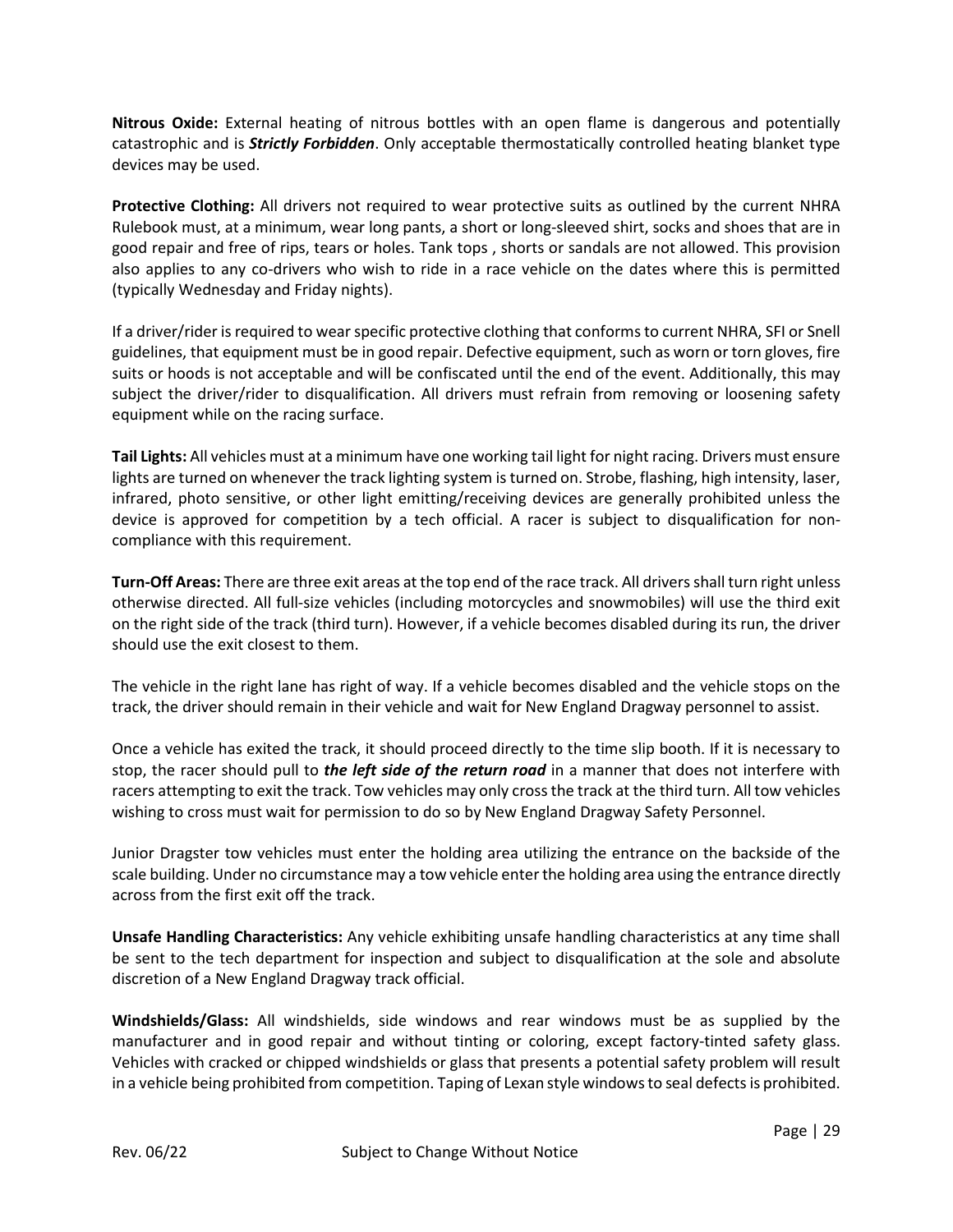# **NHRA Safety Requirements**

The following are minimum guidelines to use as a reference. Most of the safety requirements are in accordance with the current NHRA Rule Book. However, additional safety measures have been added by New England Dragway, Inc. Additional familiarization with the current NHRA Rule Book will ensure each vehicle is race ready.

# **Elapsed Time (ET) of 13.50 seconds or slower:**

- Snell 2015 (or newer) helmet mandatory for entries running 13.99 or quicker. Recommended for entries running 14.00 or slower.
- Hood, optional. Carburetors must be covered by flash shield or scoop
- Drive shaft loop if equipped with slicks
- Battery hold-down
- Radiator overflow can
- Seat belts
- Neutral safety switch mandatory for all vehicles with an automatic transmission. If a manual transmission vehicle was originally provided by the manufacturer with a clutch interlock switch it must remain operational.
- Arm restraints required on open body entries.
- Check current NHRA Rule Book for additional requirements and specifications.

# **Elapsed Time (ET) of 11.50 - 13.49**

- Snell 2015 (or newer) helmet
- Hood, optional. Carburetors must be covered by flash shield or scoop
- Drive shaft loop if equipped with slicks
- Battery hold-down
- Radiator overflow can
- Seat belts
- Roll Bar or Roll Cage for convertibles recommended for all others.
- Window Net (vehicles equipped with a Roll Cage only)
- Transmission shield/blanket meeting SFI Specification 4.1 if the vehicle uses a modified transmission or special converter.
- Neutral safety switch mandatory for all vehicles with an automatic transmission. If a manual transmission vehicle was originally provided by the manufacturer with a clutch interlock switch it must remain operational. Reverse lockout mandatory.
- Arm restraints required on open body entries.
- Screw-in valve stems for tubeless tires, front and rear, on vehicles running 11.99 or quicker; unless OEM tire pressure monitor sensor is used.
- Check current NHRA Rule Book for additional requirements and specifications.

# **Elapsed Time (ET) of 10.00 - 11.49**

- Snell 2015 (or newer) helmet
- Fire Jacket meeting SFI 3.2A/1 Specification
- Hood, optional. Carburetors must be covered by flash shield or scoop
- Radiator overflow can.
- Seat belts meeting SFI Specification 16.1 or 16.5 within 2 years expiration from date of manufacture.
- Drive shaft loop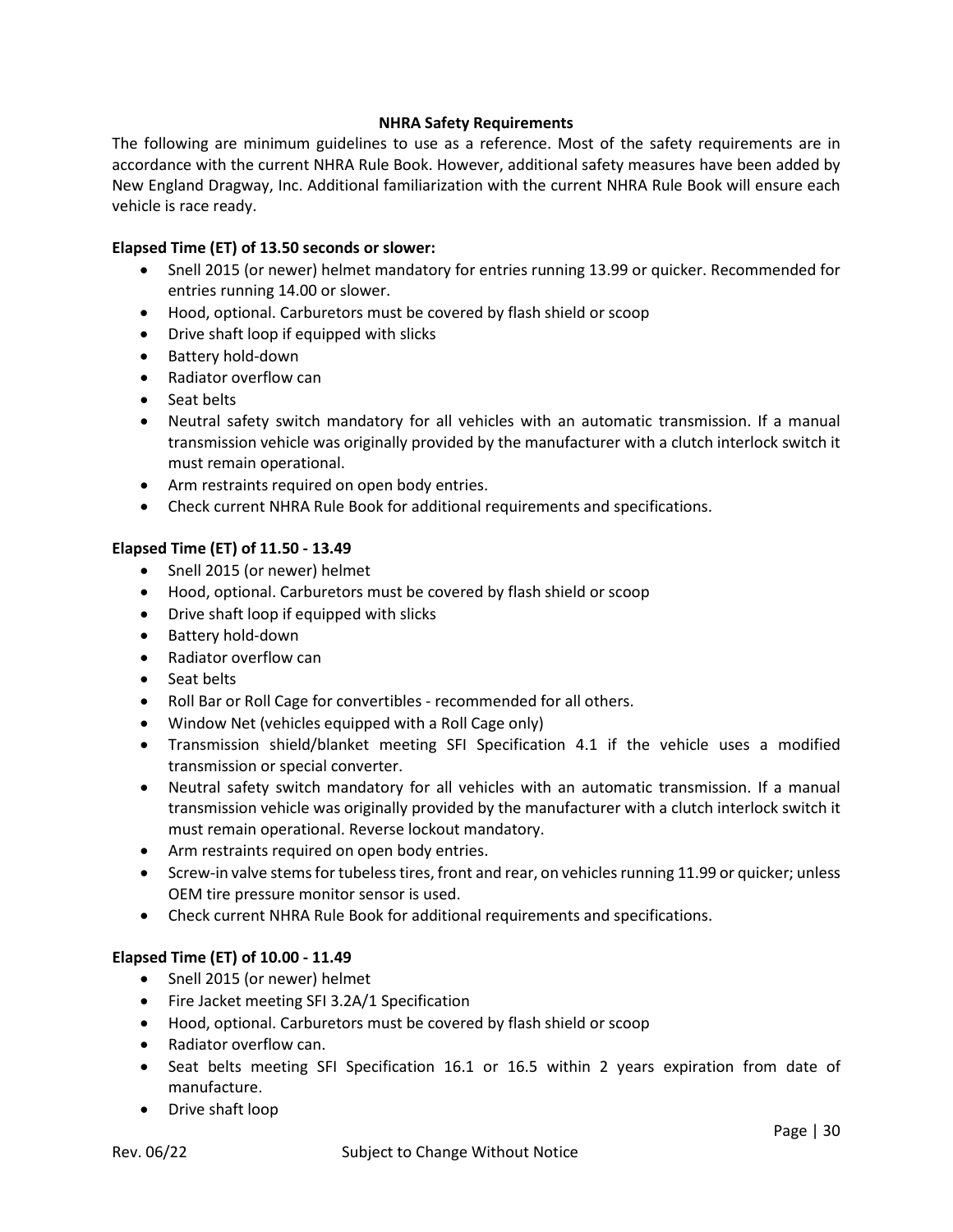- Battery hold-down
- Harmonic Balancer meeting SFI 18.1 Specification (10.99 or quicker)
- Properly secured fire extinguisher recommended
- Aftermarket axles and axle retention devices (10.99 or quicker)
- Roll Bar, except on Showroom Factory Stock street driven hardtop cars and trucks 2008 and newer. (9.99 or 135 MPH and slower) All drivers must meet current helmet and protectiveclothing requirements for the e.t. and mph of vehicle.
- Convertibles, T-Tops and any car with modifications must comply with 11.49 rule, 13.49 for convertibles.
- Window Net (vehicles equipped with a Roll Cage only)
- Transmission shield/blanket meeting SFI Specification 4.1.
- Neutral safety switch mandatory for all vehicles with an automatic transmission. Reverse lockout mandatory. If a manual transmission vehicle was originally provided by the manufacturer with a clutch interlock switch it must remain operational.
- Flywheel and clutch meeting SFI Spec 1.1 or 1.2 (2 disk maximum) or cars powered by rotary engines 13.49 or quicker.
- Flywheel shield meeting SFI Spec 6.1, 6.2, 6.3, or 9.1 required on all cars using a clutch. Cars with rotary engines running 11.49 or quicker must be equipped with a flywheel shield made of  $\frac{1}{4}$  inch minimum-thickness steel plate surrounding the bellhousing 360 degrees extending 1 inch forward and 1-inch rearward of the rotating clutch assembly; shield may not be notched or cut in any way. Shield must be securely attached to frame or frame structure, may be multi-piece. All rotary engine vehicles equipped with nitrous-oxide injection and/or turbo/supercharger running 9.99 or quicker or 135 mph must use a flywheel shield labeled as meeting SFI Spec 6.1 or 9.1 minimum. Cars for which an SFI Spec 6.1, 6.2, 6.3, or 9.1 flywheel shield is not available may use an SFI flywheel shield from another application bolted to a motor plate that is bolted to the engine at all available bolt holes. See NHRA General Regulations 2:3, 2:5, 2:6, 2: 10.
- All vehicles running 10.99 or quicker must use a lower engine oil retention device.
- Arm Restraints required on all open bodied cars
- Metal screw-in valve stems unless OEM tire pressure monitor sensor is used.
- Check current NHRA Rule Book for additional requirements and specifications.

# **Elapsed Time (ET) of 7.00 - 9.99**

- A valid NHRA Competition license representative of class, ET and speed of competition vehicle.
- Drive shaft loop
- Fire system (7.49 or quicker)
- Flywheel shield mandatory
- Harmonic Balancer meeting SFI 18.1 Specifications
- Snell 2015 Full-face (or newer) helmet. Goggles prohibited. Parachute required for all cars running over 150 MPH
- Two parachutes required for all cars running over 200 MPH
- Jacket and pants for all cars, must meet SFI 3.2A-5 Specifications and gloves meeting SFI 3.3/1 specifications.
- Roll cage mandatory for all cars running 9.99 seconds or quicker.
- Chassis Certification mandatory for all entries running 9.99 seconds or quicker.
- Seat belt meeting SFI 16.1 specifications within 2-year expiration from date of manufacture.
- All vehicles must use a lower engine oil retention device. Flexplate meeting SFI 29.1 specifications.
- Flexplate shield meeting SFI 30.1 specifications.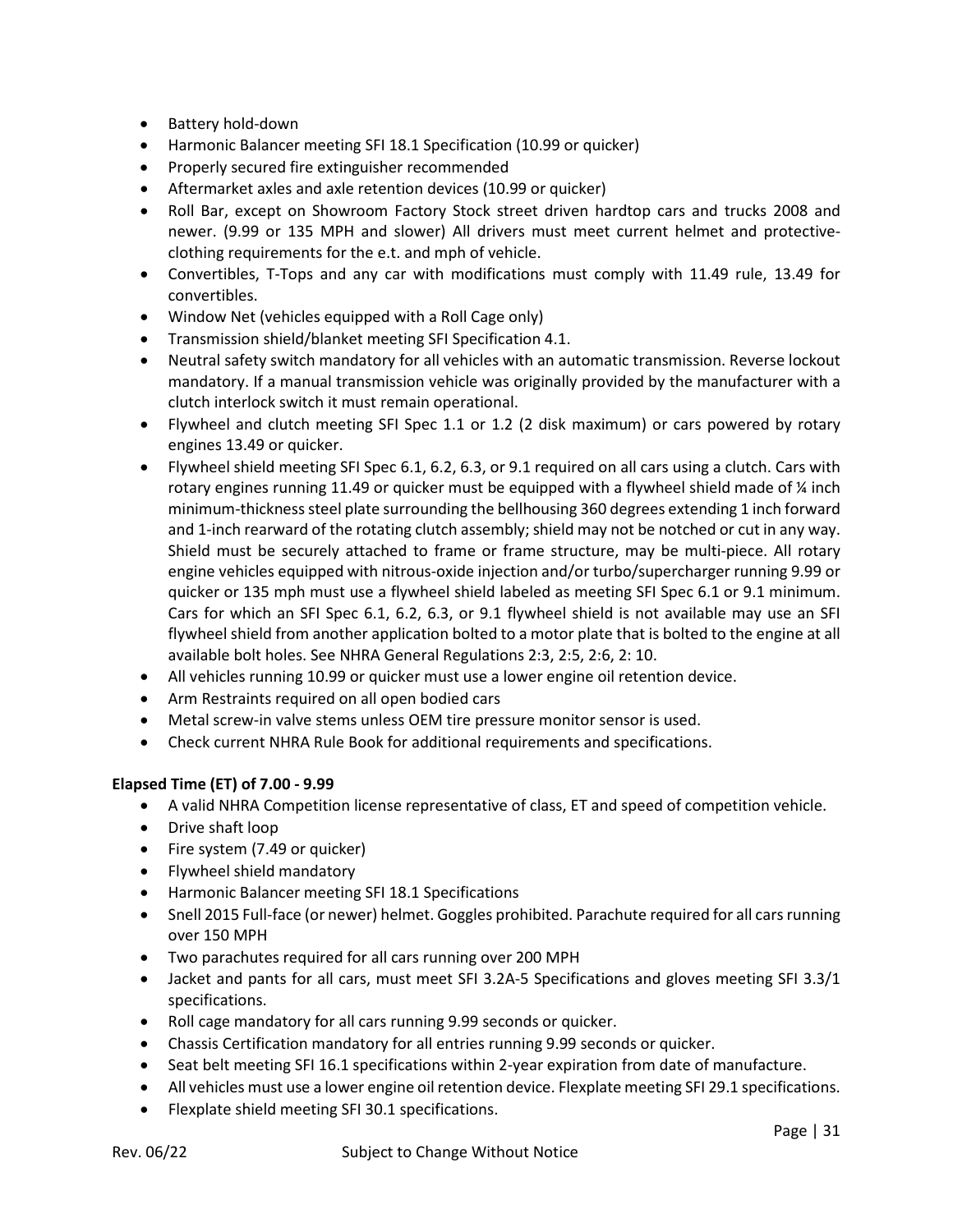- SFI 4.1 transmission blanket
- Supercharger strap meeting SFI 14.1 specifications on Roots type when alcohol is used as fuel.
- Neck collar meeting SFI 3.3 specifications. Head and neck restraint system meeting SFI 38.1 mandatory on any car running 200 MPH or faster or running 7.49 or quicker.
- Arm Restraints meeting SFI 3.3 specifications (11.99 or quicker) on open bodied entries.
- Check current NHRA Rule Book for additional requirements and specifications.

# **Motorcycle Safety Requirements:**

- Chain guard and clutch covers required on all entries. Lanyard kill switch for vehicles running 10.99 or quicker. Fuel shutoff valve mandatory.
- Twenty-two (22) inch handlebars minimum.
- Nitrous Oxide permitted. Purge lines must point away from the rider.
- Front and rear brakes on all entries.
- Snell 2015 or newer helmet, full face shield (goggles prohibited), leather jacket, over the ankle shoes or boots, and leather gloves mandatory. Gloves must be Kevlar lined or equipped with slide buttons.
- Riders running 120 MPH or faster, must wear full all leather or SFI Spec 40.1/2 suit. Two-piece suits must be joined together with a metal 360 degree zipper at the waist.
- NHRA Motorcycle Competition License required for riders going 9.99 or quicker.
- "Snap-Back" throttle required on all motorcycles.
- No push starts allowed
- Valid state motorcycle operator's license for entries 10.00 seconds or slower.
- Check current NHRA Rule Book for additional requirements and specifications.

# **Competition ATV Safety Requirements:**

- Limited to 1/8-mile competition with off-road tires. Must be equipped with stiff sidewall street tires for 1/4-mile competition.
- No three-wheel vehicles allowed.
- Chain guard and clutch covers required on all entries. Lanyard kill switch required for all vehicles.
- Nitrous Oxide not permitted.
- Front and rear brakes on all entries.
- Snell 2015 or newer helmet, full face shield, leather jacket, over the ankle shoes or boots, denim or leather pants, and leather gloves. Gloves must be Kevlar lined or equipped with slide buttons. Riders running 120 mph or faster must wear full all leather or SFI Spec 40.1/2 suit. Two-piece suits must be joined together with a metal 360 degree zipper at the waist.
- NHRA Motorcycle Competition License required for riders going 9.99 or quicker 1/4 mile, 6.39 or quicker 1/8 mile.
- "Snap-Back" throttle.
- Wheelie bars maximum length may be equal to, but may not exceed, the wheelbase of the ATV.
- Check current NHRA Rule Book for additional requirements and specifications.

# **Junior Dragster Safety Requirements:**

- Valid NHRA Competition License mandatory.
- Snell 2015 (or newer) helmet mandatory. Full face shield mandatory.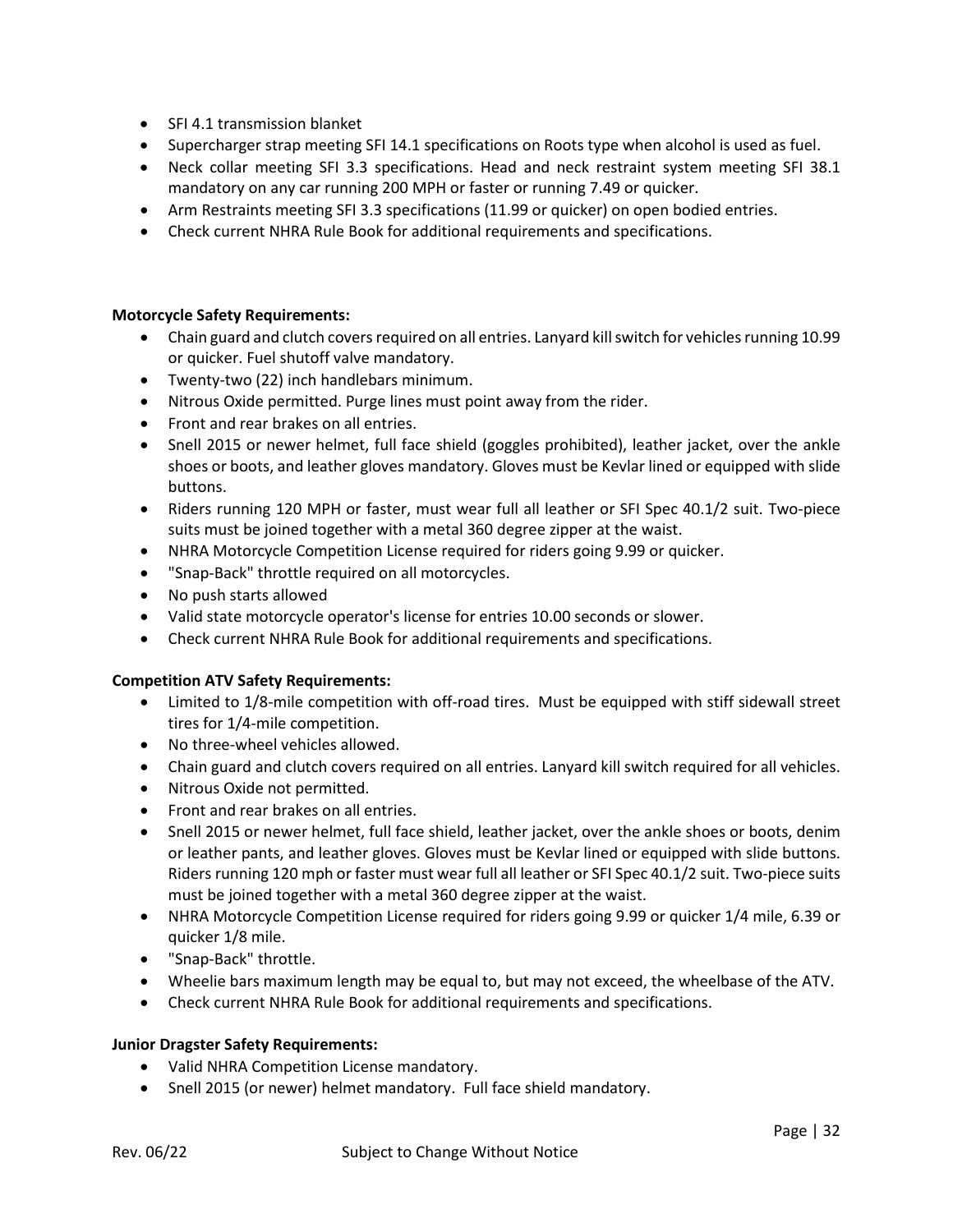- Neck collar mandatory.
- All drivers must wear a jacket, pants and gloves meeting SFI 3.2A-1 specifications mandatory. Full length pants, shoes, over the ankle socks, and gloves mandatory.
- Driver restraint system meeting SFI 16.1Specifications mandatory.
- Flag mandatory while in tow.
- Arm Restraints meeting SFI specifications mandatory.
- Check current NHRA Rule Book for additional requirements and specifications.
- Parents must sign appropriate release of liability waiver.

# **New England Dragway VP Race Fuels ET Points Series Classes**

Enrollment in the New England Dragway Points Series is not mandatory. However, only enrolled points members will be eligible to receive points or benefits. These benefits include:

**Reduced Racing Fee Admission**: On every points day, the entrance fee for racing will be reduced \$5.

**Pre-Printed Tech Cards:** On each points day your tech card will be printed for you. You must fill in missing info.

**Reserved Pit Parking:** Only points members are eligible for New England Dragway Reserved Pit Parking. Additional fee of \$200.00 per spot applies.

**Contingency Awards:** Only points members are eligible for New England Dragway or NHRA Summit Racing Series ET contingency awards. (Eligibility shall be in accordance with current contingency guidelines).

**NHRA Summit Racing Series ET Finals Entry Fee:** Only New England Dragway points program members may represent the track. New England Dragway will pay the entry fee for each driver who is a participant and representing the track.

**Awards:** Eliminator and Specialty Awards will only be presented to New England Dragway points program members.

**Jackets:** The top five finishers in Super Pro, Pro, Street, Motorcycle/Snowmobile, Super Comp; and Dragster A and B. Top three in Top Bike eliminator; and Champion in Super Street and Super Gas, will receive a jacket at the annual banquet and awards presentation. Position 6-10 finishers in Super Pro and Pro will receive a sweatshirt at the annual banquet and awards presentation. More jackets or sweatshirts may be provided by Class sponsor if they choose.

**Tickets:** Year-end points eliminator champions will receive two tickets to the annual New England Dragway Banquet and Awards presentation. Tickets are non-transferable.

**Eliminator Champion:** The year-end eliminator champions will have one table reserved for their use at the annual New England Dragway Banquet and Awards presentation.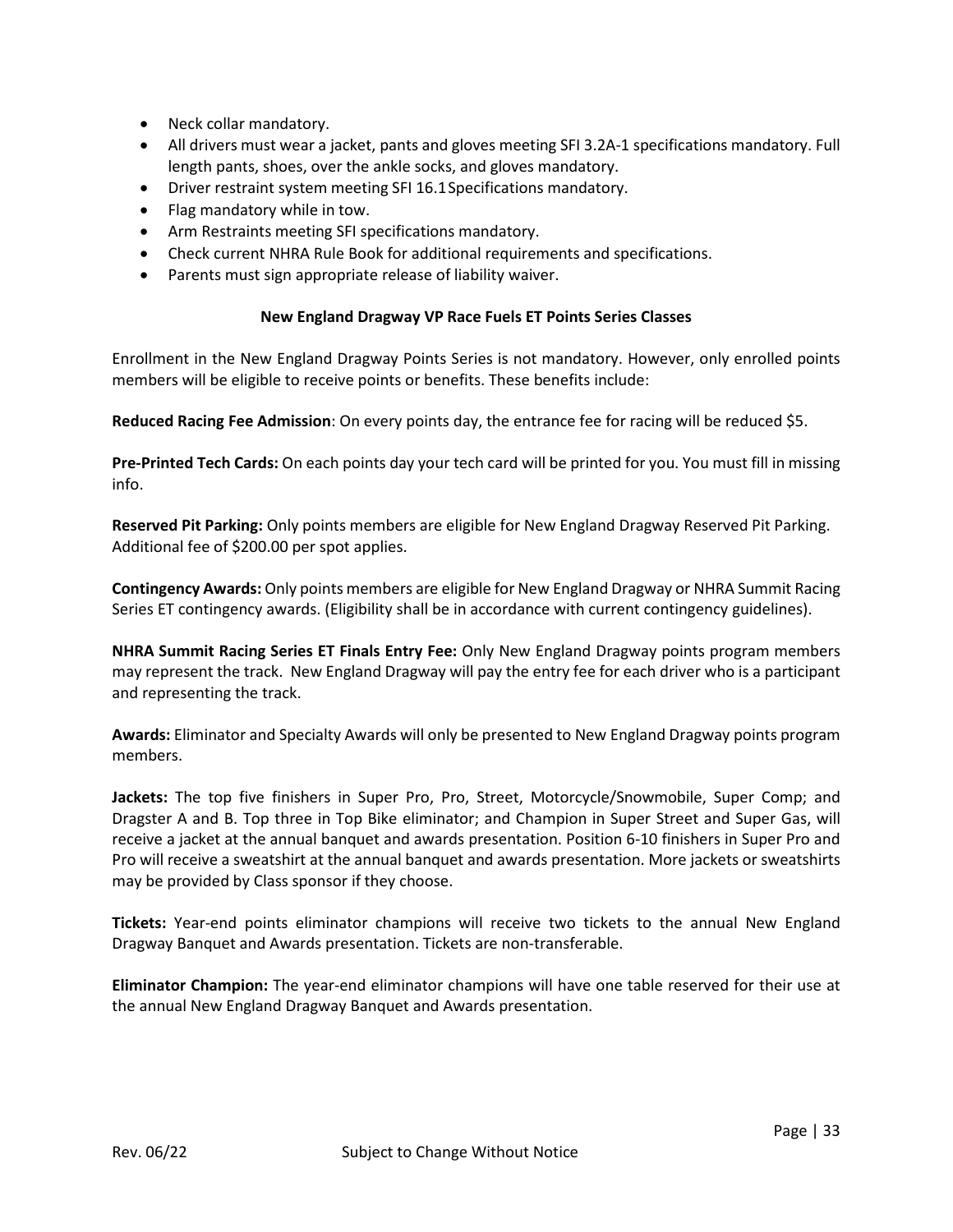# **Super Pro ET (SP):**

- 6.50 11.99 ET, dial-your-own; breakout rule applies.
- .500 Full Tree using Compulink Autostart system with TruStart. Crosstalk will be utilized during all ET Series events.
- Courtesy Stage rule in effect.
- Vehicles must comply with safety and equipment requirements as outlined by the current NHRA Rule Book.
- Electronics allowed. Refer to NHRA Rulebook for further guidelines.
- Playback tachometers allowed.
- On-board computers are not allowed.
- Wheel pickup sensing devices are not allowed. Factory (OEM) installed computers allowed.
- Must meet current NHRA license requirements. Valid state driver's license required.
- All competitors will be placed on a ladder when there are 16 or fewer cars remaining in competition.
- Competitors with a bye run or competition single must stage the vehicle under its own power and register a reaction time in order to be eligible for the next round of competition.
- Mufflers required. Class designation SP

All vehicles must be capable of running the elapsed time specified for this class. If the vehicle is not capable of running at least 11.99 seconds, as demonstrated during qualifying, the vehicle shall be disqualified prior to the first round of competition and no refund shall be authorized.

# **Pro ET (PRO):**

- 9.00 13.99 ET, dial-your-own; breakout rule applies. (Note: Time breaks for this class will be 8.50 - 13.99 ET in ¼ mile competition at the Summit Racing Series ET Finals.)
- .500 Full Tree using CompuLink Autostart system with TruStart.
- Courtesy Stage rule in effect.
- All vehicles must cross the top of staging under their own power. All vehicles must enter staging lanes under their own power.
- Vehicles must comply with safety and equipment requirements as outlined by the current NHRA Rule Book.
- Entries limited to full body cars, and street roadsters. No altereds, dragsters or funny cars.
- The following equipment will be allowed in 2022:
	- o Trans Brake: Permitted Launch must be a direct result of the driver releasing a button. See General Regs 8:2 and 8:3 in the current NHRA Rulebook.
	- o Line-Loc: 4 Wheel Line Loc permitted
	- o Automated Shifter: Permitted
	- o Ignition: Two-step permitted
	- o Switches/Buttons: Must be NHRA Accepted trans brake release. (See NHRARacer.com for accepted products list.)
- The following equipment will not be allowed in 2022:
	- o Stutter box prohibited
	- o Throttle Timers/Counters
	- o Down track RPM limiters
	- o Computer: Prohibited unless OEM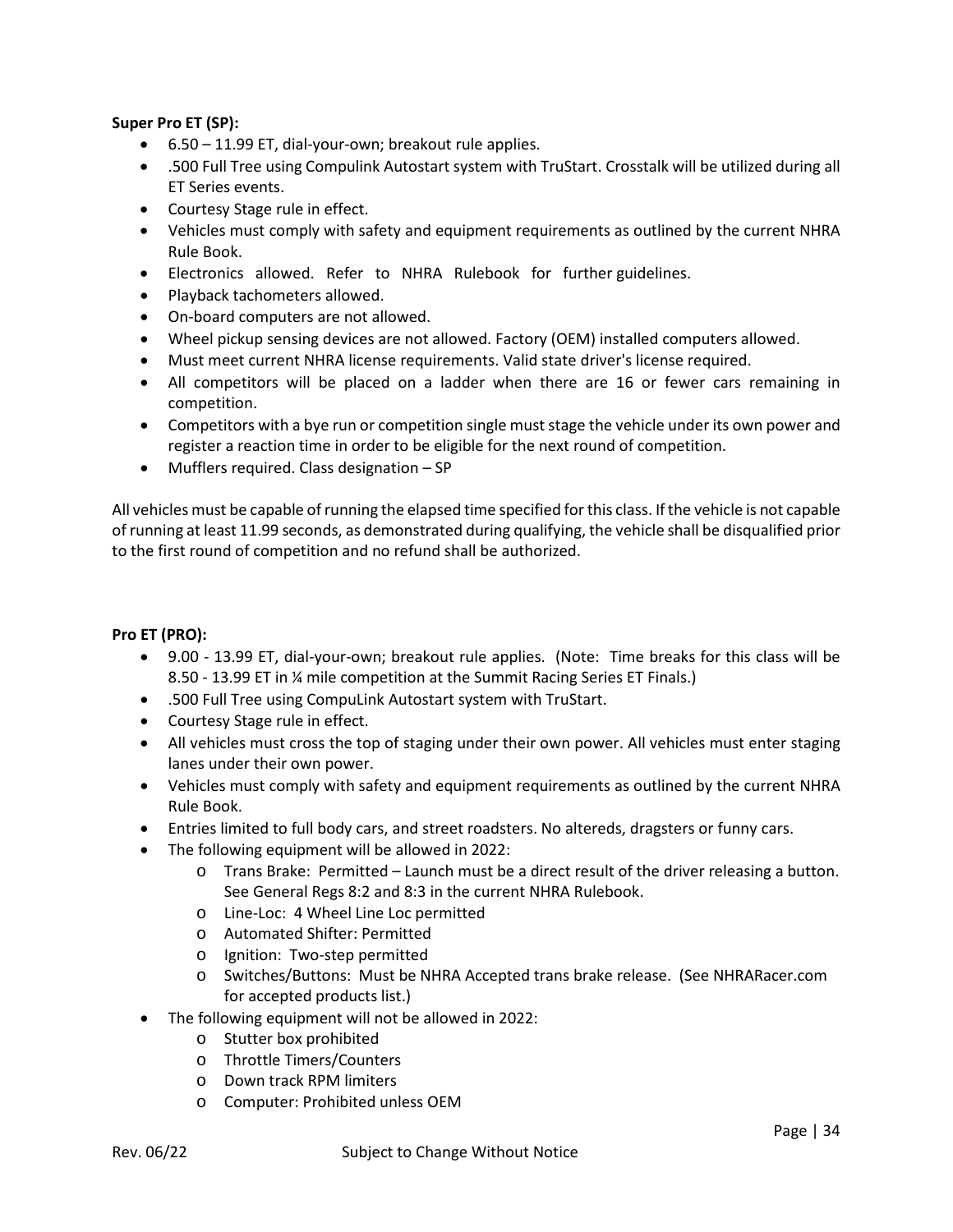- o Data Recorder
- o Delay Device
- Must meet current NHRA license requirements. Valid state driver's license required.
- All competitors will be placed on a ladder when there are 16 or fewer cars remaining in competition.
- Competitors with a bye run or competition single must stage the vehicle under its own power and register a reaction time in order to be eligible for the next round of competition.
- Mufflers required
- Class designation PRO

All vehicles must be capable of running the elapsed time specified for this class. If the vehicle is not capable of running at least 13.99 seconds, as demonstrated during qualifying, the vehicle shall be disqualified prior to the first round of competition and no refund shall be authorized.

# **Street ET (ST):**

- 11.50 19.99 ET, dial-your-own; breakout rule applies.
- .500 Full Tree using CompuLink Autostart system with TruStart.
- Courtesy Stage rule in effect.
- All vehicles must cross the top of staging under their own power. All vehicles must enter staging lanes under their own power.
- Vehicles must comply with safety and equipment requirements as outlined by the current NHRA rulebook.
- No electronics allowed (this includes, but is not limited to; TransBrakes, Air Shifters, Two-Steps, and Delay Boxes). No disabled electronic equipment may be left in a vehicle during competition (disconnected air shifters, two-steps, etc.) If the vehicle is equipped with an air shifter that is disconnected, the air cylinder must be removed from the vehicle.
- Single stage rev limiter allowed.
- Limited to door cars only. Vehicle must have working lights, OEM type glass and operating windows. Back seat and passenger seats may be removed.
- Mufflers required. Open exhaust not allowed. Headers acceptable. Only street legal mufflers will be acceptable, tailpipes required. Tail pipes may exit in front of rear tires. Short turn down tail pipes will not be acceptable.
- Slicks allowed. No bald tires allowed.
- Nitrous oxide permitted.
- Non-drive-wheel line locks are permitted.
- Factory (OEM) installed computers allowed, Data Recording tachometers are allowed providing they do not control the operation of the vehicle while in competition.
- Valid state driver's license required.
- Ladders will begin when there are 16 or fewer cars remaining in competition.
- Competitors with a bye run or competition single must stage the vehicle under its own power and register a reaction time in order to be eligible for the next round of competition.
- $\bullet$  Class designation ST

All vehicles must be capable of running the elapsed time specified for this class. If the vehicle is not capable of running at least 19.99 seconds, as demonstrated during qualifying, the vehicle shall be disqualified prior to the first round of competition and no refund shall be authorized.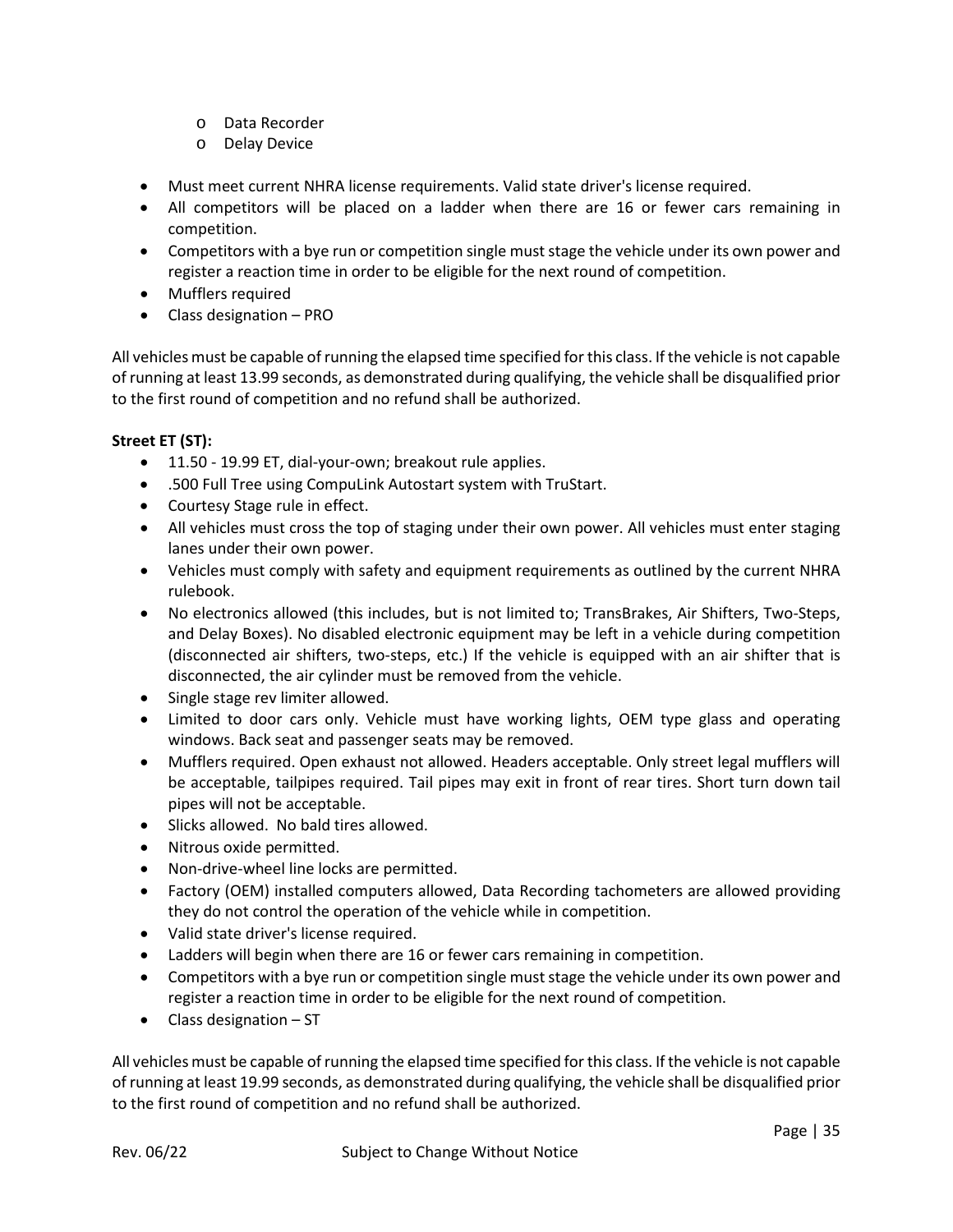# **Motorcycle/Snowmobile ET (MC):**

- 7.50 15.99 ET, dial-your-own; breakout rule applies.
- .500 Full Tree using CompuLink Autostart system with TruStart.
- Courtesy Stage rule in effect.
- Nitrous oxide permitted. No delay boxes allowed.
- Vehicles must comply with safety and equipment requirements as outlined by the current NHRA Rule Book.
- Must meet current NHRA license requirements.
- Valid state motorcycle rider's license required. State motorcycle Learner's Permits are not acceptable.
- A maximum of two (2) restarts allowed for loss of fire. No push starts allowed. If the rider cannot stage under his/her own power after two restarts, he/she will be disqualified. If both riders cannot stage under their own power after two restarts, both will be disqualified.
- Ladders will begin with first round of eliminations. In order to be placed on a ladder you must make a run in one of the qualifying sessions. Late entries will not be inserted on a ladder unless otherwise authorized by the Race Director.
- Lane choice awarded to best reaction time from the previous round.
- Competitors with a bye run or competition single must stage the vehicle under its own power and register a reaction time in order to be eligible for the next round of competition.
- Points awarded for qualifying. The number one qualifier will receive ten points. The number ten qualifier and lower will receive one point each.
- Mufflers required. All motorcycles and snowmobiles must have a permanent style number plate and dial-in board attached to the right side of the vehicle.
- Class designation MC

# **Jr Street**

Jr Street Racing program is for teenagers who are 13 to 16 years old and can race one another in street legal vehicles, be they vintage machines or models straight from the showroom floor. The cars must be full-bodied street-legal vehicles that meet program requirements.

Participants must have a licensed supervising adult in the car on all runs, which are made on the eighthmile track using an elapsed time dial-in format and limited to 9.00 seconds and slower. Participants may not compete in any other class except Jr. Dragster. NHRA Jr Street membership purchase necessary for this program, participants also receive the digital edition of National Dragster, access to NationalDragster.net, and excess medical insurance.

As previously noted Jr Street Racing is for drivers of full-bodied cars, trucks, vans, or SUVs. Prohibited vehicles include open-top SUVs or open-top SUV- type vehicles. Convertible tops are allowed, but must be closed at all times. Motorcycles and race cars are prohibited. All vehicles must be street-legal and be driven in and carry proof of vehicle registration and valid insurance. Vehicles must display valid license plates and be able to pass all state highway safety requirements for the state in which the vehicle is registered. Current dealer plates, repair plates or temporary plates accepted.

• **Support Group Operation:** Participant may only drive the vehicle from the staging lanes to the starting line, on the track, and on the return road as far as the time-slip booth. The licensed supervising adult must drive the vehicle at all other times.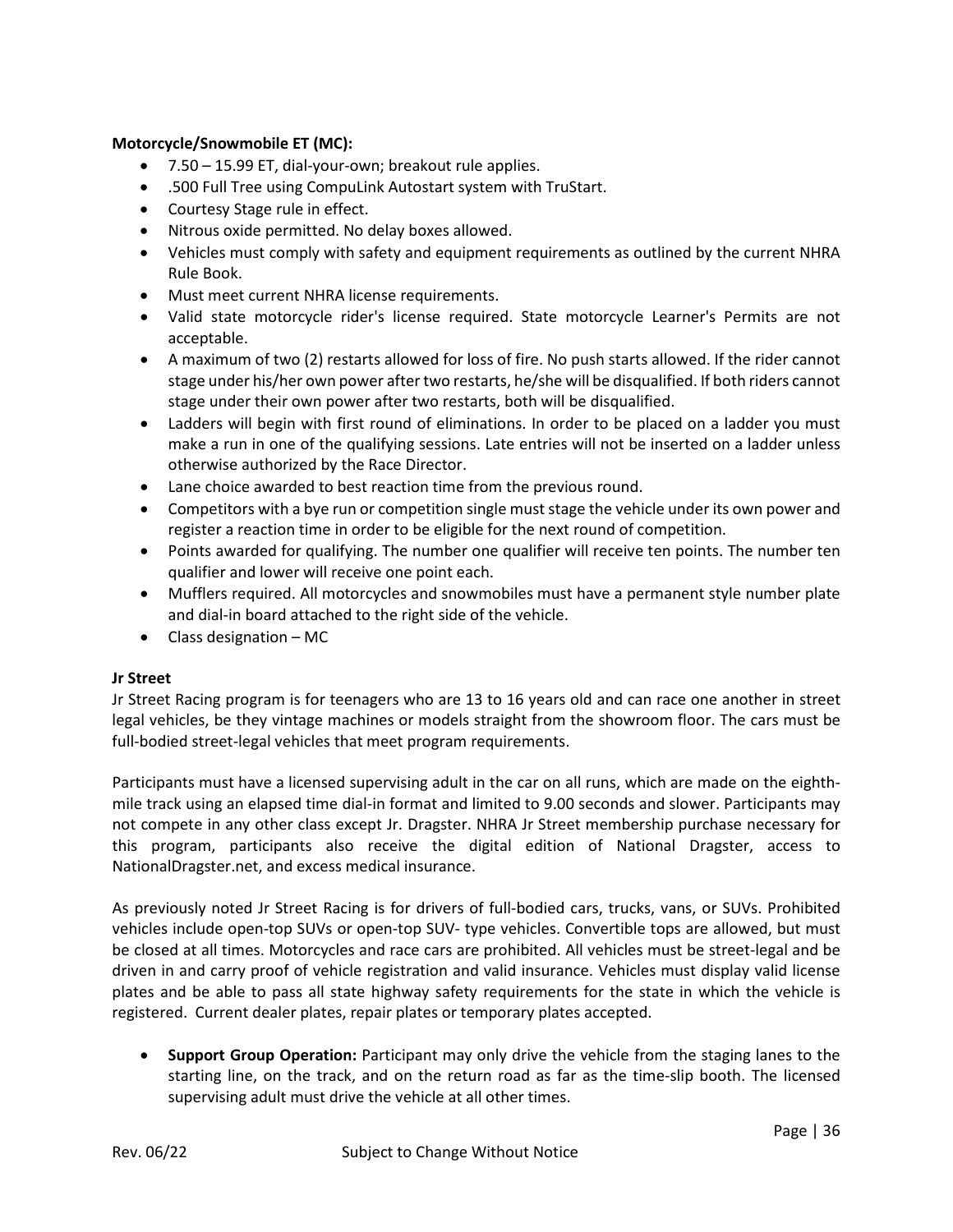- Driver Age Requirements: Licensed participants must be at least 13 years old and may participate through the year of their 16th birthday.
- **Licensed Supervising Adult:** All runs must be made with an approved licensed supervising adult, who must be the participant's parent or legal guardian or 25 years of age or older with a valid state driver's license. The licensed supervising adult must be seated in the passenger seat of the vehicle anytime the participant is in the driver's seat. The licensed supervising adult must drive the vehicle in the pits, into the staging lanes, and on the return road past the time-slip booth.
- **Credentials:** A valid NHRA Jr Street Racing program participant card and membership are mandatory. License application must be fully completed and submitted to NHRA in Glendora, Calif., for processing. License application available at NHRARacer.com. All new license applications must include a certified copy of the participant's birth certificate and a completed and notarized minor waiver and release. Six (6) approved passes are required by the participant: a minimum of five (5) with a licensed supervising adult and one (1) with a NHRA track official, who will determine the safety and eligibility of the vehicle per elapsed time limits. After six (6) successful runs by the participant, the official and licensed supervising adult will sign the license application. A NHRA track official may deny a license to anyone he or she believes cannot handle the vehicle. If an NHRA track official denies an applicant, he or she must repeat the entire licensing procedure. As part of the licensing process, an NHRA track official also will conduct a vehicle orientation test (to demonstrate mastery of vehicle's controls), a basic driving test (to demonstrate mastery of vehicle operation), and track orientation (to identify track fixtures, starting line, timing system, return road, time-slip booth, etc.). A vehicle orientation test is required for each vehicle entered in competition. An NHRA track official or licensed supervising adult must be in the vehicle at all times during the licensing procedure. To add a vehicle, the participant must complete a vehicle orientation test, basic driving test, and safety and eligibility vehicle test and make two (2) approved runs with a licensed supervising adult and one (1) approved run with a NHRA track official. Participant must hold an active membership in the NHRA Jr Street Racing program.
- **Driver Restraint System:** Use of seat belts is mandatory for both the participant and licensed supervising adult.
- **Helmet:** Helmets are mandatory for the participant and the licensed supervising adult. Helmet can be either an open-face or a full-face helmet meeting minimum Snell M2015, SA2015 31.1/2015, or 41.1/2015 certification.
- **Protective Clothing:** No shorts, bare legs, tank tops, or bare torsos permitted while racing (applies to both participant and licensed supervising adult).

# **Race Procedures:**

- 9.00 and slower ET in the eighth mile, dial-your-own; breakout rule applies. TruStart in effect.
- .500 Full Tree
- Courtesy Stage rule in effect.
- All vehicles must cross the top of staging under their own power. All vehicles must enter staging lanes under their own power
- Vehicles must comply with safety and equipment requirements as outlined by the current NHRA rulebook.
- Limited to door cars only. Vehicle must be registered and insured. Current dealer plates, repair plates or temporary plates accepted. Vehicle must have working lights, OEM type glass and operating windows.
- Mufflers required. Open exhaust not allowed Street tires required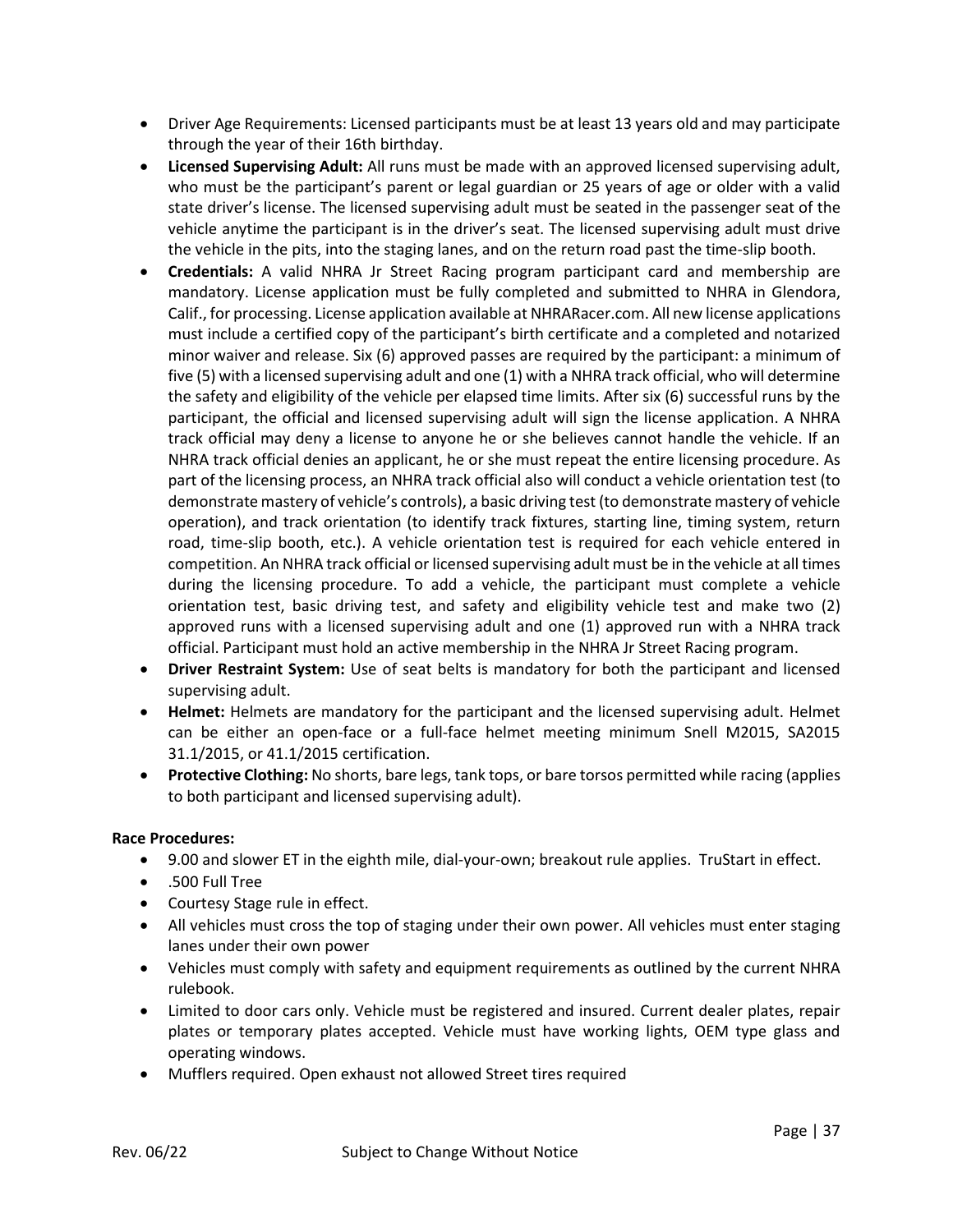- Factory (OEM) installed computers allowed, Data Recording tachometers are allowed providing they do not control the operation of the vehicle while in competition.
- Ladders will begin when there are 8 or fewer cars remaining in competition.
- Competitors with a bye run or competition single must stage the vehicle under its own power and register a reaction time in order to be eligible for the next round of competition.
- Winner receives a trophy. Class designation –JR ST

# **Junior Dragster:**

**Age requirements:** Drivers may enter the NHRA Summit Racing Jr. Drag Racing League on the day of their 5th birthday in the noncompetitive Trainee category. Drivers may compete in the Jr. Drag Racing League from the day of their 6th birthday through the year of their 18th birthday. All Jr. Drag Racing League participants must submit a certified birth certificate on all new participant registration. Subsequent renewals do not require resubmission of certified birth certificate or notarized copy of birth certificate. Willfully falsifying NHRA membership and/or participation documents for any reason including avoiding age restrictions will be grounds for denial of license, suspension or revocation of license, or other action deemed appropriate by NHRA in NHRA's sole and absolute discretion, including but not limited to exclusion from the NHRA Jr. Drag Racing League Eastern/ Western Conference Finals. Driver must be the minimum age for the Age Group class (i.e., to run in the 10-year-old class, the driver must have already celebrated his or her 10th birthday). Likewise, a driver can compete in a lower Age Group class if his or her birthday falls after Jan. 1 of the current year (i.e., a driver who turned 13 on July 1 can compete as a 12-year-old through the entire calendar year).

**TRAINEE:** age 5; elapsed time restricted to 20.00 seconds or slower; no racer can run quicker than 20.000. Limited to noncompetition, single passes. Engine restricted to factory-sealed Briggs & Stratton 206 crate engine (part no. 124332 8201) with red slide valve (part no. 555733), or an electric powered motor meeting the rules found in the Electric- Powered Jr. Dragster section of this rulebook. An NHRA accepted voltage regulator may be required in the future. If the racer runs faster than 20.00 seconds, he or she will be disqualified for the remainder of the event and may face further action deemed appropriate by NHRA in NHRA's sole and absolute discretion.

**YOUTH:** ages 6 and 7; dial-in restricted to 13.90 seconds or slower based on either an e.t. dial-your-own or heads-up basis; breakout rules apply. In qualified events, no racer can qualify quicker than 13.900.Any competitor running quicker than 13.70 e.t. in the eighth-mile or7.00 e.t. in 330 feet at any time during an event generally will receive one warning unless the race director feels further action would be appropriate. If the same competitor runs quicker than 13.70 e.t. inthe eighth-mile or 7.00 e.t. in 330 feet again at the same event, he or she will be disqualified for the remainder of the event and may face further action deemed appropriate by NHRA in NHRA's sole and absolute discretion. Any competitor running quicker than 13.50 e.t. inthe eighth-mile or 6.80 e.t. in 330 feet at any time during an event will be immediately disqualified for the remainder of the event and may face further action deemed appropriate by NHRA in NHRA's sole and absolute discretion. Penalties will be imposed regardless of whether the infraction(s) occur during time trials or eliminations. See also Breakout Rules in Race Procedures. Engine restricted to factory- sealed Briggs & Stratton 206 crate engine (part no. 124332 8201) with blue slide valve (part no. 555734) ), or an electric powered motor meeting the rules found in the Electric-Powered Jr. Dragster section of this rulebook. An NHRA accepted voltage regulator may be required in the future.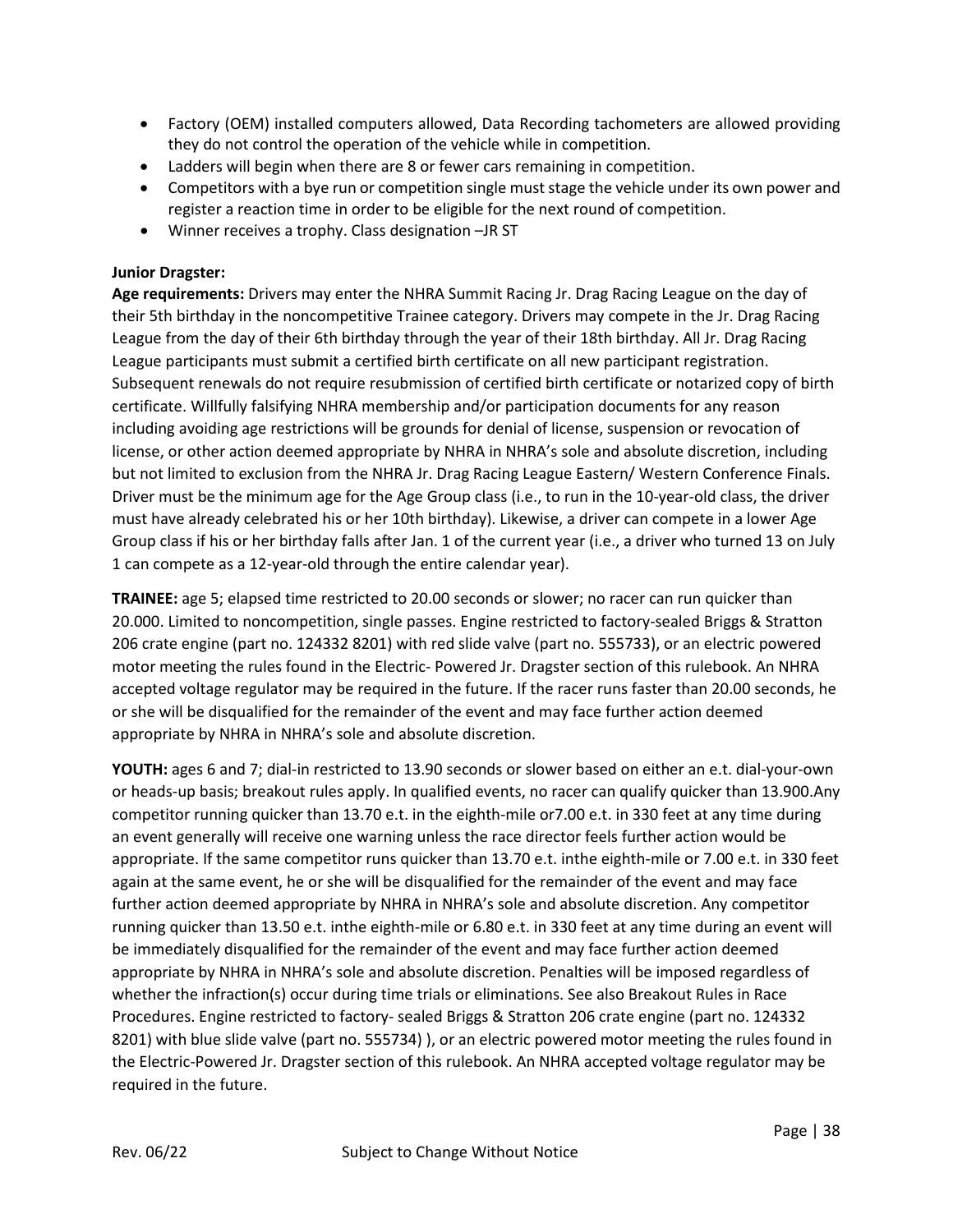**NOVICE:** ages 8 and 9; dial-in restricted to 11.90 seconds or slower based on either an e.t. dial-your-own or heads-up basis; breakout rules apply. In qualified events, no racer can qualify quicker than 11.900. Any competitor running quicker than 11.70 e.t. in the eighth-mile or 6.10 e.t. in 330 feet at any time during an event will receive one warning unless the race director feels further action would be appropriate. If the same competitor runs quicker than 11.70 e.t. in the eighth-mile or 6.10 e.t. in 330 feet again at the same event, he or she will be disqualified for the remainder of the event and may face further action deemed appropriate by NHRA in NHRA's sole and absolute discretion. Any competitor running quicker than 11.50 e.t. in the eighth-mile or 5.90 e.t. in 330 feet at any time during an event will

be immediately disqualified for the remainder of the event and may face further action deemed appropriate by NHRA in NHRA's sole and absolute discretion. Penalties will be imposed regardless of whether the infraction(s) occur during time trials or eliminations. See also Breakout Rules in Race Procedures.

**INTERMEDIATE:** ages 10 to 12; dial-in restricted to 8.90 seconds or slower based on either an e.t. dialyour-own or heads-up basis; breakout rules apply. In qualified events, no competitor can qualify quicker than 8.900. Any competitor running quicker than 8.70 e.t. in the eighth-mile or4.70 e.t. in 330 feet at any time during an event will receive one warning unless the race director feels further action would be appropriate. If the same competitor runs quicker than 8.70 e.t. in the eighth-mile or 4.70 e.t. in 330 feet again at the same event, he or she will be disqualified for the remainder of the event and may face further action deemed appropriate by NHRA in NHRA's sole and absolute discretion. Any competitor running quicker than 8.50 e.t. in the eighth-mile or 4.50 e.t. in 330 feet at any time during an event will be immediately disqualified for the remainder of the event and may face further action deemed appropriate by NHRA in NHRA's sole and absolute discretion. Penalties will be imposed regardless of whether the infraction(s) occur during time trials or eliminations. See also Breakout Rules in Race Procedures.

**ADVANCED:** ages 13 to 18; dial-in restricted to 7.90 seconds or slower based on either an e.t. dial-yourown or heads-up basis; breakout rules apply. In qualified events, no competitor can qualify quicker than 7.900. See also Breakout Rules in Race Procedures. Any competitor running quicker than 7.50 e.t. in the eighth-mile or 4.10 e.t. in 330 feet or faster than 85.00 mph at any time during eliminations will be disqualified from the event. Any competitor running quicker than 7.50 e.t. in the eighth-mile or 4.00 e.t. in 330 feet or faster than 89.99 mph at any time during time trials or qualifying will be disqualified from the event and will be subject to additional disciplinary action in the sole and absolute discretion of NHRA.

The Junior Dragster Program will be contested in 2 different groups at New England Dragway. The Class will be divided into two age groups, 6-9 year olds called JR/B, and 10-18 year olds called JR/A.

JR/B class will be comprised of 6 & 7 year olds which are restricted to 13.90 seconds or slower ET, and 8 & 9 year olds restricted to 11.90 seconds or slower ET.

JR/A class will be comprised of 10-12 year olds which are restricted to 8.90 seconds or slower ET and 13- 18 year olds which are restricted to 7.90 seconds or slower ET. Autostart will be used for the JR/A class. All NHRA safety rules apply to both classes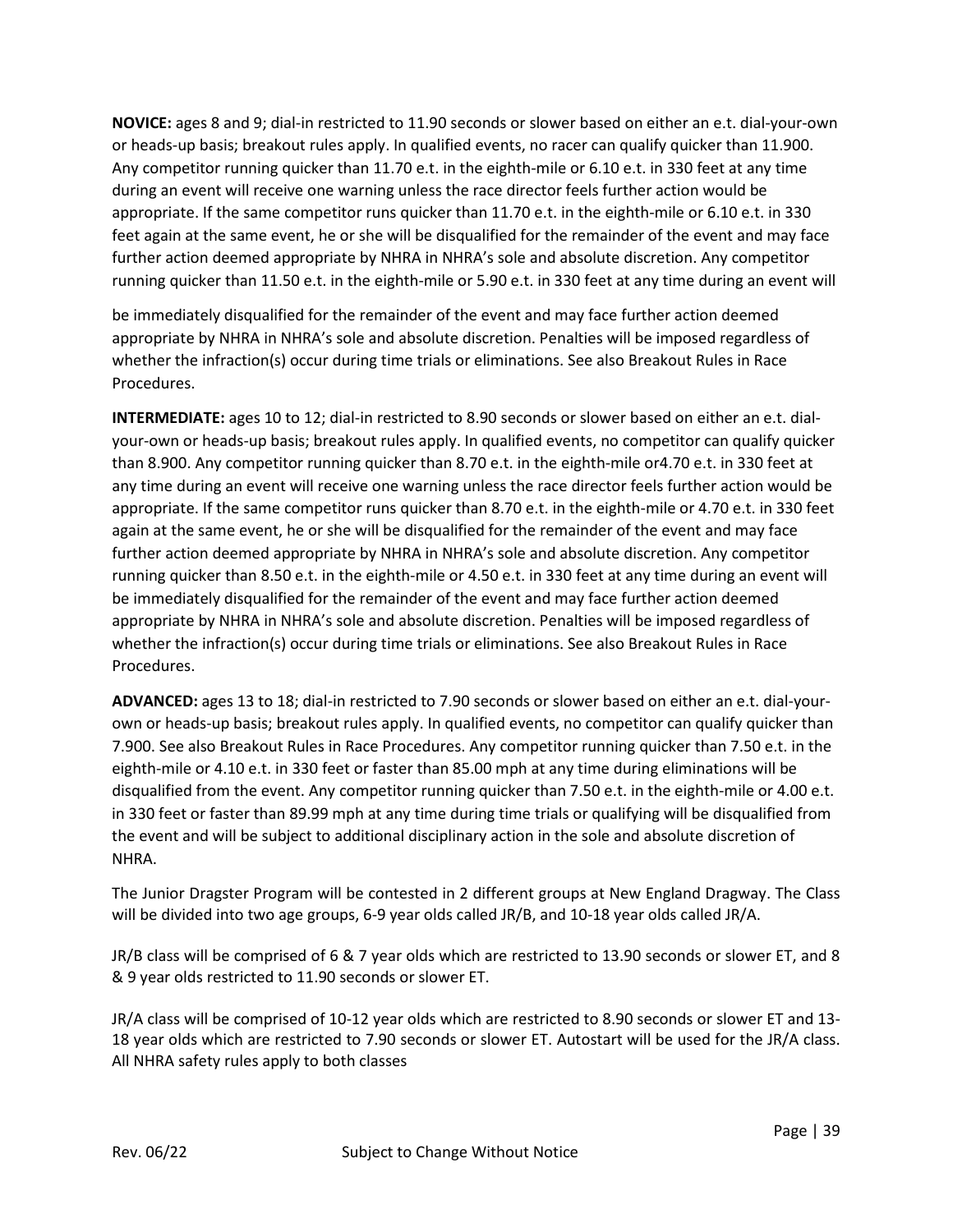- Any competitor running quicker than 7.50 ET in the eighth-mile or 4.10 ET in 330 feet or faster than 85 mph at any time during eliminations will be disqualified. Any competitor running quicker than 7.50 ET in the eighth-mile or 4.00 ET. in 330 feet or faster than 89.99 mph at any time during time trials or qualifying will be disqualified and subject to additional disciplinary action in the sole and absolute discretion of New England Dragway or NHRA.
- .500 Full Tree manual start for JR/B, .500 Full Tree Autostart activated for JR/A
- Ladders will begin with first round of eliminations. A racer who has passed technical inspection, but has made no qualifying runs, will be inserted at the bottom of the ladder. If more than one racer has made no qualifying runs, they will be inserted on the ladder in order of current point's position.
- Courtesy Staging is strongly encouraged.
- Nitrous oxide not permitted.
- Vehicles must comply with safety and equipment requirements as outlined by the current NHRA Rule Book.
- Must meet current NHRA license requirements. A legal guardian must sign the competition waiver.
- All new drivers must complete a New England Dragway orientation program, which includes a walkthrough of the race surface, cockpit orientation and maneuverability display. All drivers who have prior racing experience, but are newcomers to New England Dragway must complete a walkthrough of the race surface.
- A maximum of two (2) restarts allowed for loss of fire. If the driver cannot stage under his/her own power after two restarts he/she will be disqualified. If both drivers cannot stage under their own power after two restarts, both will be disqualified.
- Only one (1) push back allowed after initial burnout. This is the last time a crew person is allowed to touch the vehicle before staging. The starter will give one (1) pull back in Junior B if the car goes through the pre-stage/stage beams. Deep staging is not grounds for a pull back. Subsequent roll through will result in disqualification in JR/B. No pull backs in JR/A. Courtesy Staging is strongly encouraged.
- Competitors with a bye run or competition single must stage the vehicle under its own power and register a reaction time in order to be eligible for the next round of competition.
- All vehicles must exit at the first turn in a safe and prudent manner. All vehicles must proceed directly to the safe area and await a tow back to the pit area. Junior Dragsters may not transit the pit area under their own power.
- All cars must have a flag located on the rear of the vehicle with a minimum height of five (5) feet. Flags must be affixed to the vehicle at all times except while on the racetrack.
- Round winners are eligible to receive a round winner trophy.
- Jr A Eliminator winners will receive a winner's trophy and \$50. Runner –ups will receive \$25.
- Jr B Eliminator winners will receive a winner's trophy and \$25. Runner –ups will receive \$15.
- Class designation JR A or B

# **Top Bike/Snowmobile:**

- 10.99 ET or faster
- .400 Pro Tree handicap with breakout.
- Courtesy Stage rule in effect.
- Deep staging allowed. Nitrous oxide permitted. Delay boxes allowed.
- Vehicles must comply with safety and equipment requirements as outlined by the current NHRA Rule Book.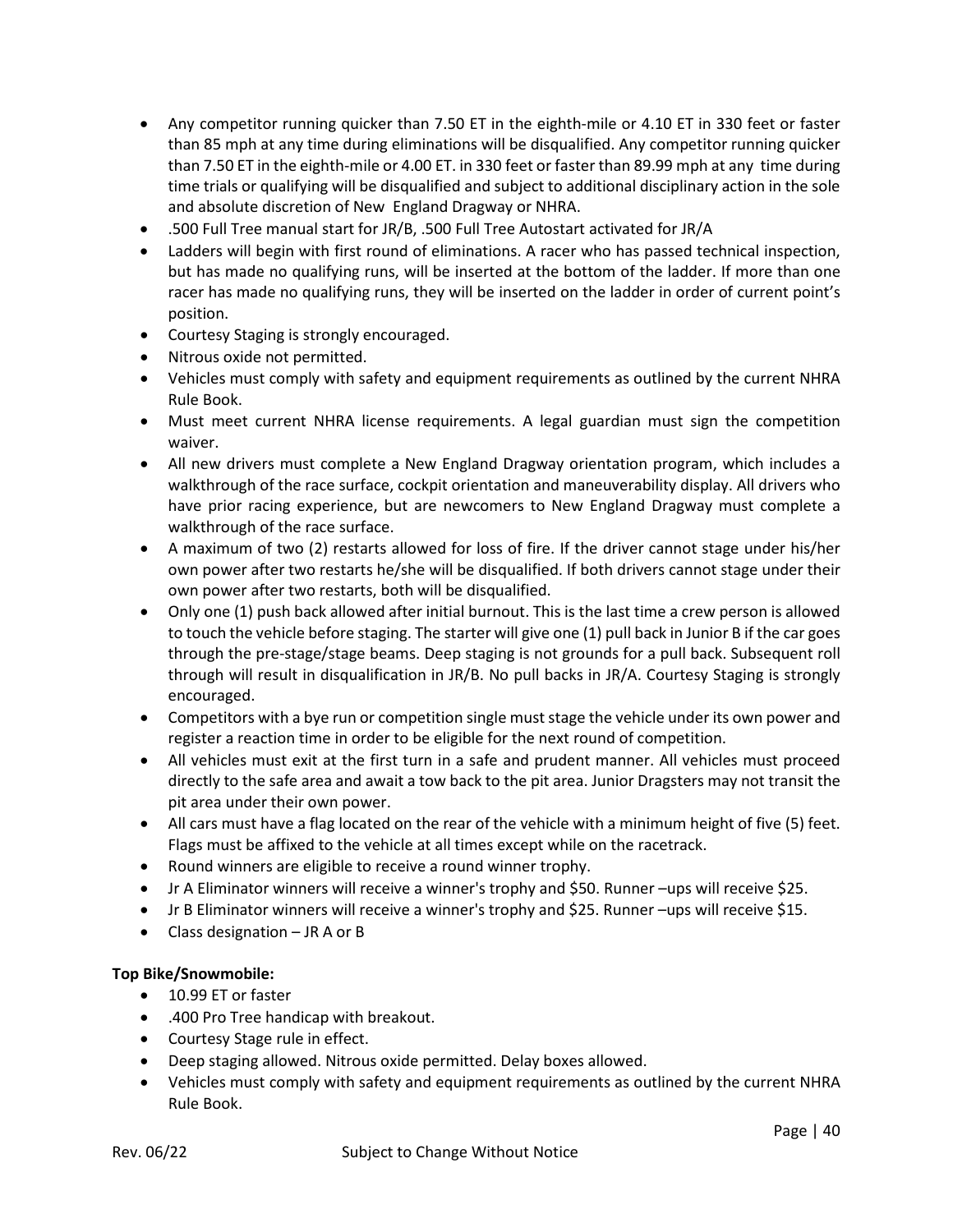- Must meet current NHRA Competition license requirements. Competition licenses from another sanctioning body will not be accepted.
- Valid state motorcycle rider's license required.
- A maximum of two (2) restarts allowed for loss of fire. No push starts allowed. If the rider cannot stage under his/her own power after two restarts he/she will be disqualified. If both riders cannot stage under their own power after two restarts, both will be disqualified.
- Ladders will begin with first round of eliminations. Riders unable to make a run in one of the qualifying sessions will be inserted at the bottom of the ladder providing they notify the Race Director within 15 minutes of the conclusion of qualifying.
- Qualifying positions determined by best reaction times.
- Lane choice awarded to best reaction time from the previous round.
- Points awarded for qualifying. The number one qualifier will receive ten points. The number ten qualifier and lower will receive one point each.
- All motorcycles and snowmobiles must have a permanent style number plate and dial-in board attached to the right side of the vehicle.
- All vehicles must be capable of running the elapsed time specified for this class. If the vehicle is not capable of running at least 10.99 seconds, as demonstrated during qualifying, the vehicle shall be disqualified prior to the first round of competition and no refund shall be authorized.
- Class designation TB

# **Super Comp Series:**

- 8.90 Index
- .400 Pro Tree
- Vehicles must comply with safety and equipment requirements as outlined by the current NHRA Rule Book.
- Deep staging not permitted.
- Courtesy Stage rule in effect.
- Open to full bodied cars, dragsters, altereds, roadsters or funny cars.
- Ladders will begin with first round of eliminations. In order to be placed on a ladder you must make a run in one of the qualifying sessions except as noted below. Late entries will not be inserted on a ladder.
- Must meet current NHRA license requirements. Valid state driver's license required.
- Two qualifying sessions will be run, time permitting. A ladder will be determined from the results of these first two sessions only. If a third session is run prior to eliminations, it will not count towards qualifying, even though a racer may have only made one, or no runs earlier. A racer who has passed technical inspection, but has made no qualifying runs, will be inserted at the bottom of the ladder. If more than one racer has made no qualifying runs, they will be inserted on the ladder in order of current point's position. If a contestant properly starts, stages, and receives the start signal but breaks and the run is not completed a time of 28 seconds will be assigned for qualifying purposes. The field is "all run".
- The ladder is generated at the end of qualifying based on the 8.90 index. Positions are based on a racer's best run closest to, but not under, the 8.90 index. After all positions are filled with runs over the index, positions will be filled with a racer's best run closest to, but under, the 8.90 index. As per NHRA rules, ties for a qualifying position by ET will be determined by the higher MPH on the runs in question., with the higher MPH given the higher position. The ladder is available for review prior to the beginning of first round. Any errors must be reported to a track official before the beginning of first round, or the ladder will stand.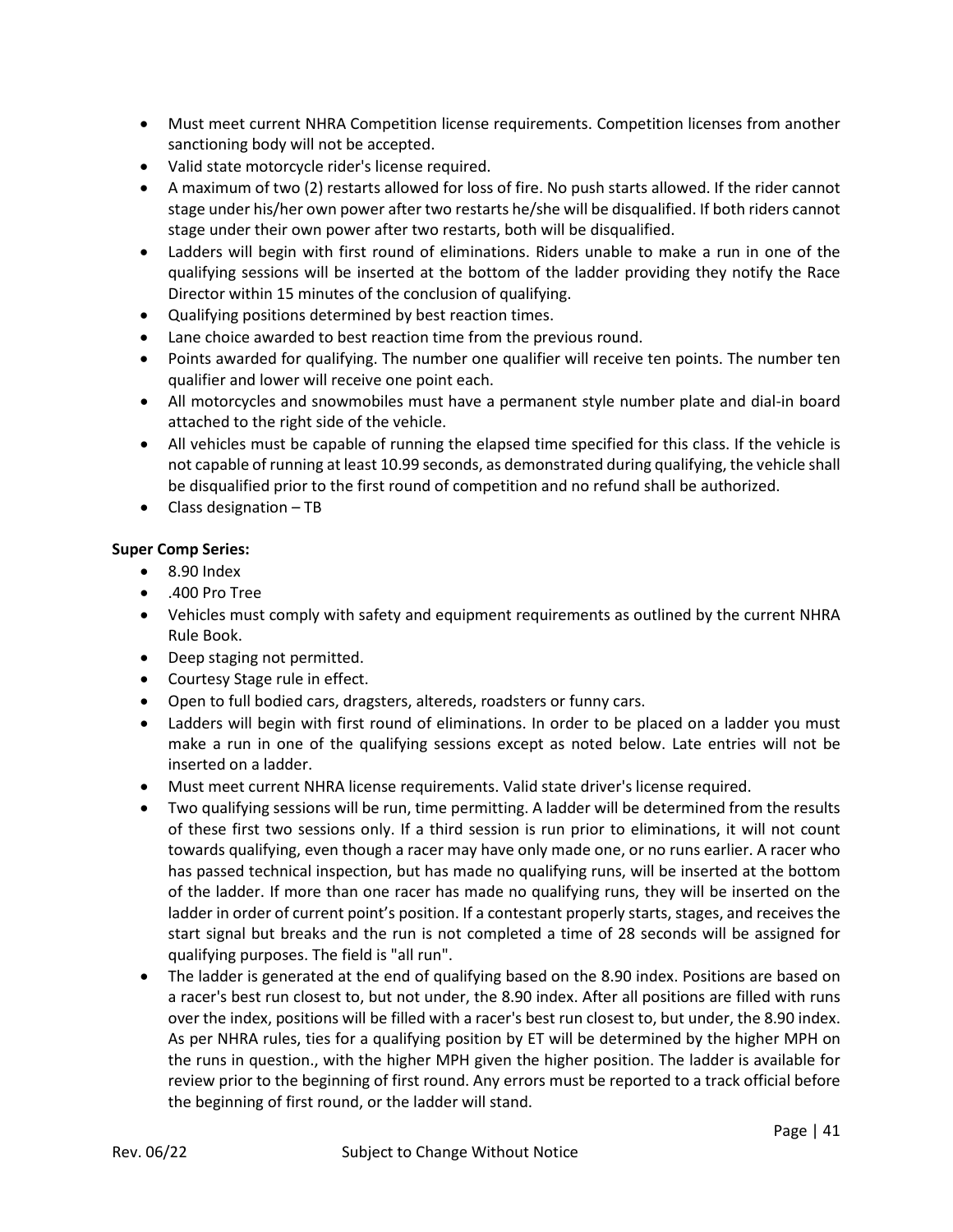- Pairings are based on qualifying position, with the top half of the ladder paired with the bottom half (Sportsman ladder). If an odd number of entries are on the ladder, the number one qualifier will receive a first-round bye.
- Competitors with a bye run or competition single must stage the vehicle under its own power and register a reaction time in order to be eligible for the next round of competition.
- A racer will not receive a second bye run unless all remaining competitors in the field have received a bye. This does not include competition singles.
- Lane choice is determined by qualifying position. The higher qualified racer has lane choice each round. For example, the number one qualifier would have lane choice throughout eliminations.
- Protests must be brought to the attention of a track official immediately after the alleged infraction or disputed run.
- In the event of a dual deep stage, both racers will be disqualified, with the exception of the final round. In this case, a rerun will be held. Both competitors must immediately return to the starting line area.
- All vehicles must be capable of running the elapsed time specified for this class. If the vehicle is not capable of running at least 8.90 seconds, as demonstrated during qualifying, the vehicle shall be disqualified prior to the first round of competition and no refund shall be authorized.
- Class designation SC

# **Super Gas:**

The following provisions regarding points pertain to those racers competing in the New England Dragway Super Gas Series:

- a. A racer must be a paid member of the New England Dragway Super Gas Series prior to qualifying to earn points, and prior to eliminations to earn round points.
- b. Points are awarded for qualifying positions on the ladder. The number one qualifier will receive 8 points, the number two qualifier 7 points and so on through the number 8 position earning 1 point. Positions lower would receive no qualifying points.
- 9.90 Index breakout rules apply.
- .400 Pro Tree
- Vehicles must comply with safety and equipment requirements as outlined by the current NHRA Rule Book.
- Deep staging not permitted. Courtesy Stage rule in effect.
- Open to full bodied cars and left-hand steer roadsters. Nitrous allowed.
- No weight limit.
- All run field. Ladders will begin with first round of eliminations. A racer who has passed technical inspection, but has made no qualifying runs, will be inserted at the bottom of the ladder. If more than one racer has made no qualifying runs, they will be inserted on the ladder in order of current points position. If a contestant properly starts, stages, and receives the start signal but breaks and the run is not completed a time of 28 seconds will be assigned for qualifying purposes.
- Competitors with a bye run or competition single must stage the vehicle under its own power and register a reaction time in order to be eligible for the next round of competition.
- Lane choice is determined by qualifying position. The higher qualified racer has lane choice each round. For example, the number one qualifier would have lane choice throughout eliminations.
- Must meet current NHRA license requirements.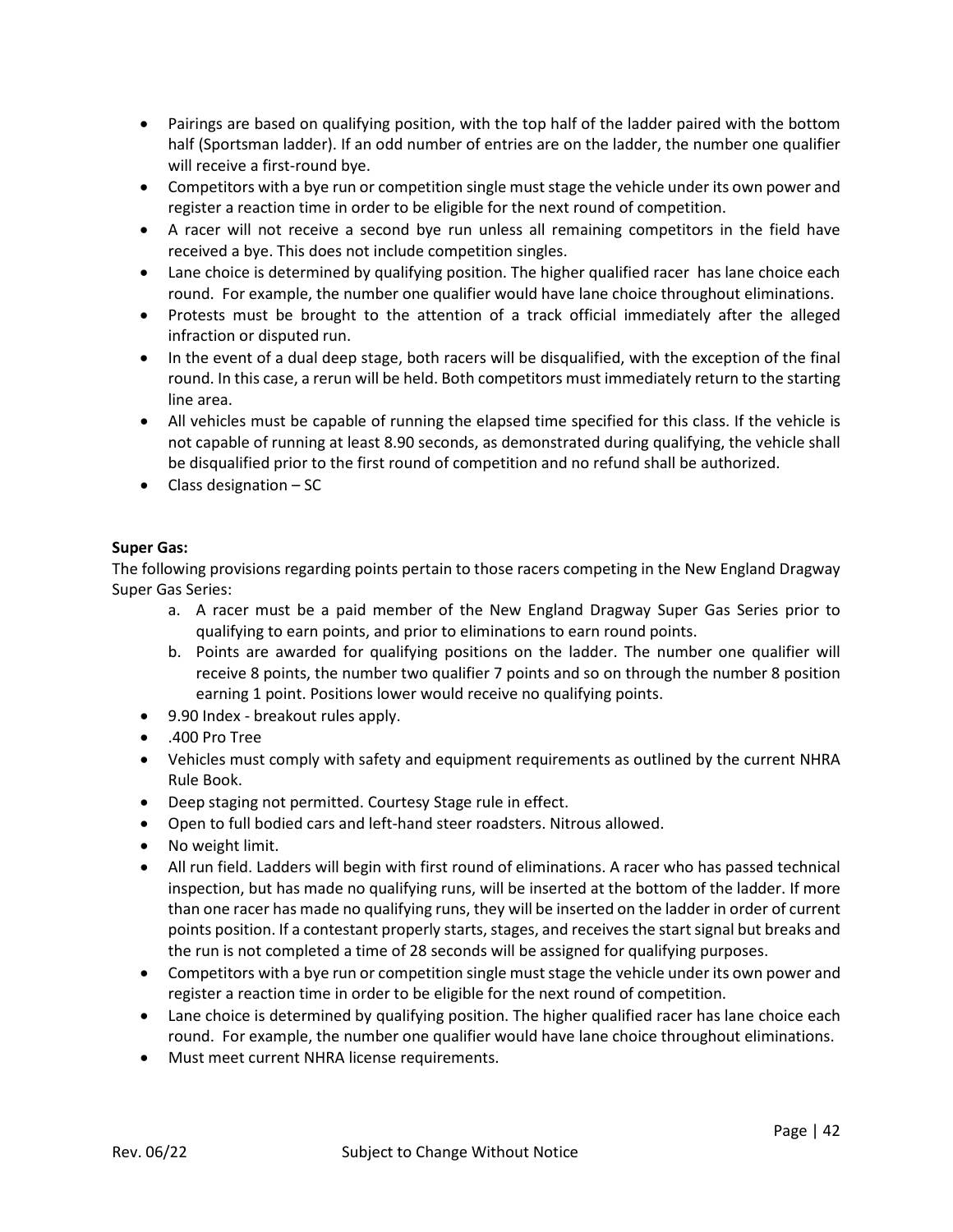- All vehicles must be capable of running the elapsed time specified for this class. If the vehicle is not capable of running at least 9.90 seconds, as demonstrated during qualifying, the vehicle shall be disqualified prior to the first round of competition and no refund shall be authorized.
- Class designation SG

# **Super Street:**

The following provisions regarding points pertain to those racers competing in the New England Dragway Super Street Series:

- a. A racer must be a paid member of the New England Dragway Super Street Series prior to qualifying to earn points, and prior to eliminations to earn round points.
- b. Points are awarded for qualifying positions on the ladder. The number one qualifier will receive 8 points, the number two qualifier 7 points and so on through the number 8 position earning 1 point. Positions lower would receive no qualifying points.
- 10.90 Index breakout rules apply.
- .500 Pro Tree
- Vehicles must comply with safety and equipment requirements as outlined by the current NHRA Rule Book.
- Deep staging not permitted. Courtesy Stage rule in effect.
- Open to full bodied cars and left-hand steer roadsters. Nitrous allowed.
- No weight limit.
- All run field. Ladders will begin with first round of eliminations. A racer who has passed technical inspection, but has made no qualifying runs, will be inserted at the bottom of the ladder. If more than one racer has made no qualifying runs, they will be inserted on the ladder in order of current points position. If a contestant properly starts, stages, and receives the start signal but breaks and the run is not completed a time of 28 seconds will be assigned for qualifying purposes.
- Competitors with a bye run or competition single must stage the vehicle under its own power and register a reaction time in order to be eligible for the next round of competition.
- Lane choice is determined by qualifying position. The higher qualified racer has lane choice each round. For example, the number one qualifier would have lane choice throughout eliminations.
- Must meet current NHRA license requirements.
- Valid state driver's license required.
- All vehicles must be capable of running the elapsed time specified for this class. If the vehicle is not capable of running at least 10.90 seconds, as demonstrated during qualifying, the vehicle shall be disqualified prior to the first round of competition and no refund shall be authorized.
- Class designation SST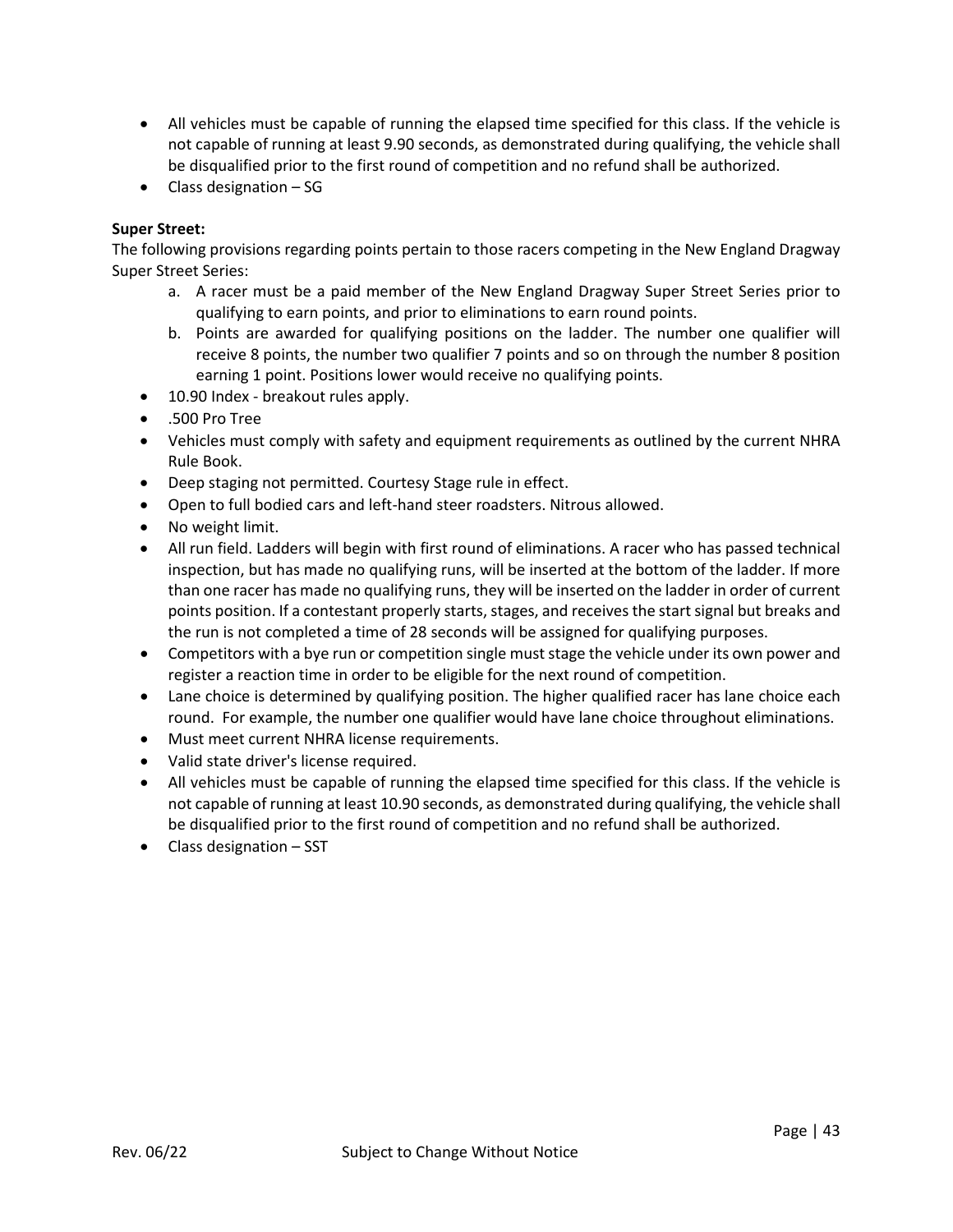# **New England Dragway Specialty Classes**

# **Top Dragster:**

This class may not utilize the same racer format and procedures as the traditional NHRA Top Dragster category.

- Qualified field based on fastest ET or reaction time, alternating different race days. Race promoter/organizer has final call on qualifying format before qualifying begins.
- Two (2) qualifying rounds will be run time permitting.
- Minimum dial is 7.70 seconds for 1/4 mile competition and 4.99 for 1/8 mile competition.
- Must dial within 1/10th (.10) of quickest qualifying time.
- No powertrain restrictions.
- Starting line enhancers allowed, but no down track throttle stops/stuttering allowed.
- Limited to center steer design dragsters and open-bodied altered-type vehicles only. Altered must have open wheels.
- All vehicles must be equipped with an Engine Containment System (diaper
- .500 Full Tree
- Vehicles must comply with NHRA Top Dragster safety requirements as outlined by the current NHRA Rule Book. Driver credentials must meet or exceed those equal to the elapsed time the vehicle is capable of running.
- Current NHRA chassis certification is required.
- Qualifying position will remain the same for the whole race and will not change based on previous round for lane choice. You will hold that qualifying position until you are eliminated from that race.
- Once a race vehicle enters the burnout area, no one (including a crewmember) is allowed to touch a vehicle with the exception of turning on a nitrous bottle or arming a data recorder. It is the competitor's responsibility to educate their crewmembers on this policy.
- Class designation TD

# **Top Sportsman:**

This class may not utilize the same racer format and procedures as the traditional NHRA Top Sportsman category.

- Qualified field based on fastest ET or reaction time (Decided by race organizer)
- Two (2) qualifying rounds will be run time permitting. Competitors must dial between 6.00 and 8.49 seconds. No powertrain restrictions.
- No throttle stops.
- All vehicles must be equipped with an Engine Containment System (diaper).
- .500 Full Tree
- Vehicles must comply with NHRA Top Sportsman safety requirements as outlined by the current NHRA Rule Book. Driver credentials must meet or exceed those equal to the elapsed time the vehicle is capable of running.
- Current NHRA chassis certification is required.
- Qualifying position will determine first round lane choice.
- Best reaction time from previous round determines lane choice for subsequent rounds.
- Once a race vehicle enters the burnout area, no one (including a crewmember) is allowed to touch a vehicle with the exception of turning on a nitrous bottle or arming a data recorder. It is the competitor's responsibility to educate their crewmembers on this policy.
- Class designation TS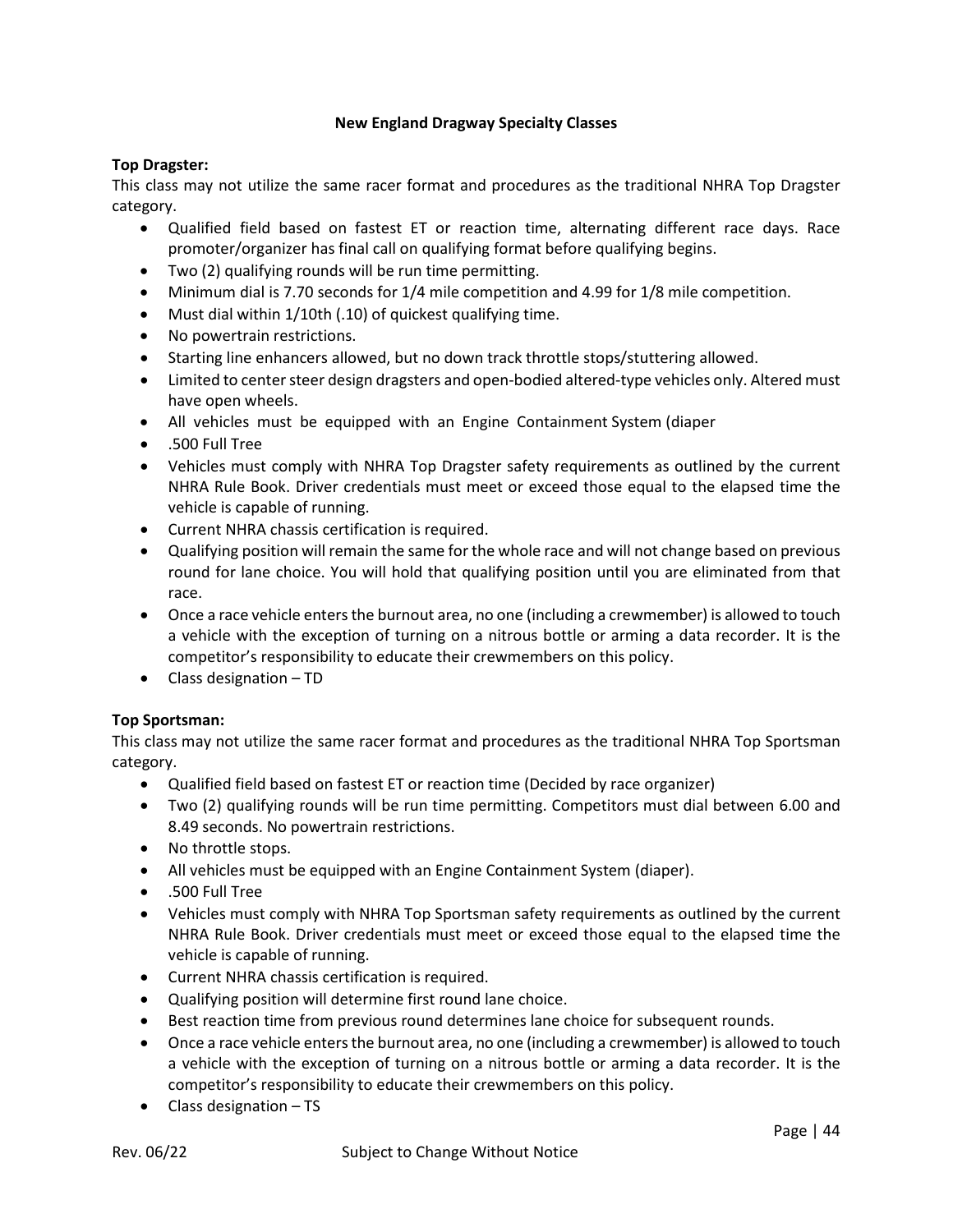# **Street Fighter Motorcycle:**

- No slicks allowed. (DOT approved street or racing tires only). No wheelie bars.
- 0-19.99 ET, dial your own-breakout rule applies.
- .500 Full Tree using Compulink Autostart system.
- Courtesy stage rule in effect. Both bikes must pre-stage before staging.
- No delay boxes allowed.
- Vehicles must comply with safety and equipment requirements as outlined by the current NHRA Rule Book.
- Must meet NHRA license requirements (for bikes 9.99 or quicker). Valid state motorcycle license required. State motorcycle learner's permits are not allowed.
- Ladders will begin with first round of eliminations. In order to be placed on a ladder you must make a run in one of the qualifying sessions. Late entries will not be inserted on a ladder.
- Lane choice awarded to best reaction time from the previous round.
- Additional rules per race organizer.
- $\bullet$  Class designation SF

# **Outlaw Racing 10.5 Series:**

10.5 Series is designed for production vehicles. Five categories will be contested.

# **Wild Street:**

- 8.50 Index
- .400 Pro Tree.
- Deep staging allowed.
- NHRA pro ladder (quickest to slowest; lane choice to the quickest car in qualifying for first round - quickest car in previous round for second round and beyond). In order to be placed on a ladder you must make a run in one of the qualifying sessions. Late entries will not be inserted on a ladder.
- Class designation WS

# **Super Street:**

- 9.50 Index
- .400 Pro Tree. Deep staging allowed.
- NHRA pro ladder (quickest to slowest; lane choice to the quickest car in qualifying for first round - quickest car in previous round for second round and beyond). In order to be placed on a ladder you must make a run in one of the qualifying sessions. Late entries will not be inserted on a ladder.
- Class designation SS

# **Fast Street:**

- 10.50 Index
- .400 Pro Tree. Deep staging allowed.
- NHRA pro ladder (quickest to slowest; lane choice to the quickest car in qualifying for first round - quickest car in previous round for second round and beyond). In order to be placed on a ladder you must make a run in one of the qualifying sessions. Late entries will not be inserted on a ladder.
- Class designation FS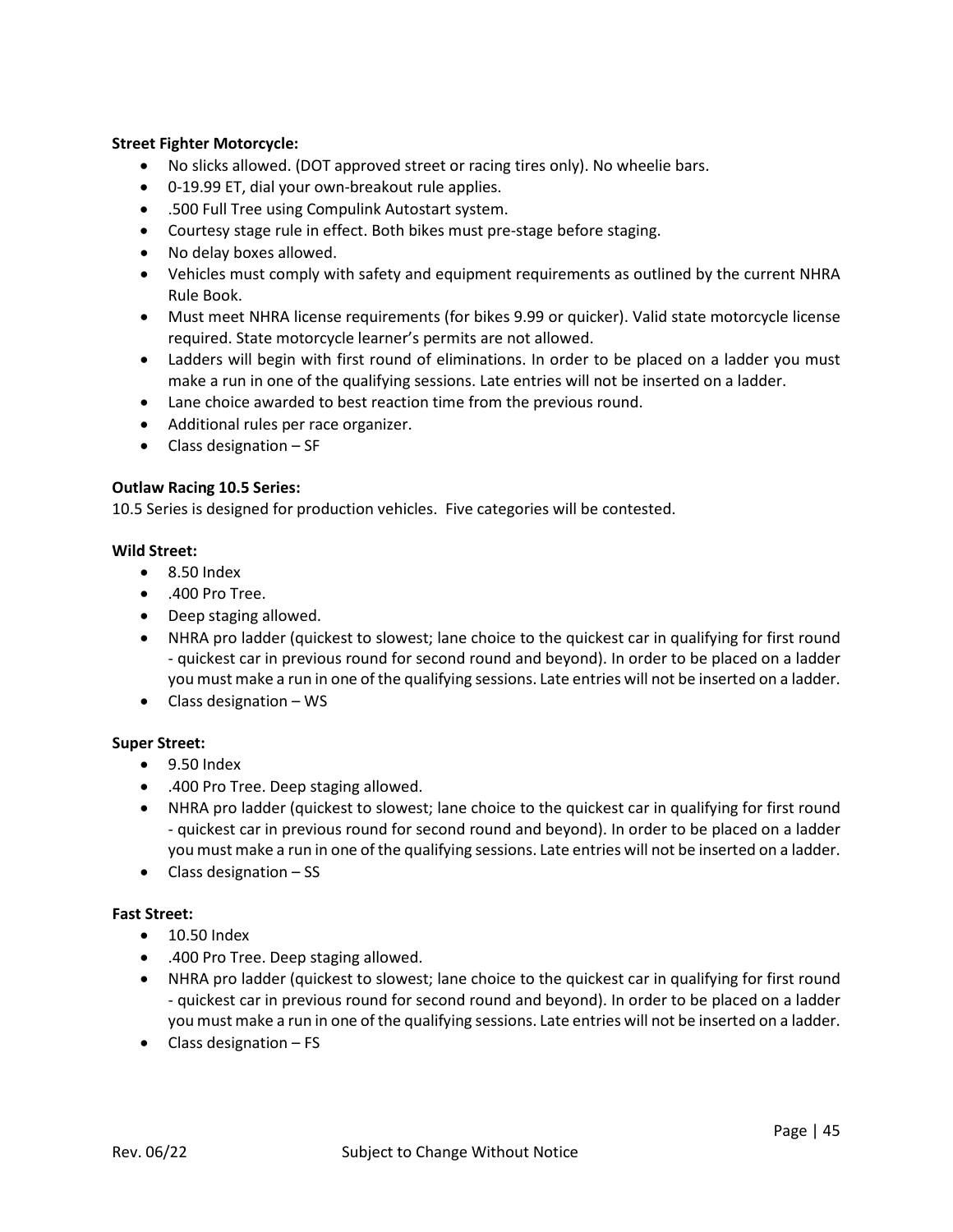# **Real Street:**

- 11.50 Index
- .400 Pro Tree. Deep staging allowed.
- NHRA pro ladder (quickest to slowest; lane choice to the quickest car in qualifying for first round - quickest car in previous round for second round and beyond). In order to be placed on a ladder you must make a run in one of the qualifying sessions. Late entries will not be inserted on a ladder.
- Class designation RS

# **True Street:**

- 12.50 Index
- .400 Pro Tree. Deep staging allowed.
- NHRA pro ladder (quickest to slowest; lane choice to the quickest car in qualifying for first round - quickest car in previous round for second round and beyond). In order to be placed on a ladder you must make a run in one of the qualifying sessions. Late entries will not be inserted on a ladder.
- Class designation TS

# Breakout rules:

- If a vehicle runs under the respective index during qualifying it will appear on the bottom of the qualifying sheet in accordance with the Compulink indexing program.
- Traditional breakout rules apply in eliminations. If both competitors run under their respective index, the racer who commits the worst infraction shall be disqualified.
- The breakout rule does not apply during single or bye runs.

# Vehicle Requirements:

- Exhaust:
	- Mufflers required (excluding turbocharged vehicles).
	- All exhaust gases must pass through mufflers (excluding turbocharged vehicles).
- Tires:
- Maximum 33X10.5 slick ("W" tires okay) or 315 Drag Radial.
- DOT approved tires are limited to a maximum size of 31x18.5-15.
- Fuel:
- Race fuel, pump gas or alcohol permitted.
- Engine:
	- Must be an automotive type engine. No power adder restrictions. No powertrain restrictions. No cubic inch limitation.
- Interior:
	- All entries must have carpeting and door panels. Back seat optional. Must have passenger's seat. Race style front seats permitted.
- Chassis:

Front End – OEM style front end is mandatory. Direct bolt-in aftermarket and replacement front end and parts (Heidt's, Fatman, etc.) permitted provided it is a direct replacement. Reinforcement of existing stock front frame rails acceptable.

Rear End – Rear suspensions may be stock, ladder bar, or racing style four-link. Back half type cars permitted.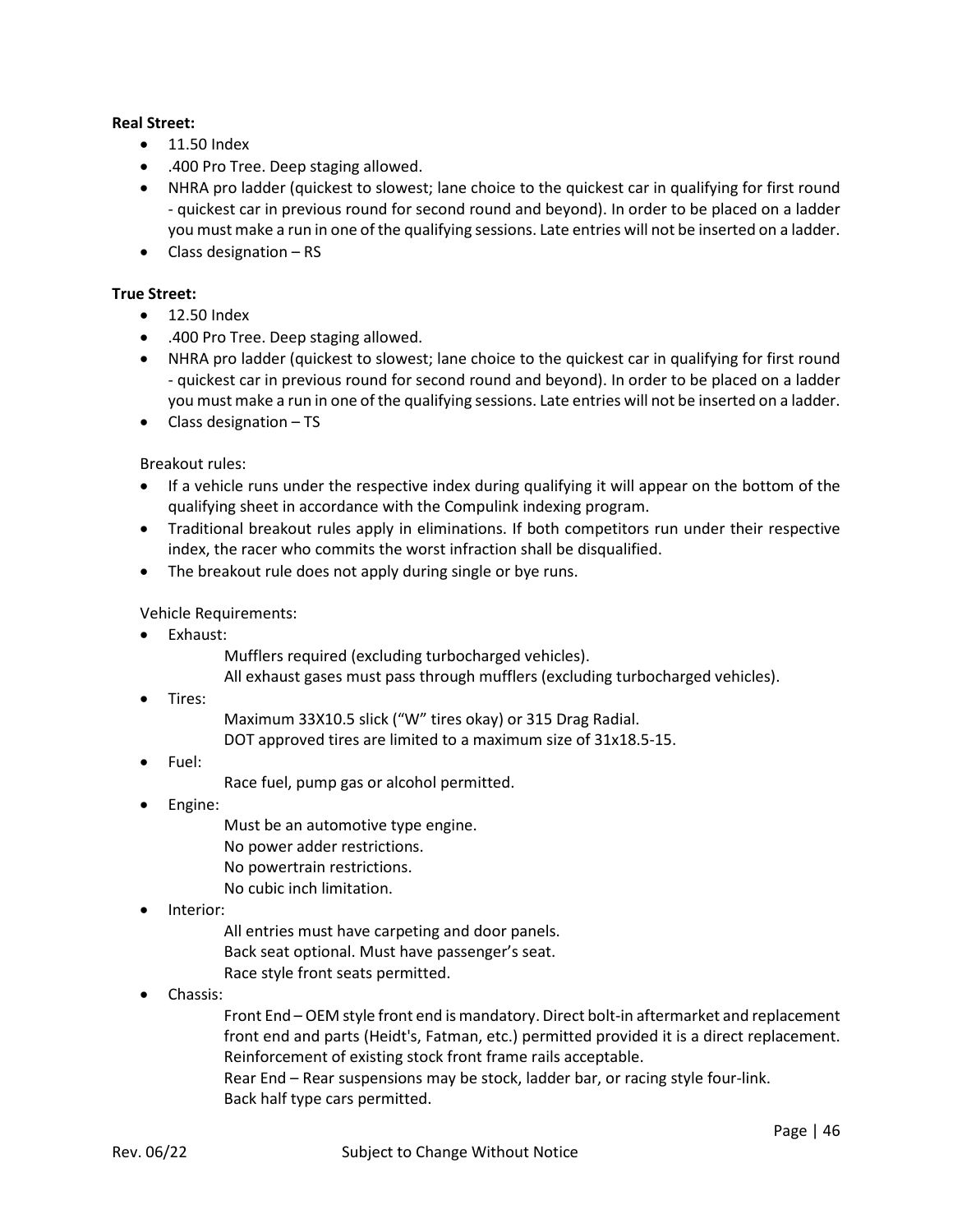• Body:

Must be full body vehicle and street appearing. No roadsters, altereds or dragsters allowed No limitation on year of manufacturer.

Must retain original appearances and profiles for year and make of body.

Stock firewall mandatory. May be modified for transmission and/or header clearance. Cowl hoods permitted.

# **Outlaw Racing 10.5 Series General Info:**

- All run field during all non-major event scheduled races. Limited to 16-car field during New England Dragway produced major events.
- Ladders will begin with first round of eliminations. In order to be placed on a ladder you must make a run in one of the qualifying sessions. Late entries will not be inserted on a ladder.
- Vehicle must meet all applicable NHRA safety standards as prescribed by the current NHRA rulebook.
- Vehicle must be capable of running its respective index.
- Vehicle must enter the staging lanes under their own power.
- Vehicle must cross the top of staging under its own power.
- Vehicle may be towed back to the scales and pit area from top end.
- Engine Containment System (diaper) mandatory on Wild Street, Super Street, and Fast Street. Belly pans acceptable.
- No delay boxes.
- No throttle stops.
- NHRA Safety Rules in effect. All vehicles must pass NHRA tech inspection for the elapsed time of their vehicle.
- NHRA Competition License is mandatory for competitors running an ET of 9.99 seconds or quicker.
- NHRA Chassis Certification is mandatory for all vehicles running an ET of 9.99 or quicker.
- Excessive braking to prevent running under the posted index in qualifying or eliminations will subject the driver to immediate disqualification.
- Track Manager or his/her designate may modify these rules without prior notice.

# **2022 Fees and Payouts**

# **Street/Grudge Nights:**

| Wednesday/Friday Racer:                        | $$30*$ |
|------------------------------------------------|--------|
| Wednesday/Friday Co Driver:                    | \$15   |
| Restricted area crew:                          | \$15   |
| Spectator: Adult (16+)                         | \$10   |
| Junior: (11 - 15)                              | \$5    |
| Children 10 & under free (with ticketed adult) |        |

# **Saturday or Sunday Test & Tune:**

| Racer:                                         | $$50*$ |
|------------------------------------------------|--------|
| Restricted area crew:                          | \$20   |
| Spectator: Adult $(16 +)$                      | \$15   |
| Junior: (11 - 15)                              | \$5    |
| Children 10 & under free (with ticketed adult) |        |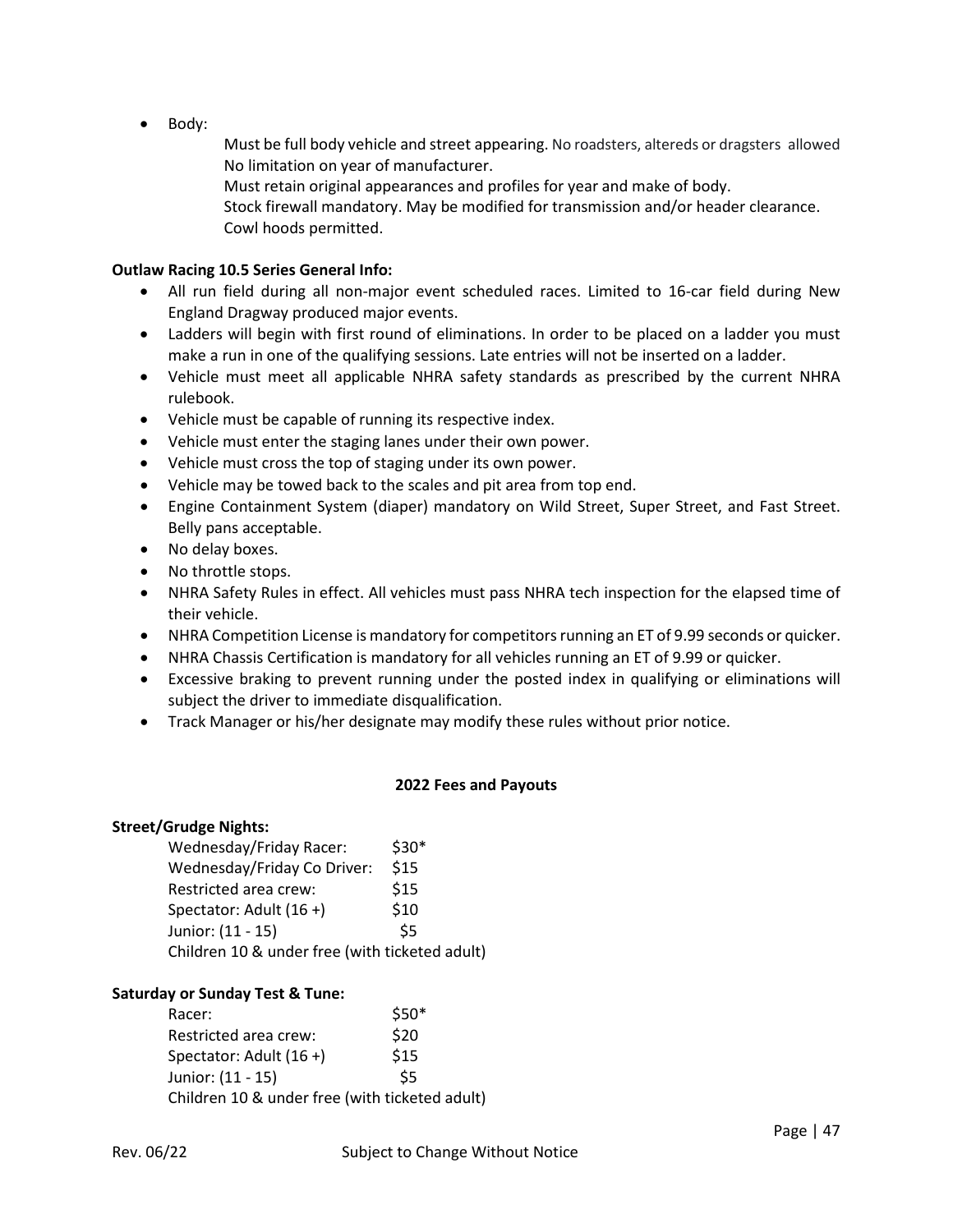# **Eliminators Racer Entry:**

- Super Pro ET:
	- \$75\* Non Points Member \$70\* Points Member
- Pro ET:
	- \$75\* Non Points Member \$70\* Points Member
	- Motorcycle/Snowmobile:
		- \$55\* Non Points Member \$50\* Points Member
- Street ET:
	- \$45\* Non Points Member \$40\* Points Member
- Junior Street:
	- \$35\* Non Points Member \$30\* Points Member
- Junior Dragster:
	- \$35\* Non Points Member \$30\* Points Member
- Super Street: \$80\* Non Points Member \$75\* Points Member
- Super Gas: \$80\* Non Points Member \$75\* Points Member
- Super Comp:
	- \$80\* Non Points Member \$75\* Points Member
- Top Bike/Snowmobile:
	- \$90\* Non Points Member \$85\* Points Member
- ASRA Stock/Super Stock:
	- \$60\*

(\* includes \$5 insurance/environmental disposal surcharge)

#### **Specialty Eliminators Racer Entry:**

- Top Sportsman: \$50\*
- Top Dragster: \$50\*
- Outlaw 10.5 Series: \$50
- Street Fighter \$50

(\* additional fee paid to class organizer for purse payout)

#### **Buy Backs:**

Super Pro, Pro, and Street: \$30

(In 2022 Buy Back entries will run each other in round 2. Winners of that round will then be eligible to compete in subsequent rounds beginning with round 3. Bye runs for the Buy Back round will be determined by best reaction time in round 1. Buy Back round winners will earn 5 points for each round won beginning with round 3. Buy Back competitors will not earn bonus points for semi-final, runner up or win finishes.)

#### **Spectators/Crew:**

Restricted area crew: \$20\* Spectator: Adult (16 +) \$10 Junior: (11 - 15\*) \$5 Children 10 & under free (with ticketed adult)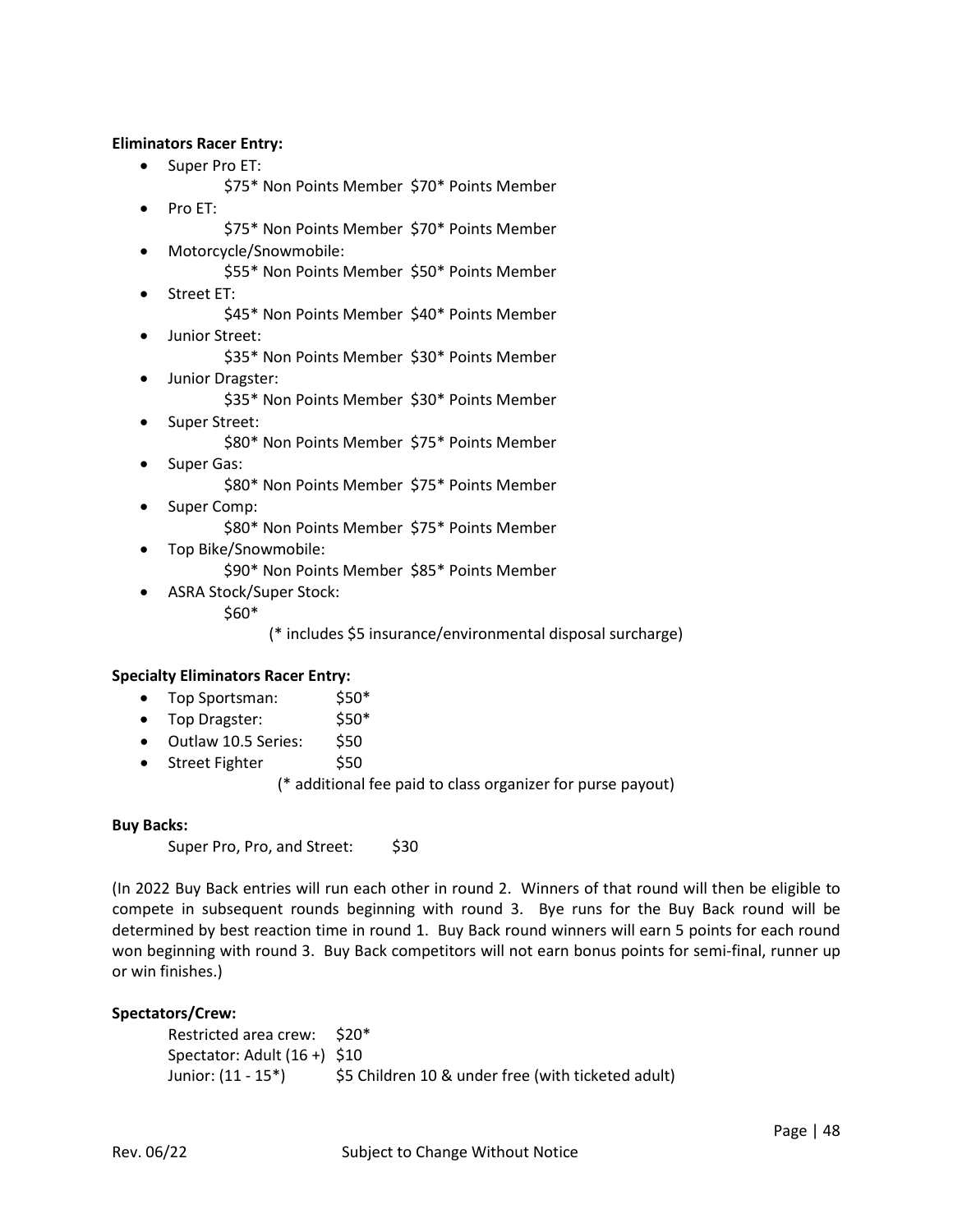Special Events: (Ford Fest, Nostalgia, etc.): See online schedule at newenglanddragway.com or call 603- 679-8001.

#### **Major Events:**

| Restricted area crew         | $$35*$                                                           |
|------------------------------|------------------------------------------------------------------|
| Spectator: Adult (16 +) \$30 |                                                                  |
| 11-15 vears                  | \$20 (with ticketed adult)                                       |
| 6-10 years                   | \$5 (with ticketed adult) 5 and under free (with ticketed adult) |
| Reserved Seats               | \$10 additional                                                  |

# **NHRA Camping World Drag Racing Series:**

See online schedule at newenglanddragway.com or call (603) 679-8001.

# **NHRA Lucas Oil Drag Racing Series:**

See online schedule at newenglanddragway.com or call (603) 679-8001.

# **Points Membership Fee:**

Super Pro, Pro, Motorcycle/Snowmobile, Street, Super Comp, Super Gas, Super Street, Top Bike: \$60 Junior Dragster/Junior Street: \$30

# **2022 VP Race Fuels ET Payouts**

**Super Pro ET** (based on 100 car field): Win \$1,000 (GUARANTEED) Runner-up \$750 Semis \$350 \$75 round money starting with fourth round losers (W, R/U, and Semi forfeit round money)

**Pro ET** (based on 100 car field): Win \$1,000 (GUARANTEED) Runner-up \$750 Semis \$350 \$75 round money starting with fourth round losers (W, R/U, and Semi forfeit round money)

**Motorcycle/Snowmobile ET** (based on 32 vehicle field): Win \$400 Runner-up \$125 Semis \$60

**Street ET** (based on 32 car field): Win \$175 Runner-up \$75 Semis \$30

| <b>Junior Dragster</b>                           |                 |  |                |                |  |
|--------------------------------------------------|-----------------|--|----------------|----------------|--|
| Junior A                                         | Win \$50        |  | Runner-up \$25 |                |  |
| Junior B                                         | Win \$25        |  | Runner-up \$15 |                |  |
| Top Bike/Snowmobile (based on 32 vehicle field): |                 |  |                |                |  |
| Win \$700                                        | Runner-up \$350 |  | Semis \$175    | Quarters \$100 |  |
| <b>Super Street</b> (based on 32 car field):     |                 |  |                |                |  |
| Win \$600                                        | Runner-up \$300 |  | Semis \$150    | Quarters \$60  |  |
| <b>Super Gas</b> (based on 32 car field):        |                 |  |                |                |  |
| Win \$600                                        | Runner-up \$300 |  | Semis \$150    | Quarters \$60  |  |
|                                                  |                 |  |                |                |  |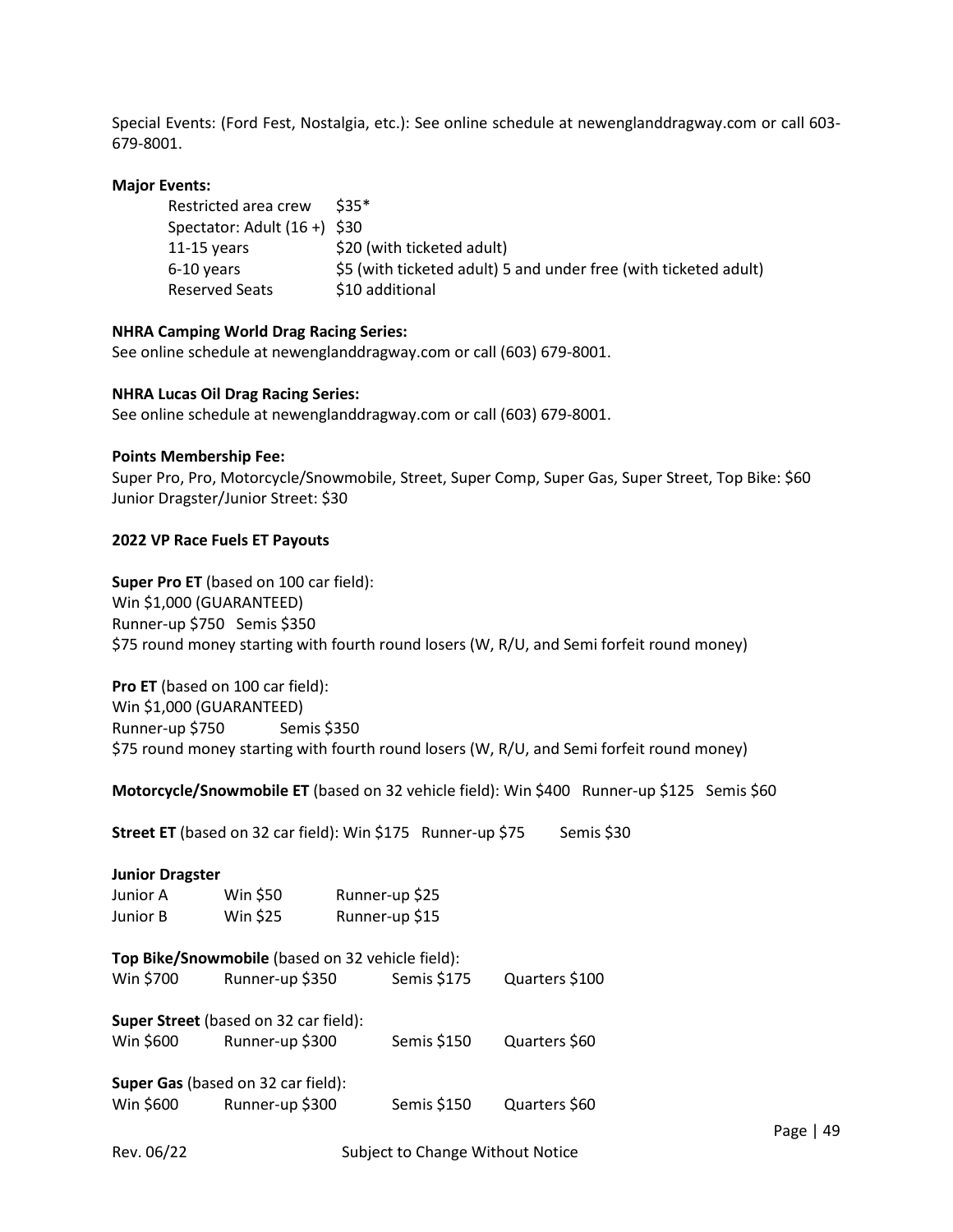**Super Comp** (based on 32 car field): Win \$600 Runner-up \$300 Semis \$150 Quarters \$60

All purses (unless guaranteed) are prorated by the number of participants entered into each class less any refunds.

# **Wednesday & Friday Street Night Program**

New England Dragway's Street Night program is geared toward letting beginners enjoy the thrill of drag racing. It is also the perfect setting for the more experienced enthusiast who would like to test performance modifications. Newcomers should refer to the chapter about Drag Racing Basics for more detailed information about the structure of the quarter mile and preparing for that first run.

Street Nights are open to cars, trucks and motorcycles excluding dragsters, altereds and roadsters. Snowmobiles, ATV's and Junior Dragsters may participate in Street Night sessions.

Following are some basic rules, which must be adhered to. Additional information regarding safety requirements is contained elsewhere in this handbook, as well as the current NHRA Rule Book.

# **Cars & Trucks:**

- Slicks allowed on Wednesday & Friday night. No bald tires allowed.
- Open exhaust not allowed. Mufflers required.
- Co-driver allowed in all vehicles running 14.00 seconds or slower with proper credentials. Seat belts are required.
- Overflow can for radiator. Battery hold down bracket.
- .500 Full Tree using manual start.
- Vehicles must comply with safety and equipment requirements as outlined by the current NHRA Rule Book.
- Nitrous oxide permitted and must be installed according to the provisions outlined in the current NHRA Rule Book.
- Valid state driver's license required. Learner's permits are not acceptable.
- Helmets (Snell 2015 or newer) required for all vehicles running 13.99 or quicker.
- Drivers and co-drivers are required to wear long pants, a short or long sleeved shirt, socks and shoes. No shorts. No tank tops. No open toe or heel shoes.

#### **Motorcycles:**

- Slicks allowed on Wednesday & Friday night.
- No bald tires allowed.
- Open exhaust not allowed.
- .500 Full Tree using manual start.
- Vehicles must comply with safety and equipment requirements as outlined by the current NHRA Rule Book.
- Nitrous oxide permitted and must be installed according to the provisions outlined in the current NHRA Rule Book.
- Valid state motorcycle operator's license required. Learner's permits are not acceptable.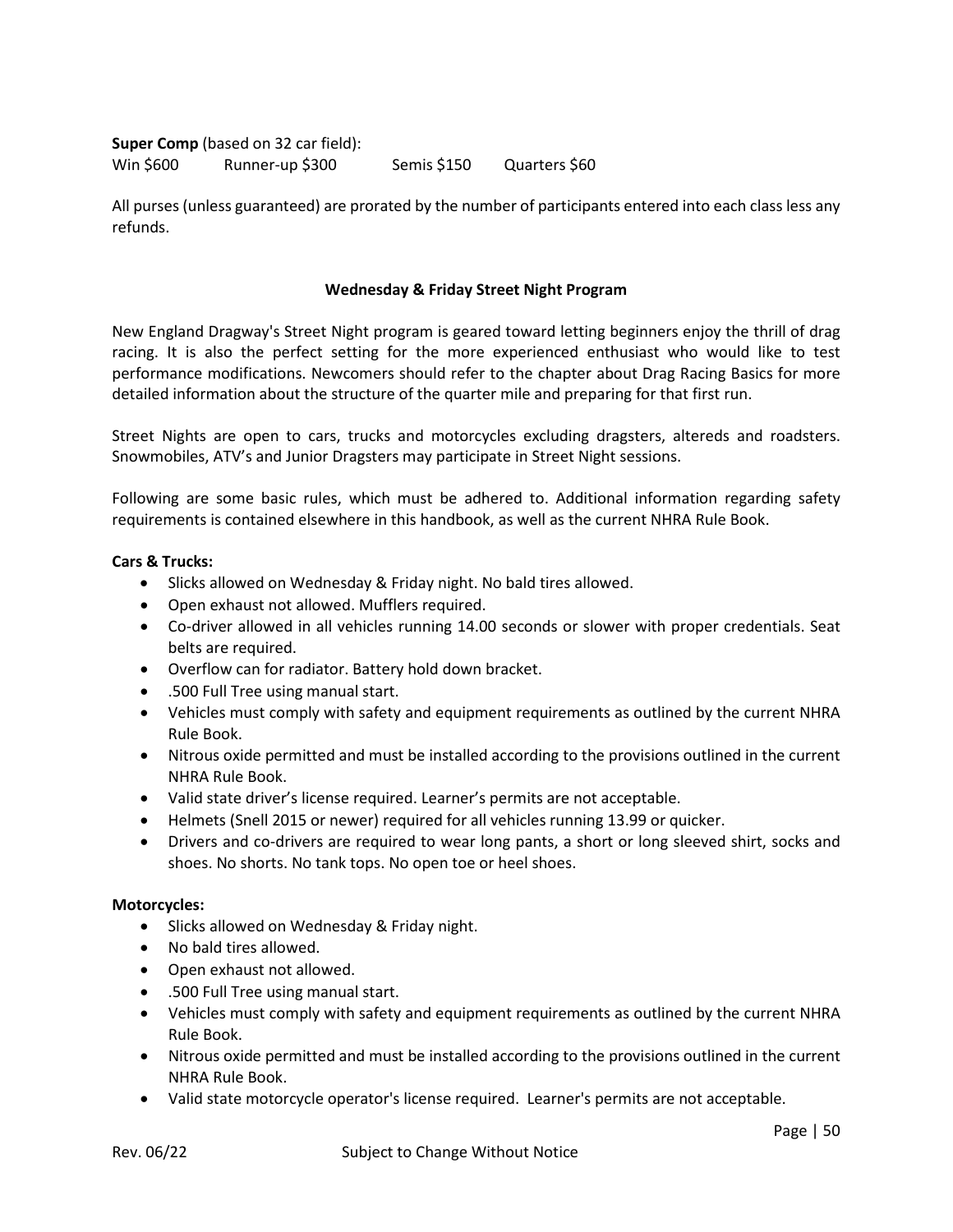- Full face Snell 2015 or newer helmet required.
- Leather jacket and gloves. Gloves must be Kevlar lined or equipped with slide buttons.
- Over the ankle leather shoes or boots.
- Riders running 120 MPH or faster, must wear full all leather or SFI Spec 40.1/2 suit. Two-piece suits must be joined together with a metal 360-degree zipper at the waist.
- Kill switch and lanyard required on all motorcycles running 10.99 or faster.
- All motorcycles and snowmobiles must have a permanent style competition number plate attached to the right side of the vehicle.

# **ATV:**

- Limited to 1/8 mile competition with off-road tires. Must be equipped with stiff sidewall street tires for 1/4 mile competition.
- No three wheel vehicles allowed.
- Chain guard and clutch covers required on all entries.
- Lanyard kill switch required for all vehicles.
- Nitrous Oxide not permitted.
- Front and rear brakes on all entries.
- Snell 2015 or newer helmet, full face shield, leather jacket, over the ankle shoes or boots, denim or leather pants and leather gloves required for all riders. Gloves must be Kevlar lined or equipped with slide buttons.
- "Snap-Back" throttle.
- Wheelie bars are not mandatory, but highly recommended. Maximum length may be equal to but may not exceed wheelbase of ATV.

#### **Test and Tune Sessions:**

Test and Tune sessions are open to all racers. Racers are welcome to participate in the day-long time trials (certain events excluded - see schedule for details). The following are the minimum safety requirements. All vehicles must comply with safety and equipment requirements as outlined by the current NHRA Rule Book.

#### **Cars & Trucks:**

- Slicks allowed
- Open exhaust permitted.
- Seat belts are required.
- .500 Full Tree using manual start.
- Vehicles must comply with safety and equipment requirements as outlined by the current NHRA Rule Book.
- Nitrous oxide permitted.
- Valid state driver's license required. Learner's permits are not acceptable.
- Helmets (Snell 2015 or newer) required for all vehicles running 13.99 or quicker.
- Long pants, a short or long sleeved shirt, socks and shoes are required.

#### **Motorcycles:**

- Slicks allowed
- Open exhaust permitted.
- .500 Full Tree using manual start.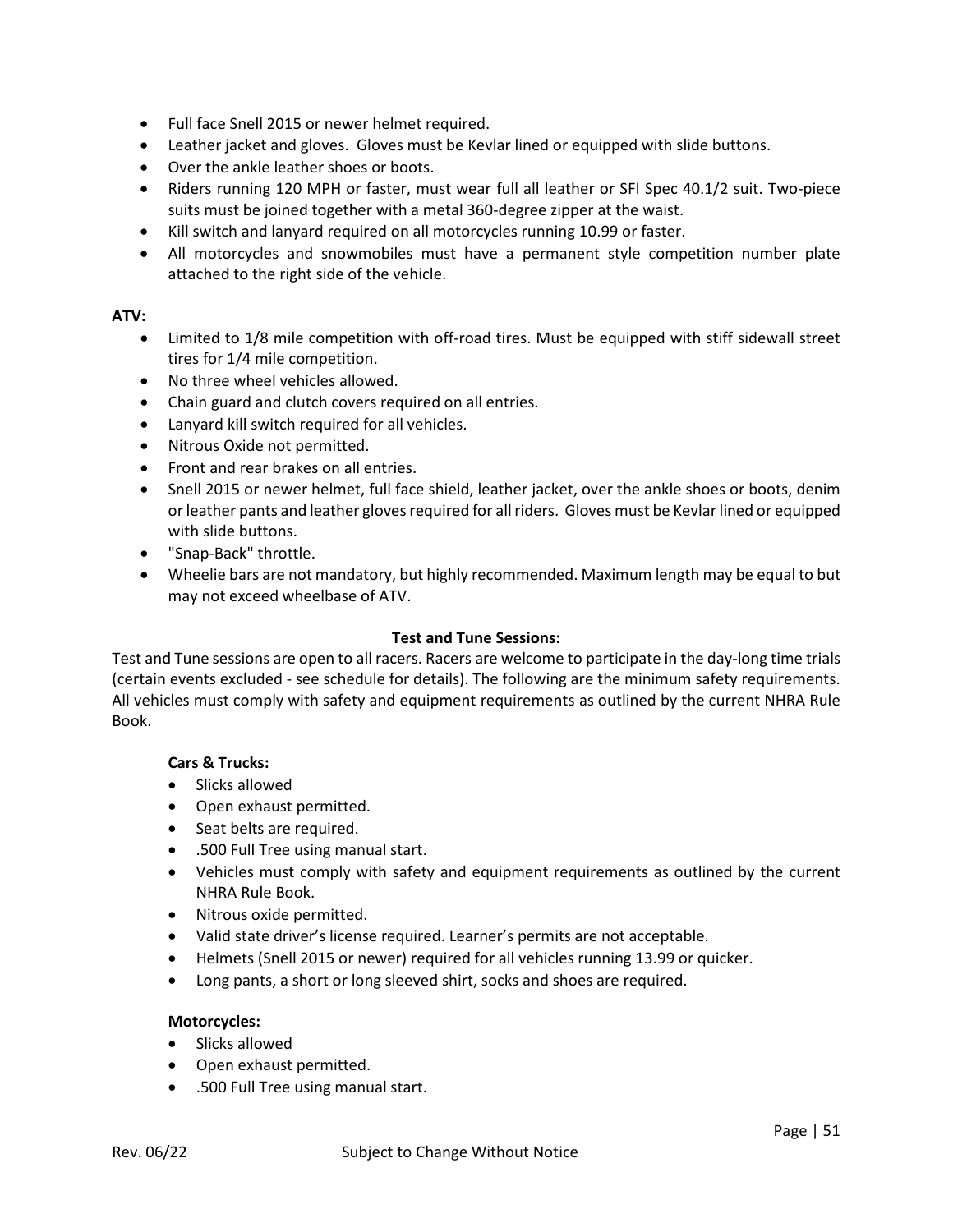- Vehicles must comply with safety and equipment requirements as outlined by the current NHRA Rule Book.
- Nitrous oxide permitted
- Valid state motorcycle operator's license required. Learner's permits are not acceptable.
- Full face Snell 2015 or newer helmet required.
- Leather jacket and gloves. Gloves must be Kevlar lined or equipped with slide buttons.
- Over the ankle leather shoes or boots.
- Riders running 120 MPH or faster, must wear full all leather or SFI Spec 40.1/2 suit. Two-piece suits must be joined together with a metal 360-degree zipper at the waist.
- Kill switch and lanyard required on all motorcycles and snowmobiles running 10.99 or quicker.
- All motorcycles and snowmobiles must have a permanent style competition number plate attached to the right side of the vehicle.

# **ATV:**

- Limited to 1/8 mile competition with off-road tires. Must be equipped with stiff sidewall street tires for 1/4 mile competition.
- No three wheel vehicles allowed.
- Chain guard and clutch covers required on all entries.
- Lanyard kill switch required for all vehicles.
- Nitrous Oxide not permitted.
- Front and rear brakes on all entries.
- Snell 2015 or newer helmet, full face shield, leather jacket, over the ankle shoes or boots, denim or leather pants and leather gloves required for all riders. Gloves must be Kevlar lined or equipped with slide buttons.
- "Snap-Back" throttle.
- Wheelie bars not mandatory, but highly recommended.

# **Track Rental Policy:**

On Wednesdays, New England Dragway will hold a Track Rental between the hours of 1 PM and 5 PM. Racing is limited to single car passes only and may not begin until 1 PM and will end promptly at 5 PM. Race engines may not be started before 1 PM or run after 5 PM.

Track Rental includes traction compound applied by New England Dragway personnel to both lanes. All DOT tires to use left lane, right lane reserved for slicks only. New England Dragway will provide one ambulance with two (2) EMT's. All racers and crewmembers must sign the appropriate waivers. Crewmembers under the age of 16 may not enter the restricted area. All racers are responsible for finding a track official to tech their car before they race. Race fuel is available for sale throughout the day.

Track Rental reservations are on a first-come, first-served basis and limited to 30 cars. Anyone interested in making a reservation must call the New England Dragway office at (603) 679-8001 about availability.

Track Rental rates are \$150\*, which includes car and driver plus two crewmembers. Additional drivers shall be charged \$50 while additional crewmembers shall be charged \$5. In the event of inclement weather the rental fee will be pro-rated.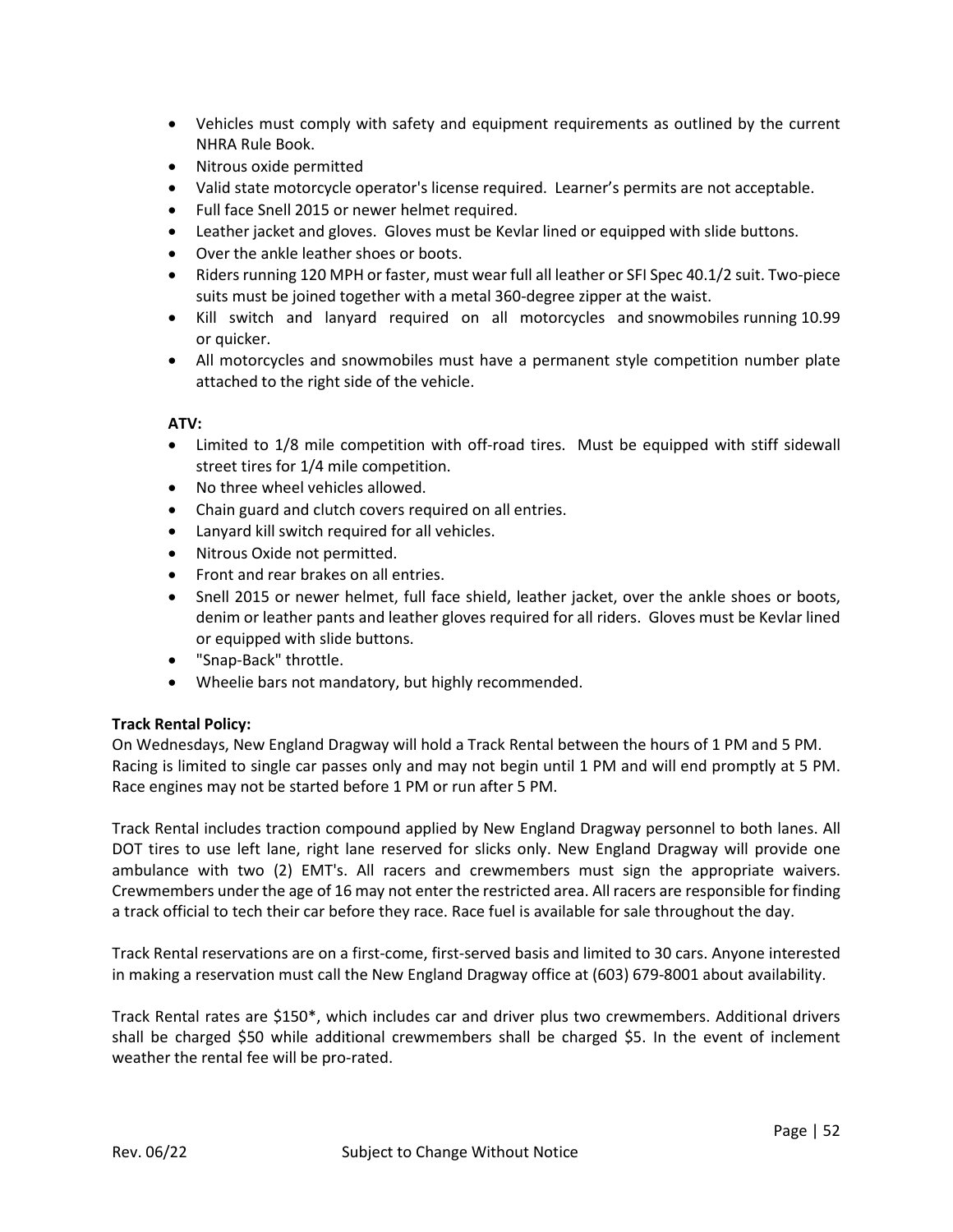# **Points Day Test and Tune**

Points Day Test and Tune is limited to the first 10 vehicles on a first come, first served basis. The Test and Tune rate is \$175\*.

Crewmembers shall be charged \$20 each (restricted area crew wristband). Additional drivers shall be charged \$75 each. Call New England Dragway before race day to determine availability at (603) 679-8001. (\*includes \$5 insurance/environmental disposal surcharge)

# **Drag Racing Basics**

This section is for newcomers to New England Dragway and serves as a refresher for our regular racers. All racers should refer to the General Race Day Procedures and General Safety Procedures sections of this handbook for additional clarification.

**Street Night:** After paying your race fee at the pit gate, proceed to the Credentials Building for your wristband and tech inspection card. A New England Dragway representative at the Credentials Building will ask to see your driver's/operator's license. After receiving these items proceed to the tech area located behind the concession building for inspection.

Wristband must be placed on the driver's wrist when issued. Wristbands are required for all drivers. Additionally, all co-drivers (when allowed) must purchase a wristband. Under State of New Hampshire law swapping wristbands is considered a theft of services and punishable as a criminal offense. New England Dragway, Inc., has adopted a Zero Tolerance policy for this act. Anyone caught swapping wristbands (this includes, but is not limited to wearing a wristband not issued to them, cutting and taping a wristband) shall be arrested, immediately removed from the premises, prosecuted and prohibited from participating at any New England Dragway event.

Fill out the appropriate portions of your tech card and wait for the next available tech inspector. The New England Dragway representative will ask to see your driver's/operator's license, wristband and ask for your tech card. Vehicles successfully passing the tech inspection process will be assigned a number and directed into the staging lanes.

When your lane is pulled, you must be ready to race. Being race ready means seatbelts are fastened, windows closed (including sunroof) and lights on (when applicable). The Staging Director will check for your driver's wristband and guide you toward the burnout area. Water Box Technicians will randomly check for driver and co-driver wristbands. If you choose to do a burnout, follow the directions of the Water Box Technician. After completing your burnout, proceed immediately to the starting line.

Approach the starting line until your front tire activates the pre-stage light. From there, inch your way forward until your tire causes the stage light to come on. This signals the starter that you are ready to race.

Time your start so that your vehicle is leaving just as the green light comes on. A perfect reaction time is .000 seconds. Continue accelerating until you cross the finish line. (Scoreboards are a good reference to locate the finish line.)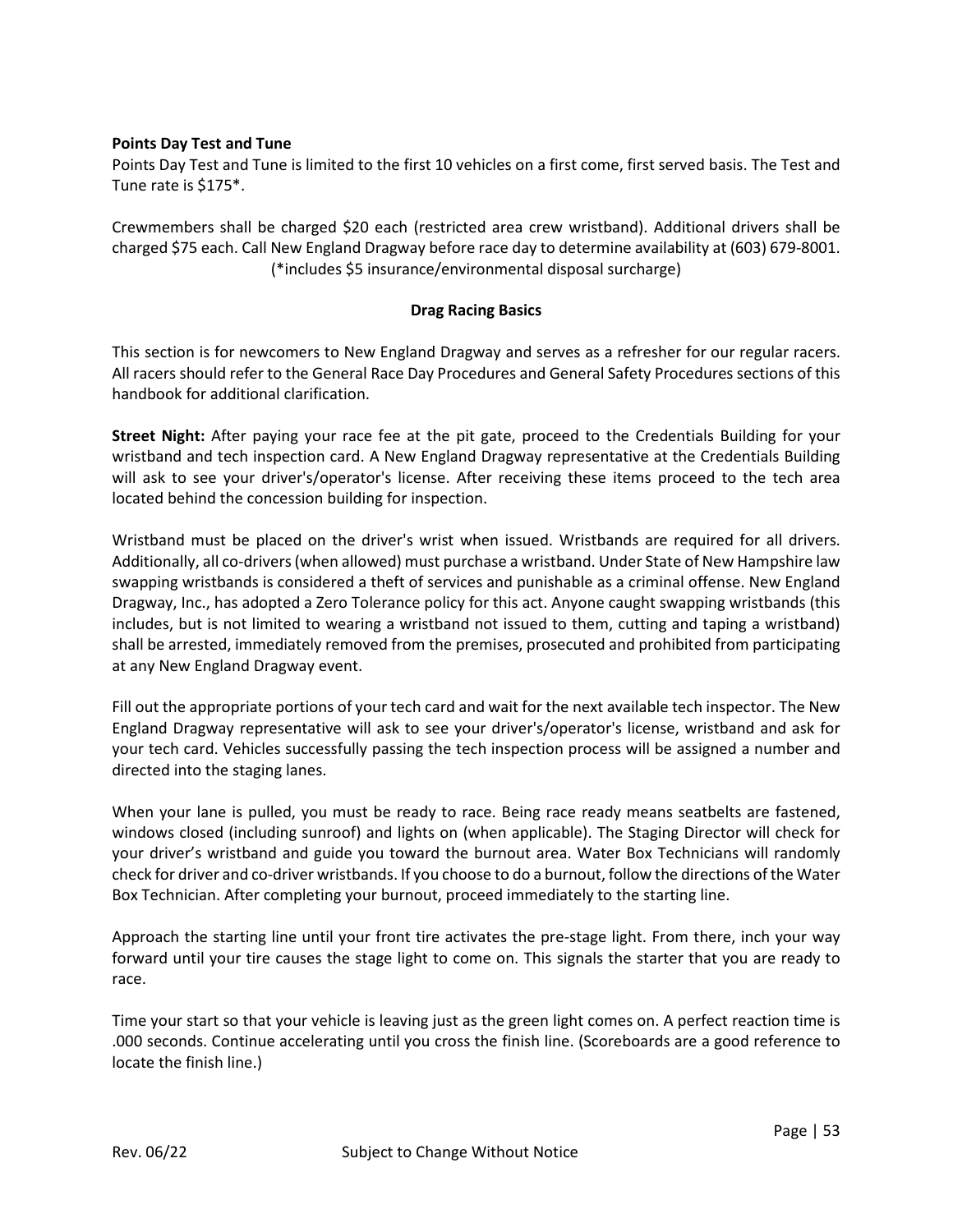If you believe that your vehicle is leaking fluids on the racing surface, or there is a malfunction, pull over immediately and wait for track personnel to assist.

Begin to decelerate as soon as you cross the finish line and continue down track until the third turn. Watch for Top End personnel at all turns for guidance in exiting the track. Remember, the vehicle in the right lane has the right of way. Proceed immediately to the time slip booth, obeying the posted speed limit enroute.

Your time slip is a detailed record of your run. It provides you with your reaction time, and elapsed time readings at the 60', 330', 1/8th mile, 1,000' and 1/4-mile mark. In addition, it provides you with a MPH reading at the 1/8th and 1/4 mile. This data will help you evaluate your run.

After reading the data, you may choose to cool down your vehicle in the pit area or proceed back to the staging lanes for another run. Do not cool down your vehicle in the staging lanes.

All racers are responsible for being familiar and in compliance with current New England Dragway, Inc., and NHRA rules. Depending upon the severity of the infraction, one warning will be given to a driver found in violation of the rules. A second violation during the same event may subject the offender to immediate disqualification and eviction. This includes, but is not limited to; inoperable taillights, and not having a fire jacket or suit when running an elapsed time of 11.49 seconds or quicker.

The following infractions shall result in immediate disqualification and competitors shall not be permitted to race until the discrepancy is corrected:

- Convertibles running 13.49 or quicker without a roll bar.
- Motorcycle or snowmobile riders running 120 MPH without appropriate full coverage leathers and/or a lanyard.
- All vehicles running 11.49 or quicker without a roll bar except for factory stock vehicles model year 2008 or newer.
- Hardtop, showroom factory stock vehicles model year 2008 or newer running quicker than 9.99 seconds or faster than 135 MPH without a roll bar. Refer to NHRA Rulebook for further details.
- Drivers/riders running 9.99 seconds or quicker without a valid NHRA competition license.
- Vehicles running 9.99 seconds or quicker without a valid NHRA Chassis Certification.
- Drivers running 13.99 seconds or quicker without a helmet meeting Snell or SFI specifications.
- Drivers/riders running 13.99 seconds or quicker with a co-driver.

# **Saturday and Sunday:**

Procedures for racing on Saturday and Sunday are essentially the same as Street Night. However, there are some differences. Because of the large number of cars that normally participate on Saturday and Sunday, a color system may be in effect to call cars to the lanes.

On Saturday and Sunday points days, your wristband color normally indicates the category in which you have entered. PA announcements will be made when your class is called to the lanes.

You can also tune your radio to FM 87.9 and listen for the announcements. When the wristband color system is in effect, you may not enter the staging lanes until you are called.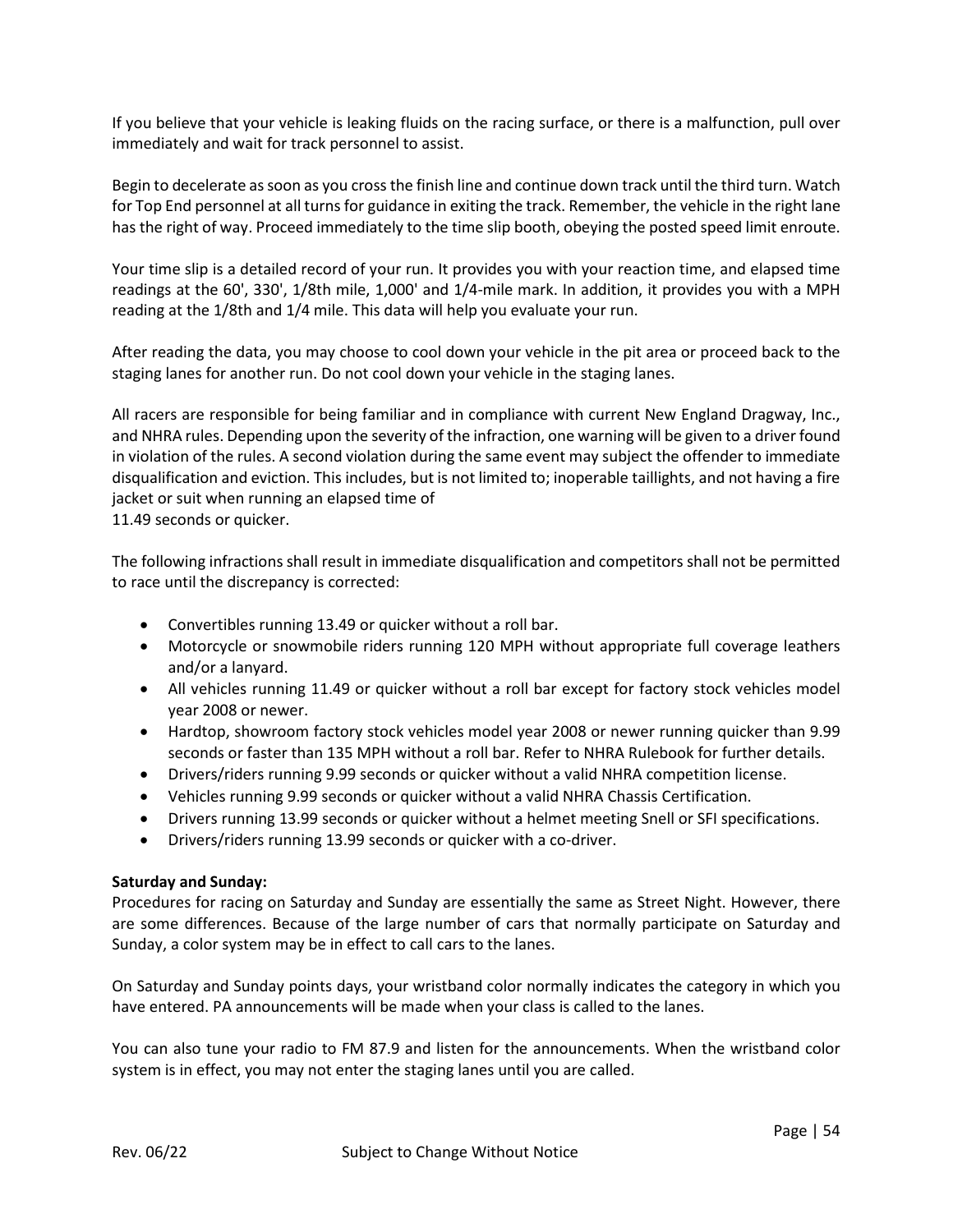# **NHRA Summit Racing Series ET Finals:**

The 2022 NHRA Summit Racing Series ET Finals will be held at Maple Grove Raceway, Mohnton, Pennsylvania September 22-24, 2022. To be eligible, racers must be a member of the New England Dragway points program and compete in at least three points events. All participants must be a member of the NHRA and possess the required license for their particular ET break. Applications for membership and license requests will be available at the credentials building or tech shack each race day.

Super Pro ET and Pro ET will be contested on the 1/8-mile track for 2022 Sportsman and Motorcycle will remain 1/4-mile track for 2022

The time breaks for the four eliminators are as follows: Super ET 4.15 – 7.49 Pro ET 5.40 – 7.49 (Limited electronics. See category breakdown for permissible equipment.) Sportsman ET 11.50 - 19.99 (no electronics) Motorcycle/Snowmobile/ATV 7.50 - 15.99 (no delay boxes)

# **Drag Racing Glossary**

**Autostart:** An automatic timing system program that allows a specified amount of time before the Christmas Tree is automatically activated after three stage bulbs are lit. Three stage bulbs mean both Pre-Stage bulbs and one Stage bulb.

**Breakout:** When an individual runs a faster elapsed time than the one dialed-in (predicted) he/she loses. This rule also applies to index classes.

**Burnout:** Involves spinning the drive tires in water to heat and clean them for better traction.

**Bye Run:** Occurs when there are an odd number of vehicles in any given round of competition. Generally, the competitor with the best qualifying run will receive a bye run if there is an odd number of vehicles.

**Christmas Tree:** The starting line device that displays a timed countdown for each competitor.

**Competition Single:** Occurs when the competitor you are paired with is unable to stage the vehicle, or make that round of eliminations due to mechanical failure or other circumstances.

**Deep Stage:** A vehicle is deep-staged when after staging, he or she moves a few inches further until the pre-stage light goes out. Deep Staging is not allowed in certain eliminations including Super Comp, Super Gas, Super Street and Top Bike.

**Dial-in:** The number a driver places on the vehicle that indicates the predicted elapsed time for that run. A driver must cross the finish line at or above that number. Going under the dial-in results in a foul. If both drivers go under their respective dial-in, the one with the greater margin of "breakout" is automatically disqualified.

**Diaper (Also known as a Lower Engine Containment System):** Used under the engine to help prevent fluids and debris from causing a vehicle to lose stability in the event of a major engine component malfunction.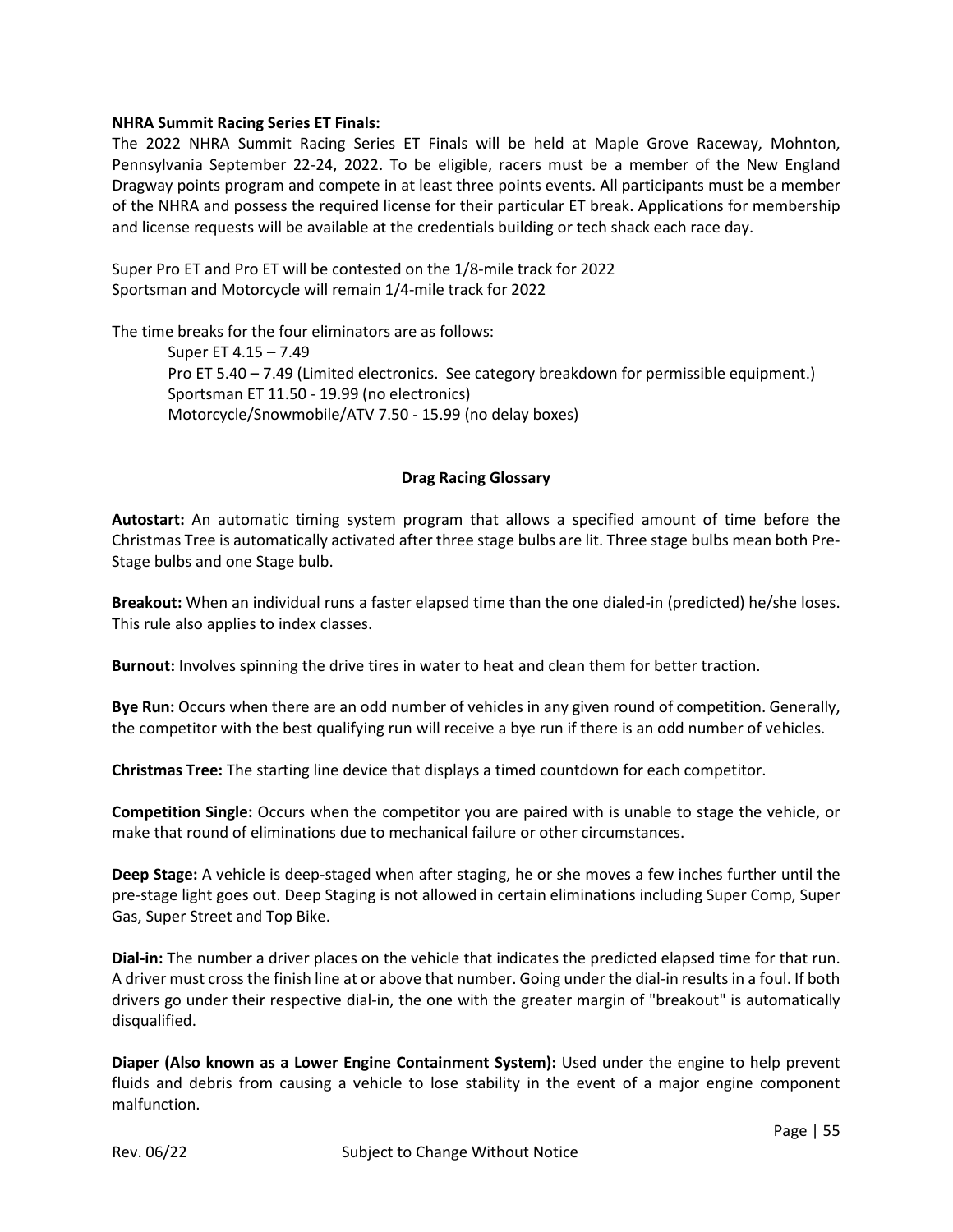**Eliminations:** After qualifying, vehicles race in pairs resulting in a winner and loser. Winners of each round continue to run in the same manner until only one vehicle remains. In order to win elimination round competitors must stage their vehicle under its own power and record a reaction time even though they may be the recipient of a bye run or competition single.

**ET (Elapsed Time):** The amount of time it takes to go from the starting line to the finish line.

**Flash Shield:** A device used to cover the carburetor's air inlet on the top, sides and rear. This device is intended to protect the driver in the event of an engine backfire.

**Foul Start (aka "Red Light"):** A red light on the Christmas Tree will illuminate when the vehicle in that lane leaves the starting line before the green light starting signal is illuminated. A Foul Start means the driver is disqualified. In certain eliminators, if both drivers commit a Foul Start violation the worst light driver will be disqualified.

**Handicap Start:** A handicap start system is used in Bracket Racing to equalize competition between slower and faster cars. The Dial-in a driver places on his or her vehicle is placed in the computer. The computer compares both numbers and activates the Christmas Tree so the slower car leaves first. The amber bulbs will progress sequentially, top to bottom, in five-tenth second intervals before the green light illuminates.

**Holeshot:** A driver can improve his or her chances of winning by reacting faster to the Christmas Tree than their opponent.

**IR (infrareds):** Devices used by the CompuLink Timing System to measure a vehicle's elapsed time and speed at specific points on the quarter mile.

**Interval Timers:** These timers are located along the racetrack at the 60-foot, 330-foot, 660-foot, 1000 foot and 1320-foot mark. The information is recorded on the driver's time slip and in the control tower. Drivers will use this data to evaluate the performance of the vehicle during a run. The measurements are taken using infrared transceivers at the above distances.

**Kill Switch:** A device that is located outside the vehicle and allows a track safety official to immediately disconnect the battery and alternator in the event of a mishap.

**Ladder:** A computer generated list of pairings used in eliminations. There are two types of ladders used. One is a sportsman ladder; the other is a professional category ladder.

**Overflow Can:** (Also known as a Catch Can) A container used to catch liquid overflow in order to prevent spillage on the track. All liquid cooled vehicles must have an overflow can installed.

**Pro Tree:** On a Pro Tree start, all three amber bulbs will come on simultaneously followed by a green light. The Pro Tree normally operates with a four-tenths interval between the amber lights and green light. Certain classes such as Super Street utilize a five-tenths interval between the amber lights and green light.

**Pre-Staged:** A driver is considered Pre Staged when the vehicle's front wheels break the first infrared beam in the starting line area. The vehicle is approximately seven inches from the actual starting line, or